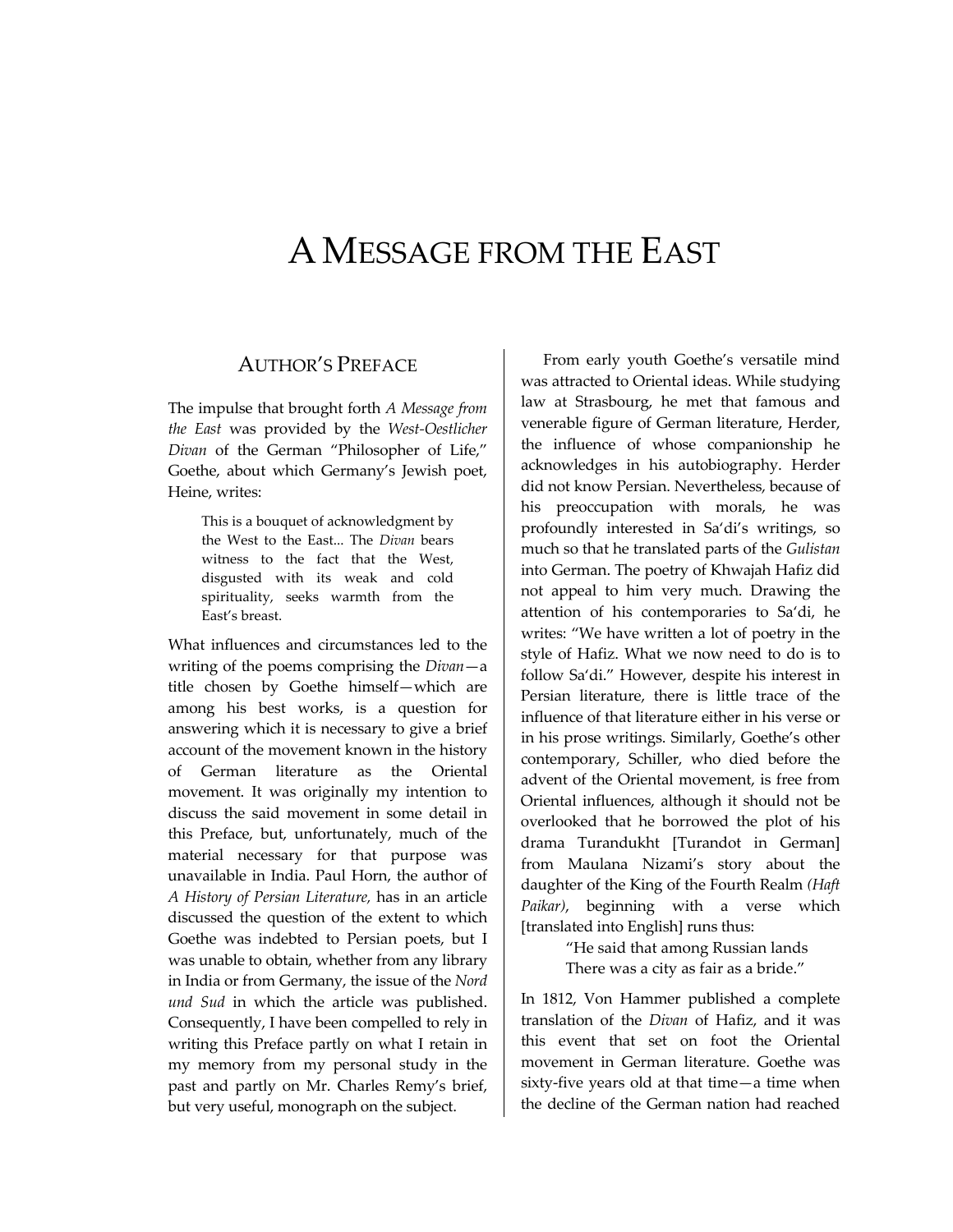its nadir in every respect. Goethe was not temperamentally attuned to an active part in his country's political movements. His restless and high‐soaring spirit, tired of the conflicts then endemic in Europe, sought and found a haven for itself in the peace and tranquillity of the Oriental milieu. The music of Hafiz aroused in Goethe's imagination a mighty storm, which took a permanent shape in the *West‐Oestlicher Divan.* Von Hammer's translation, however, was not merely a stimulus for Goethe; it was also the source of his extraordinary ideas. There are passages in the *Divan* which read like liberal translations of Hafiz's verses. There are also passages‐ in which his imagination, led on to some new path by a line of Hafiz, throws light on complex and profound problems of life. Goethe's well-known biographer, Bielschowsky, writes as follows:

In the songs of the nightingale of Shiraz Goethe perceived his own image. There were times when he experienced the hallucinatory feeling that his spirit had, in an earlier existence, perhaps inhabited the East in the body of Hafiz. There is in him the same earthly joy, the same heavenly love, the same simplicity, the same depth, the same warmth and fervour, the same catholicity, the same open‐heartedness, the same freedom from restrictions and conventions; in short, in everything we find him a second Hafiz. Hafiz was a mouthpiece of the hidden and an interpreter of mysteries, and so is Goethe. Just as there is a world of meaning in the apparently simple words of Hafiz, hidden truths manifest themselves in Goethe's unstrained utterances. Both elicited admiration from rich and poor alike. Both influenced with their personalities great conquerors of their times (viz. Timur in the case of Hafiz, and Napoleon in that of Goethe,) and preserving their internal peace and composure, in times of general destruction and ravage, succeeded in going on with their singing.

Apart from Hafiz, Goethe is indebted for his ideas to Shaikh 'Attar, Sa'di, Firdausi, and Islamic literature in general. He has even written a few *ghazals* with rhymes and rhymeadjuncts. He freely uses Persian metaphors and images in his verses (e.g. "gems of verse," "darts of eyelashes," "curled ringlets"). Indeed, in the ardour of his Persianism he does not refrain even from hinting at pederasty. The names of the different parts of the *Divan* are Persian, such as 'Mughanni‐namah,' 'Sakinama,' 'Ishq‐namah,' 'Timur‐namah,' 'Hikmat-namah'. Notwithstanding all this, Goethe is not an imitator of any Persian poet; his poetic genius is completely independent. His singing in the tulip‐fields of the East is purely a temporary phase. He never lets go of his Westernism, and his glance rests only on those Oriental truths which his Western temperament can assimilate. He took no interest whatsoever in Persian mysticism. Although he knew that in the East the verses of Hafiz were interpreted in mystical terms, he himself was dedicated only to the *ghazal* pure and simple and had no sympathy with the mystical interpretation of Hafiz. Rumi's philosophical verities and sapiential utterances appeared to him to be merely vague. It, however, seems that he did not study Rumi carefully; for it is impossible that a man who was an admirer of Spinoza (the Dutch philosopher who believed in the unity of being) and who wrote in support of Bruno (Italy's existential philosopher) should not have acknowledged Rumi, if he had known him well enough.

To sum up, Goethe tried through the *West‐ Oestlicher Divan* to instill the Persian spirit into German literature. Later poets, such as Platen, Rueckert and Bodenstedt, completed the Oriental movement initiated by the *Divan*. Platen learned Persian for his literary purposes. He composed *ghazal*s and *ruba'iyat* in which he observed rhymes and rhymeadjuncts and even the rules of Persian prosody. He even wrote a *qasidah* on Napoleon. Like Goethe, he freely uses Persian metaphors, such as "the rose‐bride," "the musky ringlet" and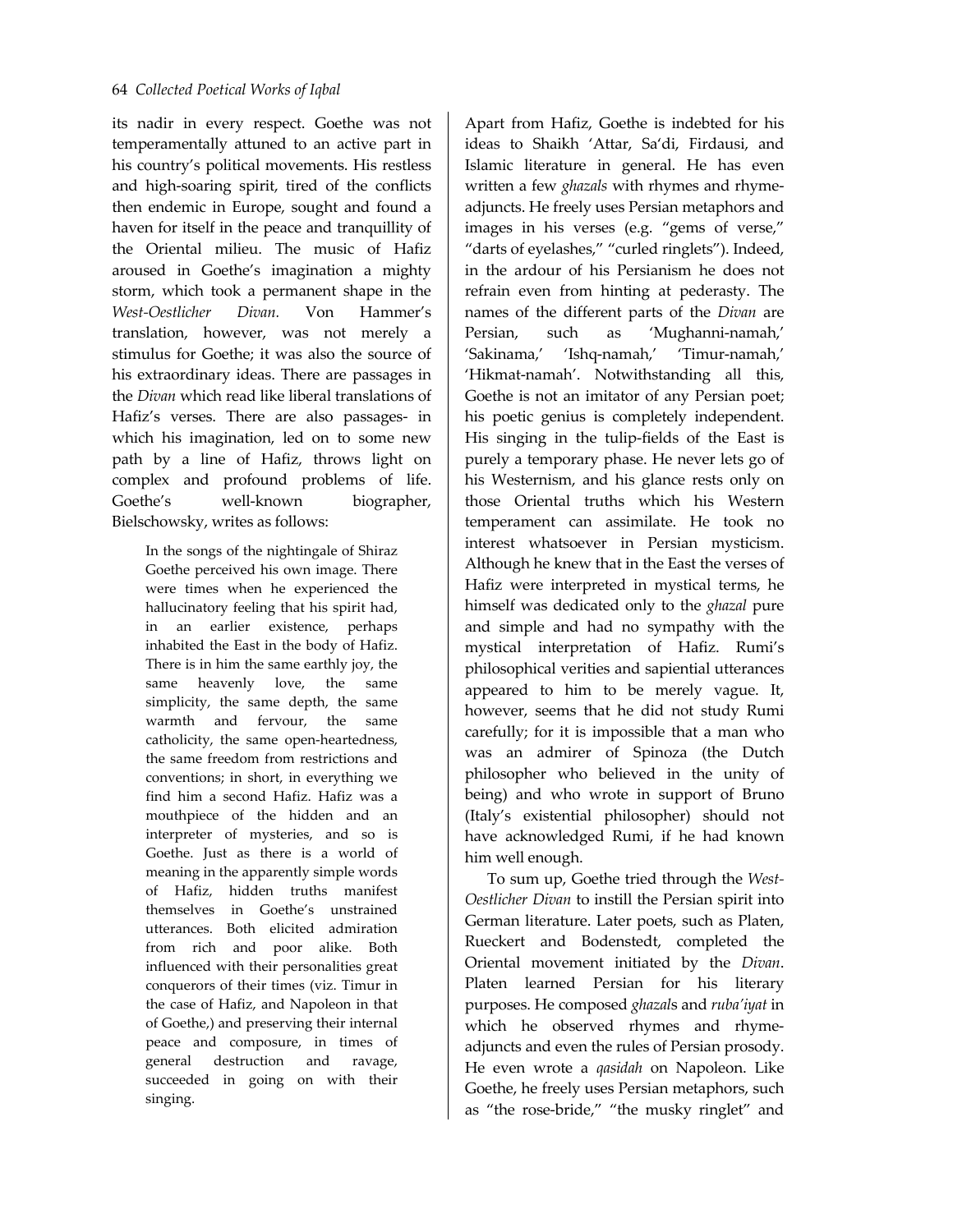"tulip‐faced," and he is devoted to the *ghazal* pure and simple. Rueckert was well versed in Arabic, Persian and Sanskrit. He thought highly of Rumi's philosophy and wrote most of his *ghazals* in imitation of Rumi. Since he was a scholar of Oriental languages, the sources of his Oriental poems were also more diversified. He gathered gems of wisdom from wherever he could lay hands on them, as, for example, from Nizami's *Makhzan al‐Asrar,* Jami's *Baharistan*, Amir Khusrau's *Kulliyat*, Sa'di's *Gulistan*, and from *Manaqib al‐'Arifin, 'Ayar Danish, Mantiq al‐Tair* and *Haft Qulzum.* In fact, he embellishes his writings even with pre‐Islamic traditions and stories of Persia. He has also beautifully narrated some events of Islamic history, such as the death of Mahmüd Ghaznavi, Mahmüd's assault on Somnat, the deeds of Sultanah Radiyah. The most popular poet of the Oriental movement after Goethe is Bodenstedt, who published his poems under the pseudonym of Mirza Shafi'. It was a small collection which became so popular that it went through 140 editions within a short period. So perfectly did Bodenstedt assimilate the Persian spirit that for long people in Germany took his poems to be translations of Persian poems. He profited from Amir Mu'izzi and Anvari as well.

I have deliberately refrained from mentioning Goethe's famous contemporary, Heine, in this connection. Although his collection of poems entitled *New Poems* bears marked traces of Persian influence and he has very skillfully narrated the story of Mahmud and Firdausi, yet, on the whole, he has no connection with the Oriental movement. In fact, he did not accord much value to German poetry of the Oriental movement outside Goethe's *Divan*. However, even the heart of this independent‐minded German poet could not escape the magic charm of Persia. Imagining himself to be a Persian poet exiled to Germany, he writes: "O Firdausi, O Jami, O Sa'di, your brother, confined in a dismal prison, pines for the roses of Shiraz."

Also deserving mention among minor poets of the Oriental movement are Daumer,

the imitator of Hafiz, Hermann Stahl, Loeschke, Stieglitz, Lenthold and Von Shack. The last-mentioned enjoyed a high position in the world of learning. Two of his poems, 'The Justice of Mahmüd Ghaznavi' and 'The Story of Harut and Marut,' are well known and his poetry, on the whole, bears the impress of 'Umar Khayyam's influence. However, a complete history of the Oriental movement and a detailed comparison of German and Persian poets designed to assess the exact extent of Persian influence call for an extensive study, for which I have at my disposal neither the time nor the means. It may be that the brief sketch given here will enthuse someone younger than I am to undertake the necessary research.

I need not say much about *A Message from the East,* which has been written a hundred‐ odd years after the *West‐Oestlicher Divan*. My readers will by themselves appreciate that the main purpose underlying it is to bring out moral, religious and social truths bearing on the inner development of individuals and nations. There is undoubtedly some resemblance between Germany as it was a hundred years ago and today's East. The truth, however, is that the internal unrest of the world's nations, which we cannot assess properly because of being ourselves affected by it, is the fore‐runner of a great spiritual and cultural revolution. Europe's Great War was a catastrophe which destroyed the old world order in almost every respect, and now out of the ashes of civilization and culture Nature is building up in the depths of life a new Adam and a new world for him to live in, of which we get a faint sketch in the writings of Einstein and Bergson. Europe has seen with its own eyes the horrible consequences of its intellectual, moral and economic objectives and has also heard from Signor Nitti (a former prime minister of Italy) the heart‐rending story of the West's decline. It is, however, a pity that Europe's perspicacious, but conservative, statesmen have failed to make a proper assessment of that wonderful revolution which is now taking place in the human mind.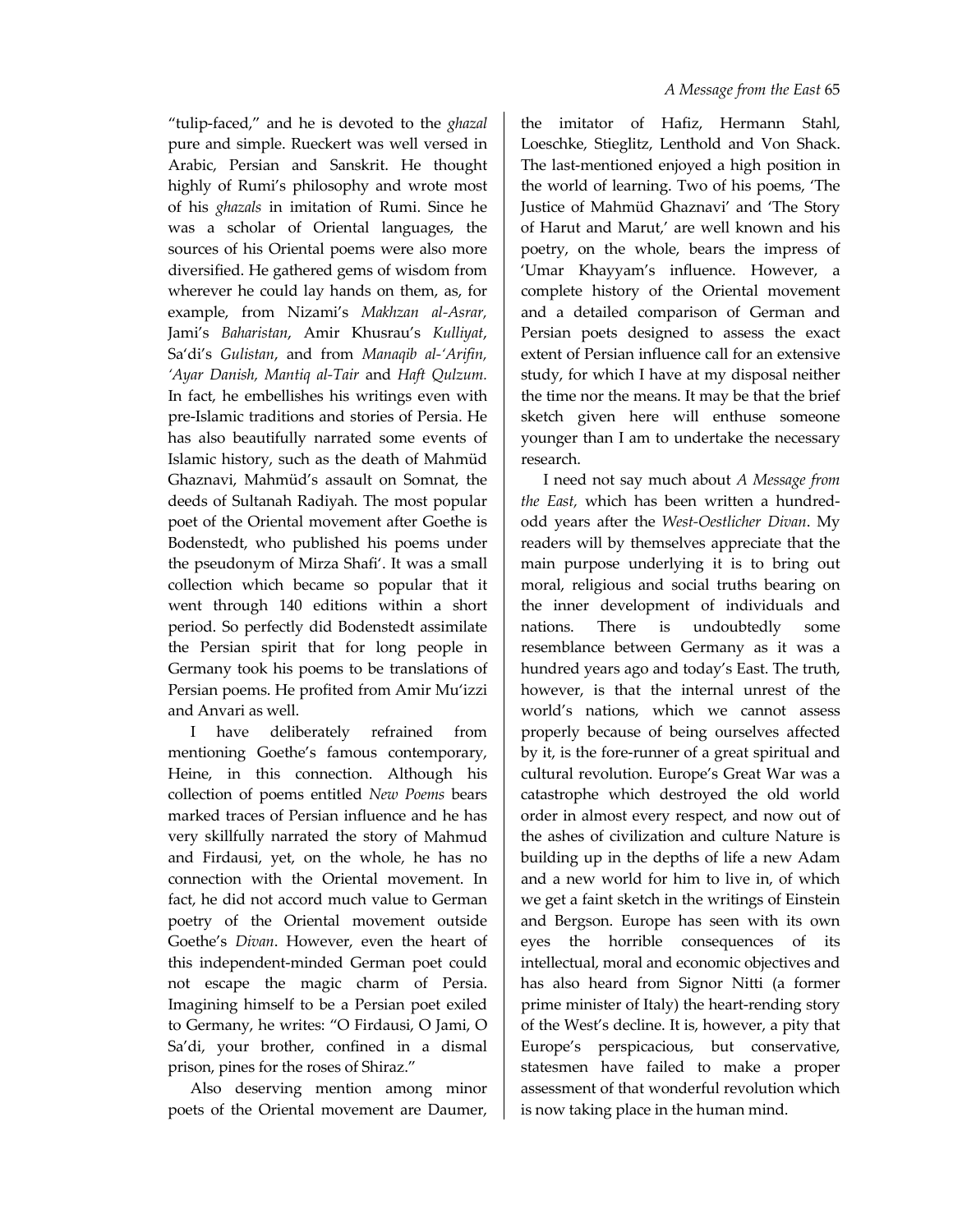Regarded from a purely literary standpoint, the debilitation of the forces of life in Europe after the ordeal of the war is unfavourable to the development of a correct and mature literary ideal. Indeed, the fear is that the minds of the nations may be gripped by that slow‐ pulsed 'Ajamiyat which runs away from life's difficulties and which fails to distinguish between the emotions of the heart and the thoughts of the brain. However, America seems to be a healthy element in Western civilization, the reason for which perhaps is that it is free from the trammels of old traditions and that its collective intuition is receptive to new ideas and influences.

The East, and especially the Muslim East, has opened its eyes after a centuries-long slumber. But the nations of the East should realise that life can bring about no revolution in its surroundings until a revolution takes place in its inner depths and that no new world can take shape externally until it is formed in the minds of men. This ineluctable law, which has been stated by the Quran in the simple but eloquent words, "Verily, God does not change a nation until it changes itself" [xiii. 11] governs both the individual and the collective spheres of life; and it is the truth of this law that I have tried to keep in view in my Persian works.

In the present‐day world, and especially in Eastern countries, every effort which aims at extending the outlook of individuals and nations beyond geographical boundaries and at reviving or generating in them a healthy and strong human character is worthy of respect. It is for this reason that I have dedicated these few pages to His Majesty the King of Afghanistan, who appears to be well aware of this fact, thanks to his natural intelligence and keen intellect, and who is specially keeping in view the education and training of the Afghans. May God help him in the fulfilment of this grand mission.

In the end, I must thank my friend, Chaudhry Muhammad Hussain, M. A., who arranged for publication the manuscripts of the poems presented here. Had he not taken the

trouble of doing this, the publication of this collection would have been delayed very much.

IQBAL

*[Translated by M. Hadi Husain]*

# DEDICATORY EPISTLE TO KING AMANULLAH KHAN OF AFGHANISTAN

Successful head of a great monarchy, Youthful in years, old in sagacity, Inspired practitioner of the royal art, Possessor of the wisdom of the heart, With a will as strong as your mountain walls, And constant circumspection that forestalls All risks, ambition as high as my thought, And organising power that has brought Together feuding tribes, you have untold Gifts made to you by kings—silver and gold, Rubies and jewels. O king, son of a king, Accept from me this humble offering.

Ever since I found out life's mystery, It is as if a fire blazed inside me. My song is a flame of that inner fire— A song of passion sung on wisdom's lyre. That Western sage, that bard of Germany, That ardent lover of things Pahlavi, Saluted the East with his great *Divan*, That tribute to the poets of Iran And veritable picture gallery Of vignettes, all in Persian imagery. To that salute this book is a reply, This gleam of moonlight in the Eastern sky. Without deluding myself, I will dare To tell you how the two of us compare. His was the vital spark of the young West; Mine has been wrung from the East's aged breast.

A flourishing spring garden gave him birth; I am a product of a long dead earth. He was a nightingale that filled with song An orchard; I am but a desert gong, A signal for the caravan to start. We both have delved into the inmost heart Of being; both of us are messages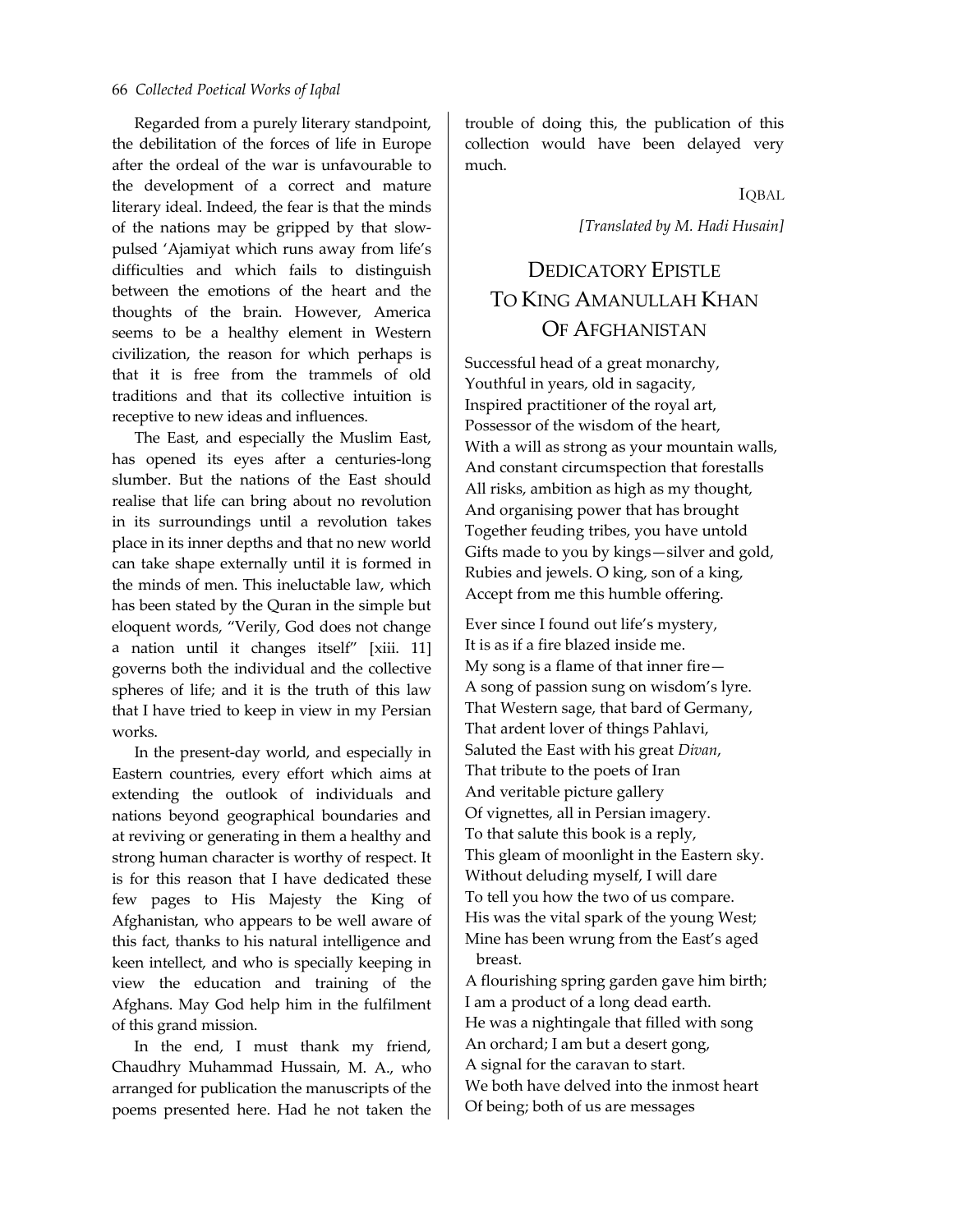Of life in the midst of death's ravages;

Two daggers, morning‐lustred, mirror‐bright; He naked; I still sheathed, concealed from sight.

Two pearls, both precious, both unmatched, are we,

Both from the depths of an unfathomed sea. He burst out of the mother‐of‐pearl's womb, For he could rest no longer in that tomb. But I, who still am lying shell‐enshrined, Have yet to be astir in the sea's mind. No one around me knows me properly: They go away with empty cups from my Wine‐fount. I offer them a royal state, With Chosroe's throne for use as their footmat.

But they want fairy tales of love from me, The gaudy trappings of mere poesy. They are so purblind that they only see My outside, not the fervid soul in me. I have made Love my very being's law: In me can live together fire and straw The truths of statecraft and religion both God has revealed to me; so I am loth To turn to any other guide. From my Imagination do the flowers come by Their hues. Each line of verse that I compose Is a drop of my rich heart's blood that flows From my pen's point. Do not think poetry Is merely madness; if this madness be Complete, then wisdom is its name. Alas! Vouchsafed this gift, I am condemned to pass My days in exile in this joyless land, This India, where none can understand The things I sing of like a nightingale With not a tulip, not a rose to hail Its song—a nightingale singing alone In some deserted place, sad and forlorn. So mean is fortune that it favours fools. Woe to the gifted, who defy its rules!

You see, O king, the Muslims' sun dimmed by The darkling clouds that overhang the sky— The Arab in his desert gone astray; The way of godliness no more his way; The Egyptian in the whirlpool of the Nile; And the Turanian slow‐pulsed and senile; The Turk a victim of the ancient feud

Of East and West, both covered with his blood;

No one left like that ardent soul, Salman; His creed of Love now alien to Iran, Which has lost all its fervour, all its zest, The old fire all cold ashes in its breast; The Indian Muslim unconcerned about All save his belly, sunk in listless doubt. The heroes have departed from the scene: All, all gone—Khalid, Umar, Saladin.

God has endowed you with a feeling heart, That bleeds to see the Muslims thus distraught.

Across this wilderness pass like a breeze Of spring; blow back Siddiq's and Umar's days.

This race of mountain‐dwellers, the Afghans, The blood of lions flowing in their veins, Industrious, brave, intelligent and wise, With the look of the eagle in their eyes, Have not, alas, fulfilled their destiny: Their star has not yet risen in the sky. They dwell hemmed in by mountain fastnesses,

Shut off from all renascent influences. O you, for whom no labour is too great, Spare no endeavour to ameliorate Your people, so that you may add your name To those of men who worked for Islam's fame.

Life is a struggle, not beseeching rights; And knowledge is the arms with which one fights.

God ranked it with the good things that abound

And said it must be grasped, wherever found. The one to whom the Quran was revealed, From whom no aspect of truth was concealed, Beheld the Essence itself with his eye; And yet "God, teach me still more" was his cry.

Knowledge of things is Adam's gift from God, The shining palm of Moses and his rod, The secret of the greatness of the West, The source of all that it has of the best. We would see, if our spirits had true zest, Nothing but diamonds in the roadside dust.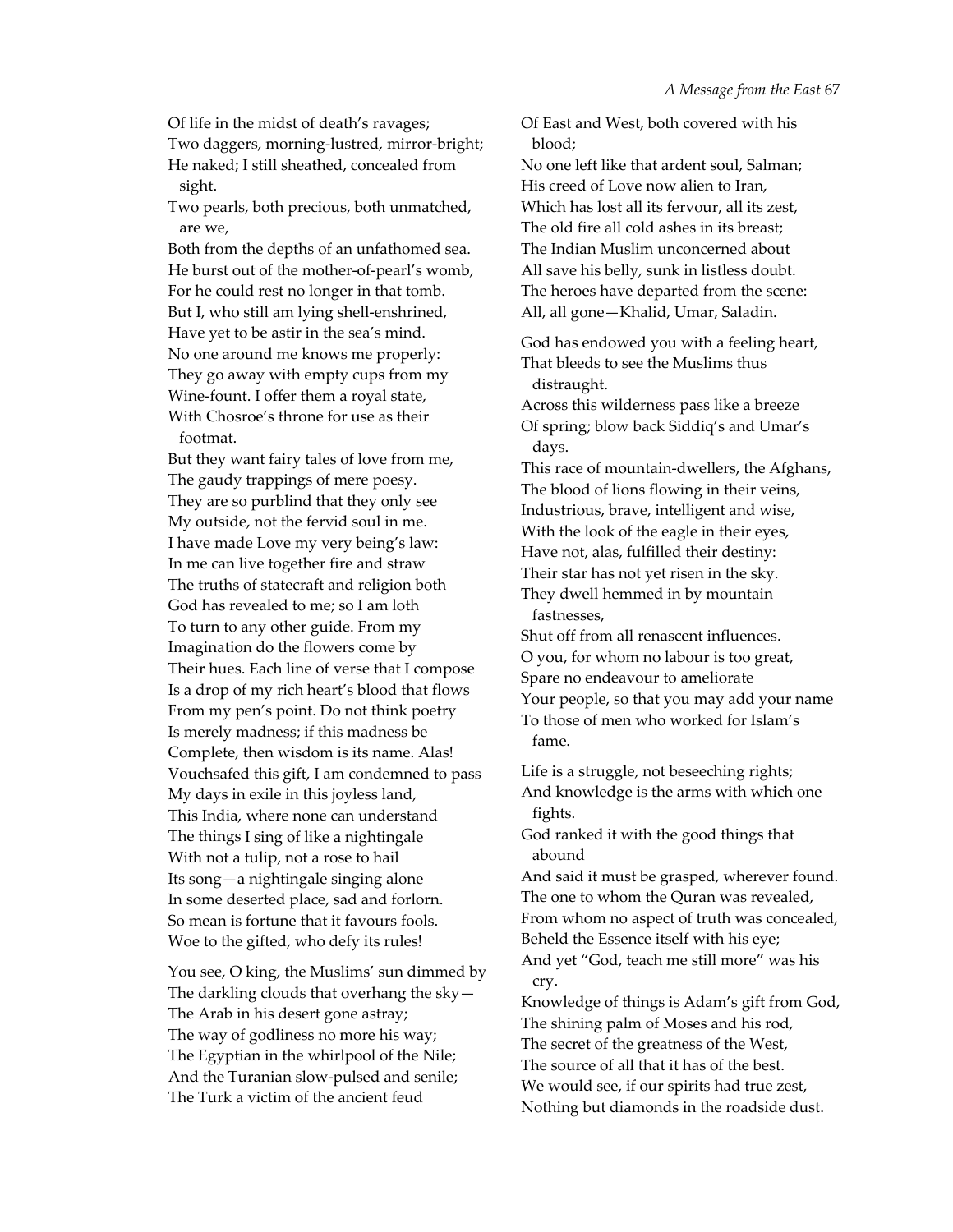Knowledge and wealth make nations sound and strong,

And thus enable them to get along. For knowledge cultivate your people's minds; For wealth exploit your mineral finds. Go, plunge a dagger into your land's bowels; Like Somnat's idol it is full of jewels. In it do rubies of Badakhshan lie; In its hills is the thunder of Sinai.

If you desire a firmly founded state, Then make of men a proper estimate. Many an Adam acts like an Iblis; Many an Iblis acts like an Idris, With false pretences that cheat simple folk, His tulip-heart a lamp that is all smoke; Deceitful, with a show of piety, His heart full of hate and hypocrisy. O king, be careful in assessing them, Not every stone that glitters is a gem. The sage of Rum, of blessed memory, Has thus summed up why nations live or die: "The end of no past nation has been good Which could not tell a stone from aloe‐wood."

A king in Islam is God's servitor— A selfless Ali or a just Umar. Among your multifarious tasks of state Give yourself time to think and contemplate. The ambusher of self can never lose A quarry: quarries fall into his noose. In royal robes live like an anchorite: Eyes wide awake, but thought of God hugged tight. That soldier‐king, the Emperor Murad, Whose lightning‐spouting sword kept his foes awed, An Ardeshir with an Abu Dharr's soul, Played both a king's role and a hermit's role. His breast wore armour for his soldier's part, But in it dwelt a hairshirt‐wearer's heart. All Muslim rulers who were truly great Led hermits' lives despite their royal state. Asceticism was their way of life; To cultivate it was their constant strife.

They lived as Salman lived in Ctesiphon. A ruler he who did not care to don The robes of royalty and who abhorred All outfit save the Qur'an and the sword. Armed with love of Muhammad, one commands Complete dominion over seas and lands. Ask God to grant you some small part Of that love for Muhammad which the heart Of Siddiq and of Ali bore, because The life of the Islamic people draws Its sustenance from it and it, in fact, Is that which keeps the universe intact. It was Muhammad whose epiphany Laid bare the essence of Reality. My soul has no peace but in love of him— A light in me that never can get dim. Arise and make the cup of Love go round, And in your hills make songs of Love resound.

*[Translated by M. Hadi Husain]*

# THE TULIP OF SINAI

### 1

All being is a martyr to His whim, All life is graven with the need of Him: Seest thou not the Sun, that flames the Sky Has left the scar of Worship on Dawn's rim?

### 2

My heart is bright with burning inwardly, Mine eye weeps blood, yet all the world does see;

Let him still less Life's mystery attain Who says that Love is but insanity!

### 3

Love gives the garden the soft breeze of May, Love lights the star‐buds in the meadow gay, The ray of passion plunges through the deep, Love gives the fishes sight to see the way.

### 4

Love reckoneth the price of eagles cheap, And giveth pheasants to the falcons' grip; Our hearts look carefully to their defence, But suddenly, out of ambush, Love doth leap.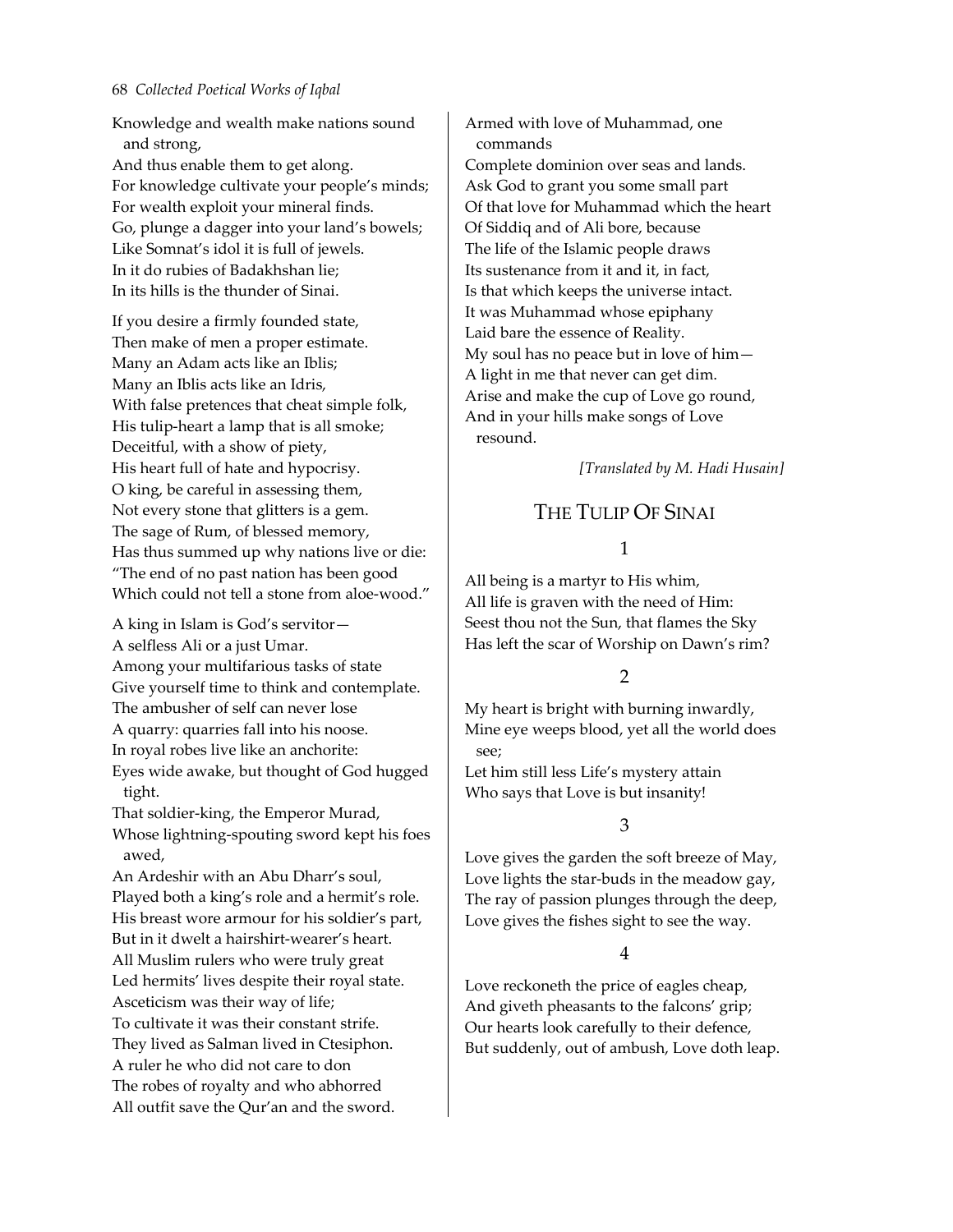'Tis Love that paints the tulip petals' hue, 'Tis Love that stirs the spirit's bitter rue; If thou couldst cleave this carrion of clay, Thou shalt behold, within, Love's bloodshed too.

6

Not every soul of Love hath capital, Not every spirit respondeth to Love's call; The tulip flowereth with a branded breast, The ruby's heart hath not a spark at all.

7

A spent scent in the garden I suspire, I know not what I seek, what I require, But be my passion satisfied, or no, Yet here I burn, a martyr to desire.

8

The world is clay; our hearts its harvest be; Yet is this drop of blood its mystery; Surely our sight is double, or the world Of every man is in his heart to see.

*[Translated by A.J. Arberry]*

9

The nightingale said to the gardener at dawn: 'Only the tree of sorrow can take root in this soil:

The wild thorn reaches a ripe age, But the rose dies when it is still young'.

*[Translated by Mustansir Mir]*

# 10

This world of ours, where Loss is born with Gain,

And Dissolution is with Being twain, Our heart will not endure it, soon or late: Make new the old, and build it up again !

*[Translated by A.J. Arberry]*

# 11

To the voice of love Adam is music; He reveals secrets, but he is a secret himself God created the world, but Adam made it better—

Adam, perhaps, is God's co-worker.

# 12

I do not seek the beginning or the end; I am full of mystery and seek the realm of mysteries.

Even if the face of truth were unveiled, I would still seek the same 'perhaps' and 'maybe'.

# 13

How long, my heart, will you be as foolish as the moth? How long will you be unlike a man's heart? just for once let your own fire consume you– How long will you fly round the fire of others?

# 14

Build, with your handful of dust, A body stronger than a rock fortress, and inside this body let there be a heart that feels sorrow –

Like a stream flowing by a mountain.

*[Translated by Mustansir Mir]*

# 15

Of water and of clay a figure fine God wrought, a world than Eden more divine, And still the saki fashioned with his flame

Another world out of this dust of mine.

*[Translated by A.J. Arberry]*

# 16

On the Day of Resurrection the Brahmin said to God:

'The light of life was like a brilliant spark; But, if you don't mind, I will say this to you: The idol lasted longer than man'.

*[Translated by Mustansir Mir]*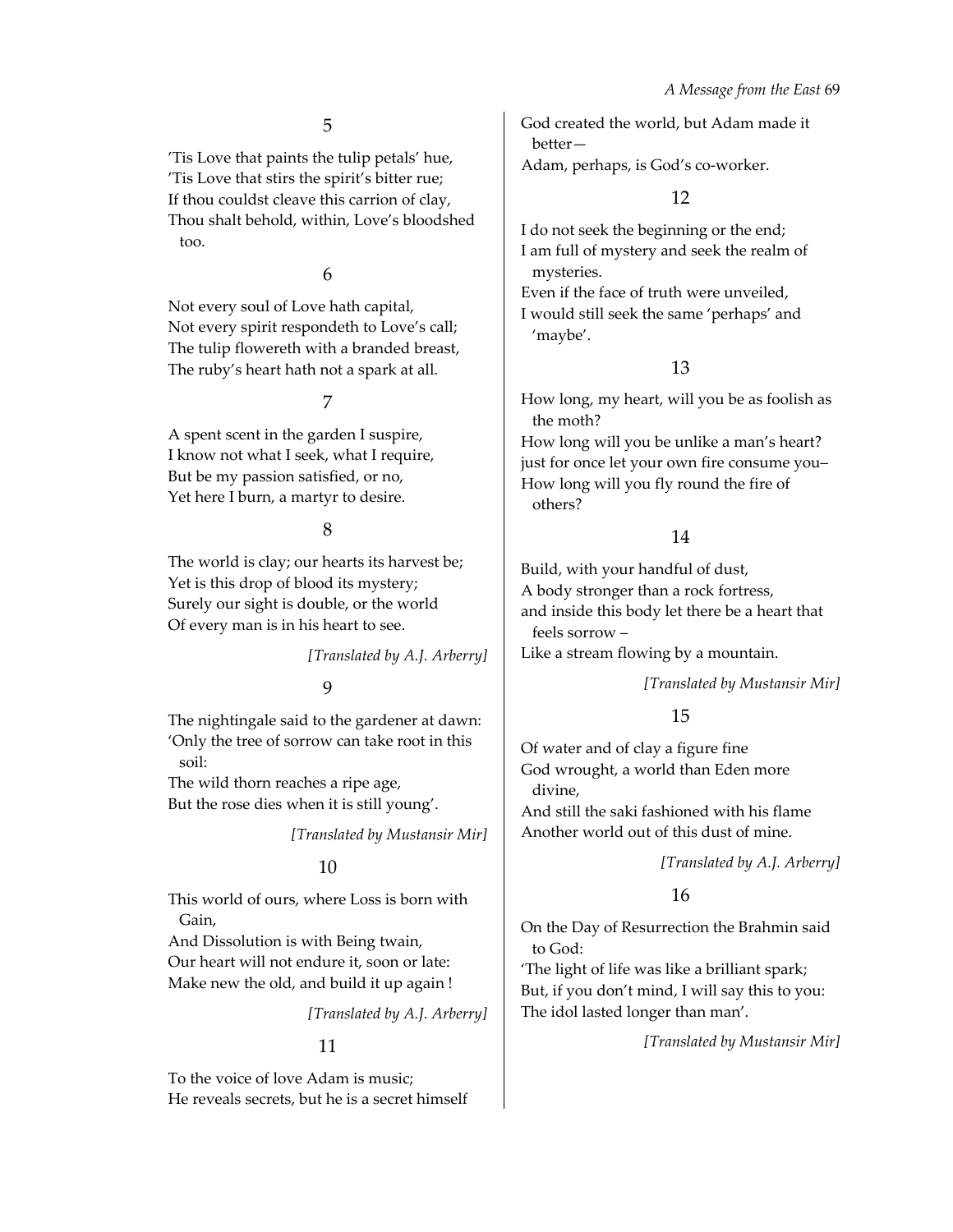Swift‐paced thou hast departed, star of dawn! Perchance disgusted that we slumbered on: It was through ignorance I lost the way— Wakeful thou earnest, wakeful thou art gone.

#### 18

The tavern were exempt of turbulence, No spark illumed our clay's indifference; Love had not been, nor all the alarm of Love, If heart possessed the mind's intelligence.

### 19

O new‐fledged spirit proudly hovering! God made thee all delight upon the wing; 'Tis fleshly passion checks our sluggard flight, While thou ecstatic unto Heaven dost spring.

### *[Translated by A.J. Arberry]*

# 20

What joy comes with existence, dear Lord! The heart of every atom yearns for life: As the rose‐bud cracks open the branch, It smiles with the love of life!

# 21

I have heard that in pre‐existence the moth said:

'Grant me just a moment's radiance in my life. You may scatter my ashes at dawn, But grant me one night of passion and fire'.

*[Translated by Mustansir Mir]*

### 22

Muslims ! I have a word within my heart More radiant than the soul of Gabriel: I keep it hidden from the Sons of Fire, It is a secret Abraham knew well.

# 23

O heart, my heart, unto His street thou'rt gone!

O heart, my heart, thou leavest me alone; Each instant thou createst new desires: O heart, hast thou naught other to be done?

### 24

Thou reachest to the bosom of a star: Yet of thyself thou art all unaware: Grain‐like, upon thyself open an eye, And thou shalt rise from earth a sapling fair.

### 25

How sweet a birdsong on the air was borne Within the leafy garden, at the dawn Give out whatever in thy heart thou hast— Carol or make lament, or sigh, or mourn!

### 26

If thou wilt take from me the lesson of life, I'll tell thee a close‐guarded mystery: Having no soul in body, thou must die; Thou shalt not die, be there a soul in thee.

### 27

O hush your fable of the candle‐sprite, The tale of its burning grates upon the ear: That moth alone I recognize as such That labours fiercely and blazes with good cheer.

### 28

The draught that makes thee stranger to thyself,

Of that delightful juice I have no part; Then seek no other goods in my bazaar, For, like the rose, I have a bleeding heart.

# 29

Walk in my garden, and thou'lt find but loss, Except thy soul be martyred to the Quest; I shew what flows within the rose's veins, No magic scents and hues my Spring possessed.

### 30

Forth from this world of *how* and *wherefore* flee,

This maelstrom of our *be* and *not‐to‐be!* Let selfhood be the tenant of thy flesh, And build, like Abraham, a sanctuary.

*[Translated by A.J. Arberry]*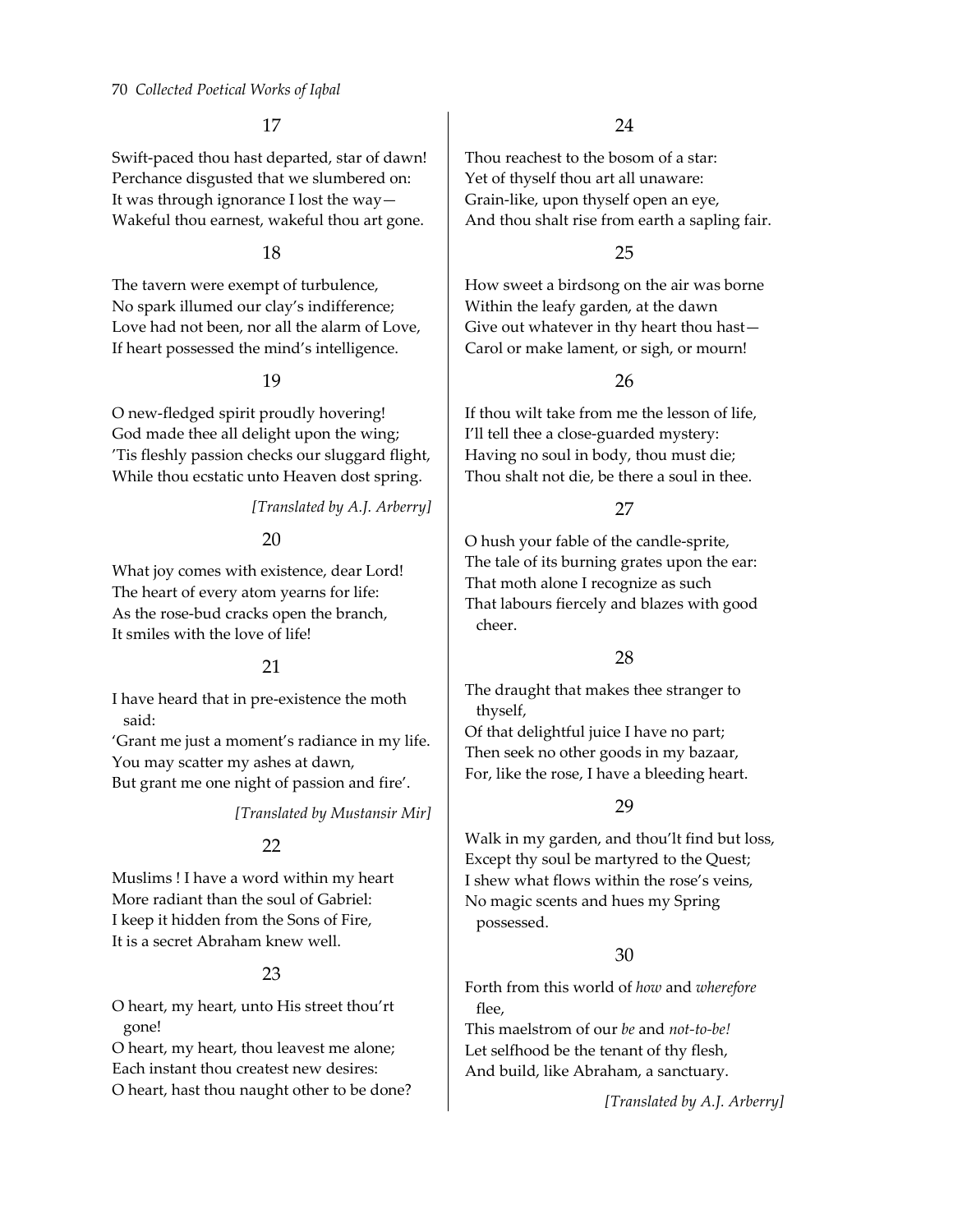I do not know the birds in the garden,

On the branch where my nest is built I sing alone.

If you are weak of heart, stay away from me, For my song drips blood.

*[Translated by Mustansir Mir]*

### 32

Dear Lord, what sweet commotion fills the world!

Thou hast made all drunken—with a single bowl;

Thou gavest glance communion with glance, But partest heart from heart, and soul from soul.

*[Translated by A.J. Arberry]*

### 33

Alexander gave Khizr some good advice: 'Be part of the commotion of land and sea. You are watching this battle from the side of the field;

Go and die in action, and then you will be truly immortal.

*[Translated by Mustansir Mir]*

### 34

Dust is the throne of Kay, the crown of Jam, Church, temple, dust the Shrine of Abraham; I do not know what essence is in me— I gaze beyond the skies, yet dust I am!

### 35

If there were set within thy hand of dust A heart, a hundred fragments of warm blood, And of spring's clouds if thou couldst learn to ween

Tulips shall blossom from thy sorrow's flood.

### 36

Each breath new images are being cast, Not in one form finds Life stability; If thy to-day reflects thy yesterday, No vital spark within thy dust can be.

37

Whene'er the joy of music brings me forth The vast assembly rages with my fire, But when I would a little be alone Within my heart I lose the world entire.

### 38

Enquirest thou, what is this heart of thine? The heart was born, when fire consumed the brain:

The joy of agitation formed the heart, And when this ceased, it turned to clay again.

### 39

"The eye cannot attain Him," said the mind: Yet Yearning's glance trembles in hope arid fear.

It grows not old, the tale of Sinai, And every heart yet whispers Moses' prayer.

#### 40

Cathedral, temple, mosque, or monastery, Naught hast thou made, this hand of dust apart:

Only the heart can save from alien rule, And thou, O fool, thou hast not found a heart.

### 41

Not in these bowers have I bound my heart, But fare on free from this imprisonment: Awhile I tarried, like the breath of dawn, And, gave the roses fragrance as I went.

# 42

This youthful wine I poured into the cup, Revives the aged toper near to die, For, like the ancient Magians, this wine I borrowed from the Saki's languorous eye.

# 43

His wine hath made my sherd the Cup of Jam And hid the Ocean in the drop I am: My intellect had burnt an idol‐house; Love made of it the Shrine of Abraham.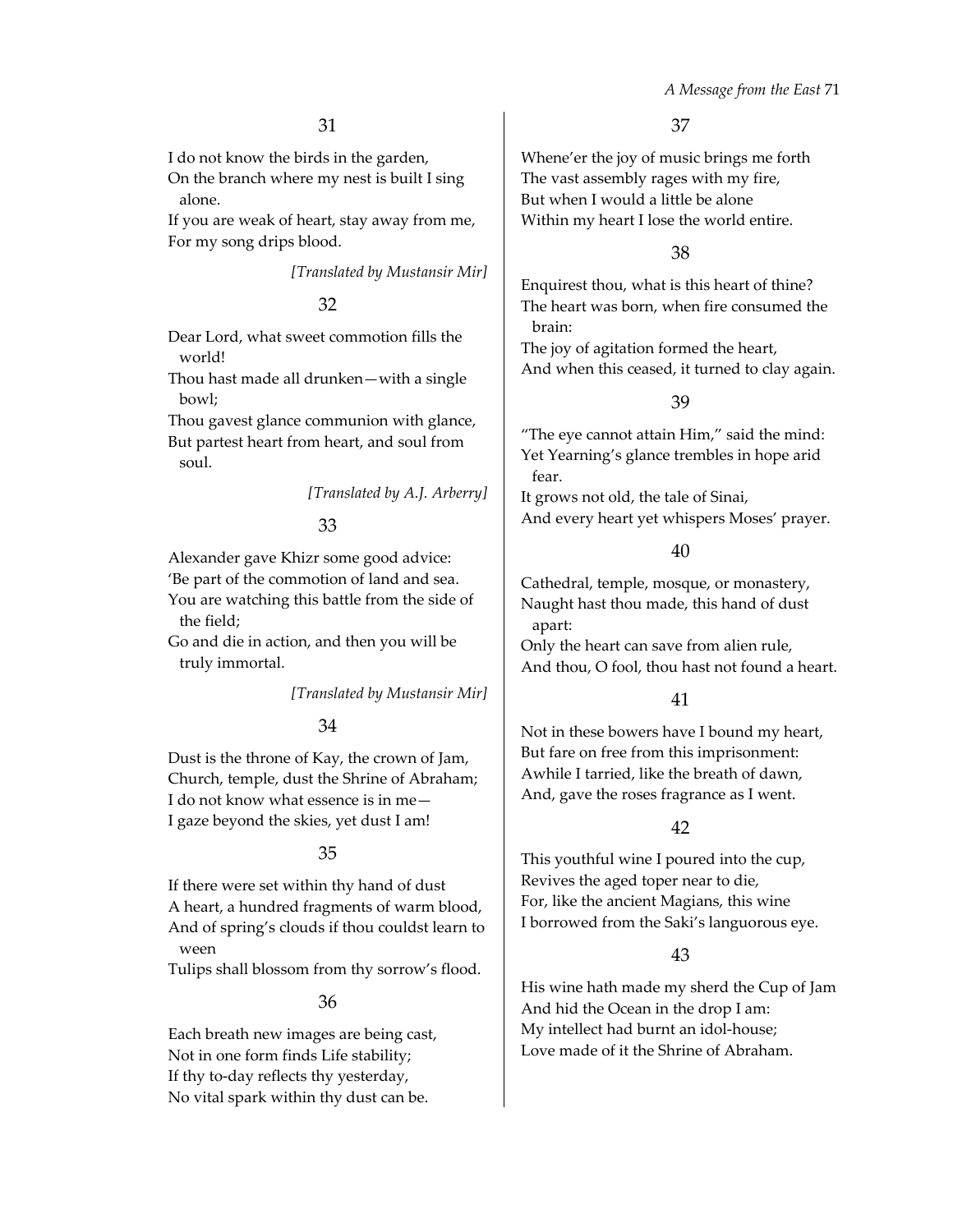The mind is past's and present's prisoner And tends the idols of the eye and ear; It has an image hidden in its sleeve— The Brahman's son the girdle too shall wear.

#### 45

In each man's head an intellect is set: My flesh, like others', is of clay and blood; But in this flesh there dwells a spaceless thought— I only have this secret understood.

*[Translated by A.J. Arberry]*

### 46

You went to Sinai, begging to have a view; Your soul is a stranger to itself. Set out in search of man; God Himself is searching for him.

*[Translated by Mustansir Mir]*

# 47

Speak this my message unto Gabriel: "My body was not made with light aglow; Yet see the fervour of us sons of earth, This joy‐in‐grief no Child of Light can know !"

### 48

Shall knowledge fall the Phoenix in the net? Be less assured: let doubt imprison thee. Wouldst work? Then let thy faith be more mature:

One be thou seeking, One behold, One be!

### 49

Mind wove the veils that cover up Thy face, And ah! mine eyes thirst upon Thee to gaze. Thought with desire is all the while at war— What tumult in the poor heart Thou dost raise!

### 50

Thy heart quivereth at the thought of death. Pale as a lime in terror thou dost lie: Fear not; take thou a selfhood more mature, Which grasping, after death thou shalt not die.

### 51

Why ask, what links my body and my soul? I fall not in the snare of How, How Long: Awhile my breath is choked, but when I rise Clear of the reed's embrace, I am a song.

### 52

Thus spake the wise preceptor unto me: "Thy every day the morrow's message is: Preserve thy heart from the unheeding fair— No footmark tread its sanctuary but His."

# 53

Why ask of Razi what the Book denotes? Behold, its best interpreter I am: Mind lights a flame, heart burns—thus comprehend The tale of Nimrod and of Abraham.

# 54

Whether I am, or not, I hold my peace— To say "I am" were self‐idolatry: Who is the singer, then, and whose the song That cries "I am" within the heart of me?

# 55

Tell thou for me that poet of bright words: Thou tulip flame, what profit does it bring? Thou meltest not thyself with such a fire, No lightest up the night of sorrowing."

# 56

I do not know thy Ugly and thy Fair: Thou takest Gain and Loss to measure by. I am the loneliest in this company— I view the vast world with another eye.

# 57

Perchance, grave minister, thou knowest not Love too shall have its Judgment after death, But in that Hall nor Book nor Balance is, Nor sin, nor infidelity, nor faith.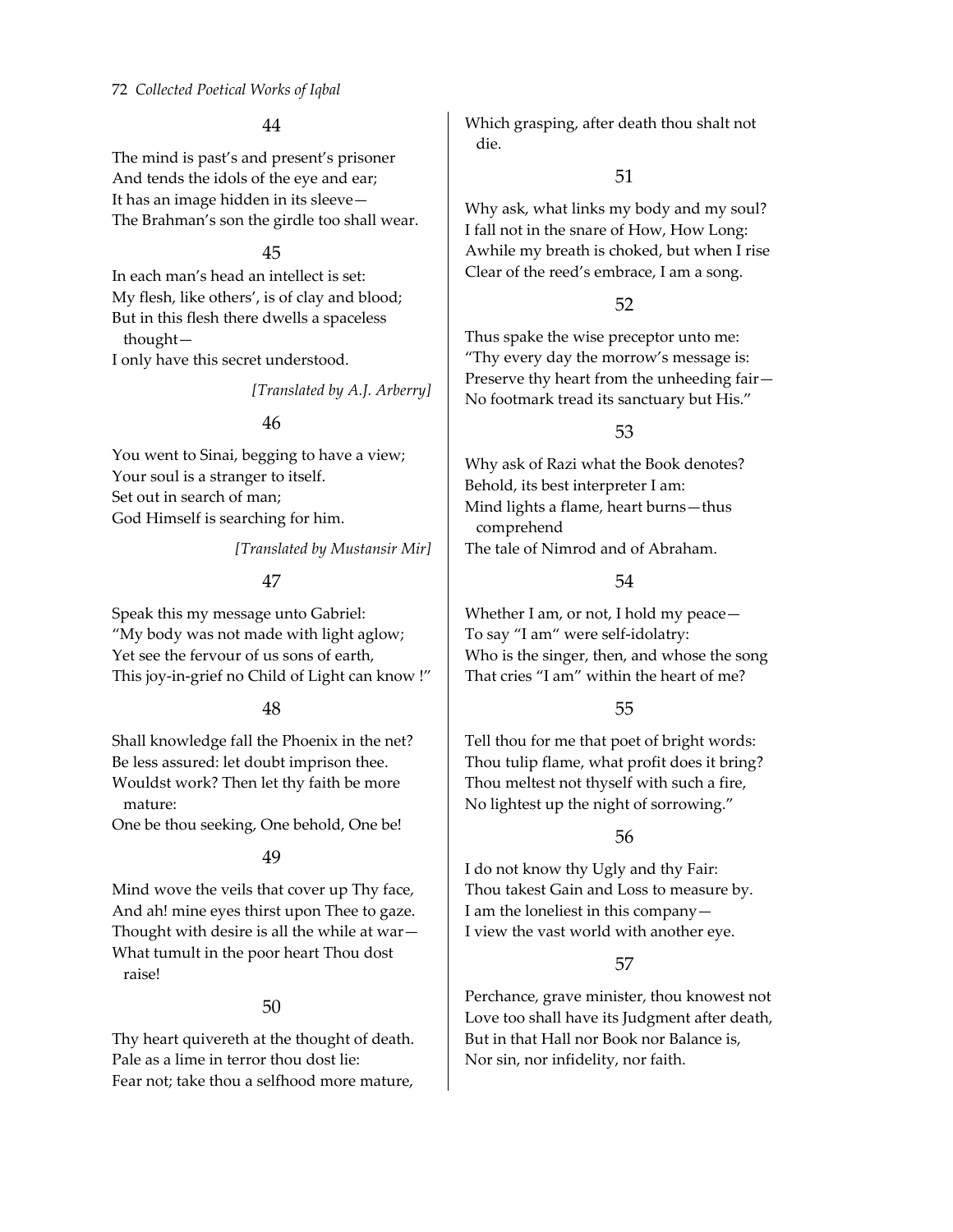The water‐drop, when it is self‐illumed, Amidst a hundred as one pearl shall be: Then at this feast of choristers so live To take their garden for an oratory.

#### 59

Ye men of learning, I am in a maze, The mind this meaning cannot understand: How in a hand of Dust there beats a heart Wherein gazelles of Fancy rove the land.

*[Translated by A.J. Arberry]*

### 60

Don't arrange a party on the shore, For there the song of life is gentle and soft. Roll with the ocean and contend with its waves:

Struggle and combat give eternal life.

#### 61

My entire being is a meaning sealed, I cannot abide the looks of word‐spinners. I cannot be called free ‐or pre‐determined ‐ Because I am living clay, and for ever changing!

*[Translated by Mustansir Mir]*

# 62

Speak not about the Purpose of this life: Thou hast not sight to see its blandishments. I have such joy in travelling the road, Except the stony way, no stage I sense.

*[Translated by A.J. Arberry]*

### 63

If you were merely to glance at a piece of rock,

It would turn into a jewel if you so desired. Slave of gold, don't measure yourself by gold–

It was your glance that turned it into gold.

*[Translated by Mustansir Mir]*

#### 64

Stranger it was, nor faithfulness did know, Its gaze was restless, searching to and fro: When it beheld Him, from my breast it flew— I knew not that His hand had taught it so.

#### 65

Speak not of Love, and of Love's wizardry: Whatever shape thou wilt, he doth descend: Within the breast he is a spark, no more, But on the tongue a tale without an end.

### 66

Sweet newborn bud, why art thou so forlorn? What seekest thou within this garden fair? For here is dew, a river, song at morn, Birds in the grass, red roses, summer air.

### 67

One day a withered rose thus spoke to me: "Our manifesting is a spark swift blown." My heart is anguished for the Artist's pain, The painting of His brush fadeth so soon!

#### *[Translated by A.J. Arberry]*

### 68

Our infinite world—of old Time's ocean swallows it up. Look once in thy heart, and behold Time's ocean sunk in a cup.

*[Translated by R.A. Nicholson]*

### 69

My talk is with the songsters of the glade; The tongue of tongueless rosebuds I was made;

When I am dead, O cast my dust on air-Attending roses is my only trade.

### 70

This vale of roses, is it as it seems? What makes the tulip's fiery heart to glow? A sea of colours is the mead we view: How nightingales behold it, who can know?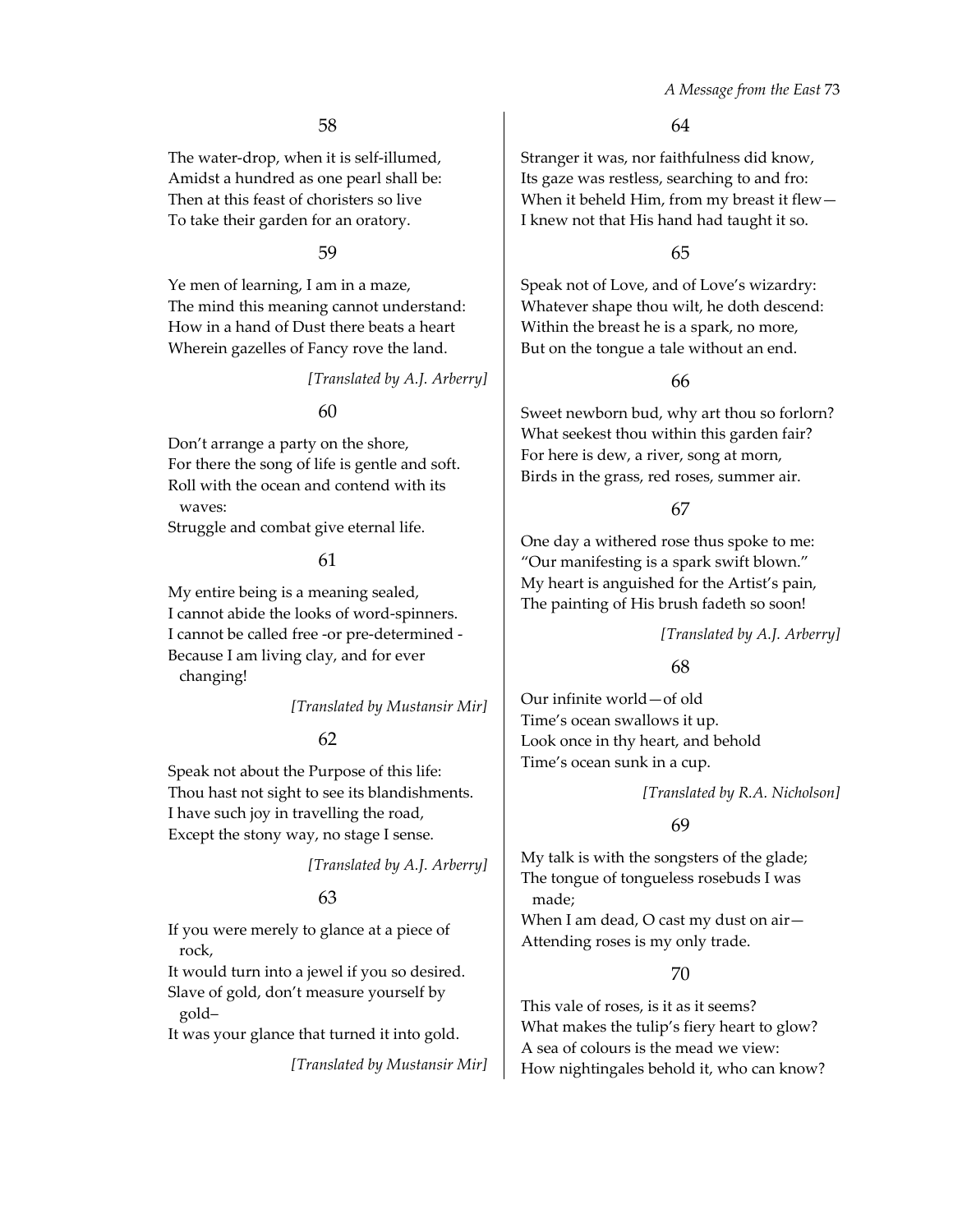I am a circling planet, Thou my sun, The light that bathes me by Thy glance is thrown:

Far from Thy bosom I imperfect am, Thou art the Book, one chapter I alone.

# 72

Sweet is His image in my sight to stay, Sweeter His love, my life to steal away; It was a subtle teacher taught me this— Sweeter than lodging is the winding way.

### 73

A girdled infidel, this brain of mine, It worships idols of its own design; Regard my heart, weeping for Passion's grief—

What is to thee my way, my Faith divine?

### 74

The free‐paced fir His bondslave was before, Fire in the rose's cheek His wine did pour; Sun, moon and stars His sanctuary are, The heart of Adam, His unopened door.

# 75

A hundred worlds stretched star to farthest star.

Where'er the mind soared, there the heavens are

But when I looked within upon my self, I saw a margin infinitely far.

# 76

Set not the chain of Fate upon thy foot; There is a way beyond this rolling sphere; If thou believest not, rise up, and find Thy foot uplifted leapeth in the air.

# 77

My heart to its own spell is prisoner, The world is lightened by its radiance fair; Seek not my dawn and even in a sun That ere my rising shone a many year.

*[Translated by A.J. Arberry]*

Your plectrum fills the instrument of the soul with tunes.

How can You be in the soul and outside it as well?

Why should I worry? With You, I am aflame; without You I die.

But my Unique One, how do You manage without me?

### *[Translated by Mustansir Mir]*

### 79

The heaved breath is a **beaker** of His sea, He lips our reed, and plays our melody; We grow as grass by an eternal stream, His dew is in our vein and artery.

### 80

There is one pain that tortureth Thy breast: Thou madest this world of colours and of scents,

Why does it pain Thee else my fearless love, Who didst create this mighty turbulence?

# 81

Whom seekest thou? What fever fills thy mind?

'Tis He is patent—thou the veil behind: Search after Him, and but thyself thou'lt see, Search after self and naught but Him thou'lt find.

# 82

Leave childishness, and learn a better lore; Abandon race, if thee a Muslim bore; If of his colour, blood, and veins and skin The Arab boasts—an Arab he no more!

# *[Translated by A.J. Arberry]*

# 83

We are not Afghans, Turks or Tartars: Offspring of the garden, we grew from the same bough.

Distinctions of colour and scent are forbidden to us,

For we are products of a new spring.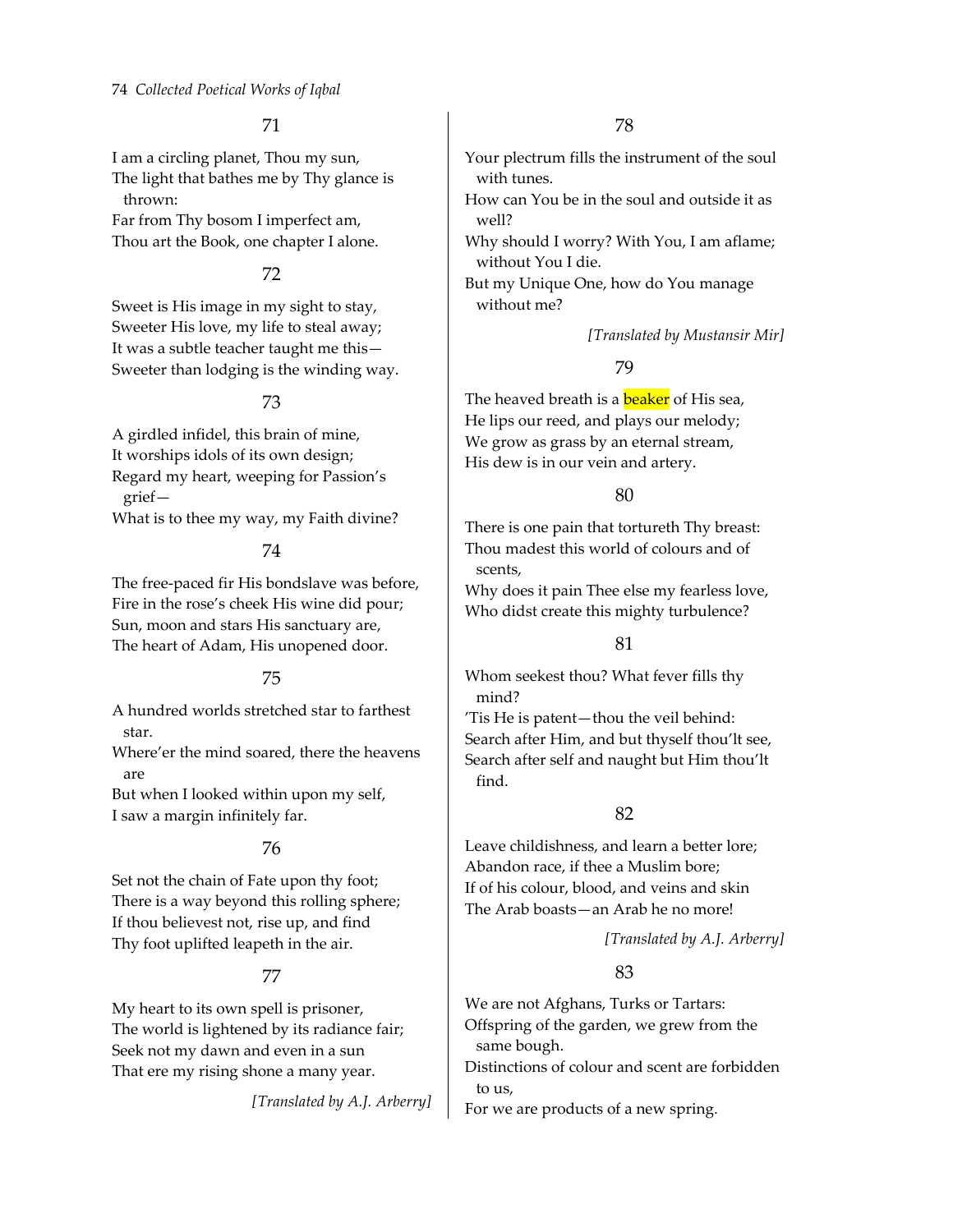#### *[Translated by Mustansir Mir]*

#### 84

There is a world concealed within my breast, Heart in my dust, by passion's grief possest, And of the Wine that first lit up the soul One drop within my pitcher yet doth rest.

*[Translated by A.J. Arberry]*

#### 85

My heart! My heart! My heart! My ocean, my boat, my shore! Did you fall like dew on my dusty being, Or did you sprout like a bud out of my soil?

#### *[Translated by Mustansir Mir]*

#### 86

What maketh Foul and Fair, how shall I say? Tongue trembleth, such a riddle to declare: Without the stem, thou seest rose and thorn; Within, nor rose nor thorn is patent there.

#### 87

What man in secret is not sorrowful, He hath a body, but he hath no soul: Desirest thou a spirit? Then pursue The fire and fever that shall never cool.

#### 88

O ask not what I am, or whence came I: 'Tis self‐involvement I am living by: Within this sea I am a restless wave, And when I am no more involved, I die.

#### 89

With all Thy glory, Thou the veil dost wear. The passion of our gaze Thou canst not bear, Thou runnest in our blood like potent wine, But ah! how strange Thou comest, and too rare.

#### 90

Hug not the rest‐house; on the roadway run: Keep bright the vision, as the moon and sun; The goods of mind and Faith to others give,

But guard Love's sorrow that thy heart hath won.

#### 91

Come, Love, thou heart's most secret whispering,

Come, thou our sowing and our harvesting; These earthly spirits are too aged grown— Out of our clay another Adam bring!

### 92

Speech bringeth pain and grief— so best it were; This long lament to me is lovelier; The joy I have not Alexander knew— Better than Jamshid's realm a slow, sweet air.

### 93

I have no swift‐paced steed to ride upon, I am no courtier of a monarch's son; This, friend, for me is happiness enough That, when I dug my heart—a ruby shone!

### 94

Wouldst thou the perfect life attain? Then learn

On self alone to fix the opened eye; The world to swallow in a single draught; To break the spell it is encompassed by.

### 95

"A child of earth is Adam," thou dost say. "Bond to the world of being and decay"; Yet Nature wrought a miracle indeed— The seas foundations on his fount to lay !

*[Translated by A.J. Arberry]*

### 96

To a fearless heart a lion is a sheep; To a timid heart a deer is a tiger. If you have no fear, the ocean is a desert; If you are fearful, there is a crocodile in every wave.

*[Translated by Mustansir Mir]*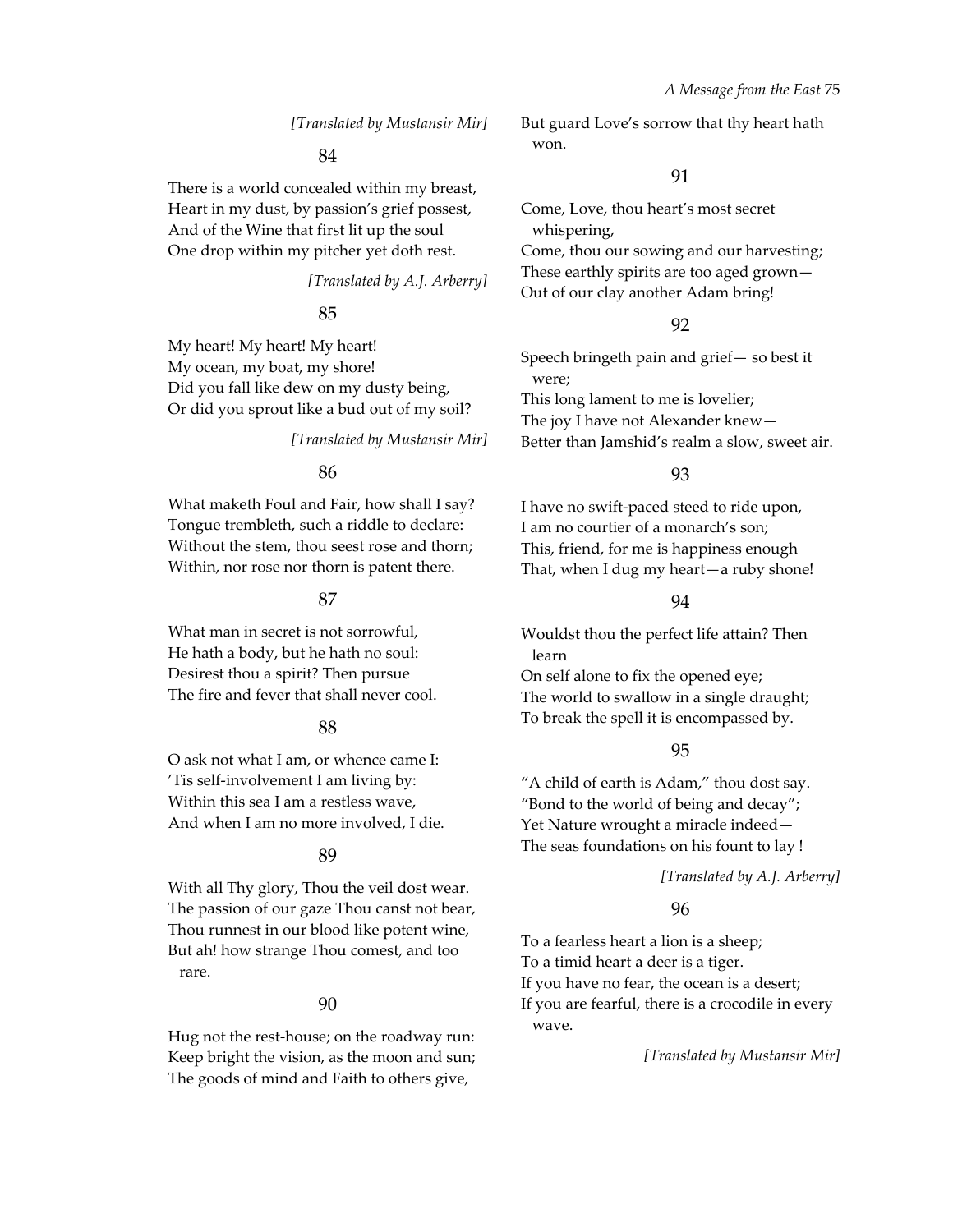Wine am I, or the bowl where it doth lie? Pearl, or the bosom it is treasured by? I scan my heart, and this is all I see: One thing my soul is, and another I.

### 98

Thou sayest, "Lo, our bird is in the snare, No more shall he stretch wings and fly in air"; Yet grows the soul more salient through the flesh

Our dagger's whetted by its scabbard there.

### 99

Declare: how in the heart is born desire, How in the dwelling burns the lantern's fire. Who sees with this our sight, and what he sees,

And how the soul was lodged within our ware.

### 100

When I was dead, and walked in Paradise, This heaven I could clearly see; One doubt yet lingered in my **baffled** soul-Was it the world, that world of imagery?

### *[Translated by A.J. Arberry]*

### 101

Our world, a piece of work not yet finished, Is hostage to the alteration of day and night; The file of fate will rub it smooth ‐ This clay sculpture is still being made.

*[Translated by Mustansir Mir]*

### 102

Being so distant, heaven‐circling sun, What manner to my vision dost thou come? Nigh to the earthy, from the earth so far! O vision dazzler, whither dost thou roam?

*[Translated by A.J. Arberry]*

### 103

Carve out your path with your own pick‐axe; It is a torment to take the path of others.

If what you can do is unique, It will deserve a reward even if it is a sin.

#### *[Translated by Mustansir Mir]*

### 104

The roving heart likes not at borne to stay, To be contained in water, fire, and clay; Think not that in the body is repose, This rolling sea comes to no shore to play.

### 105

Why choosest thou to sit alone, apart? With Nature's beauty be at dalliance: God gave to thee an eye with vision clear Out of its lustre to create a glance.

### *[Translated by A.J. Arberry]*

### 106

In the midst of water and earth I sat alone, And turned away from Plato and Farabi. I did not beg anyone else for sight– I saw the world with my eyes alone.

### *[Translated by Mustansir Mir]*

107

The origins of selfhood no man knows, To dawn and eve no fellowship it owes. I heard this wisdom from the heavenly guide: Not older than its wave the Ocean flows."

### 108

Heart, in the rosebud view Life's mystery! Truth in contingent there unveiled is shewn; Although it springeth from the shadowed earth,

Its gaze is fixed upon the radiant sun.

*[Translated by A.J. Arberry]*

### 109

His glory is seen in garden and jungle; The cup of the rose glows with His wine. There is no one whom He consigns to everlasting darkness From His mark a lamp is lit in every heart.

*[Translated by Mustansir Mir]*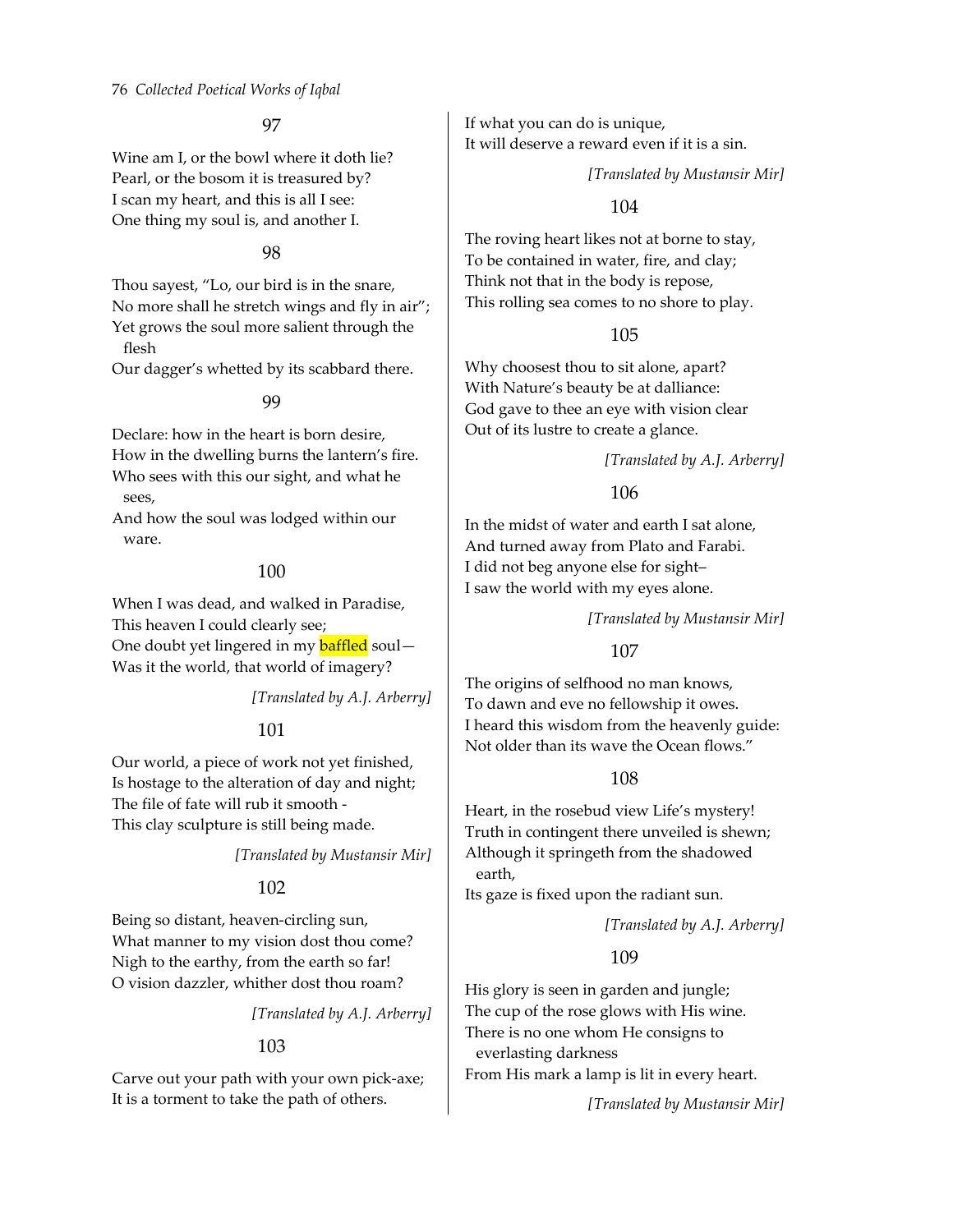In the narcissus bed a bud did rise,

The dew of dawn washed slumber from its eyes.

Self out of selflessness appeared, and so What it had sought, the world did realize.

# 111

The world, that findeth in itself no stay, Sought in the street of yearning for a way, From the embrace of non-existence fled, And last in Adam's heart for refuge lay.

*[Translated by A.J. Arberry]*

### 112

Think not I grieve to die:

The riddle of body and soul I have read plain. What care though one world vanish from

mine eye,

When hundreds in my consciousness remain?

*[Translated by R.A. Nicholson]*

### 113

The Rose and I one problem have to tell; We both are seized by the assembly's spell; The petal's tongue was not made eloquent, But in his wounded breast a heart doth dwell.

#### 114

The self-sown tulip's temper I know well, Within the stem the roses' scent I smell, The meadow songster loves me as a friend, The tone wherein he carols I can tell.

#### 115

One song of yearning fills the world entire, This yearning strings the universal lyre; Whatever is, and was and is to be, I see one moment of all Time's desire.

#### 116

My heart is all the yearning of unrest, Tumult and agitation fill my breast; What discourse, comrade, seekest thou of me? All I would say, is to my self addressed.

117

Survival is, unendingly to burn; Like fishes, we can naught but twist and turn; Seek not the shore, for in the shore's embrace One moment's twisting ends in death eterne.

#### 118

And if the Brahman, preacher, biddeth us Bow down to idols, furrow not thy brow: Our God Himself who shaped an image fair, Bade Cherubim before an idol bow.

*[Translated by A.J. Arberry]*

#### 119

The philosophers have broken a hundred idols,

But they are still in the Somnat of 'was' and 'is'.

How can they ensnare the angels and God? ‐ They have not yet tied Adam to their saddle‐straps!

*[Translated by Mustansir Mir]*

### 120

Out of my hand of clay worlds spring like grain;

Come, from my harvest capital obtain: Lo, thou hast missed the way unto the Friend; Then lose thyself awhile in my heart's plain.

### 121

A thousand years with Nature I did make Near comradeship, and did myself for sake; And all my history was summed in this— I fashioned, and I worshipped; and I brake.

#### 122

I flew the broad plains of eternity, From chains of clay and water I was free; My worth is very precious in Thy sight, For in life's market Thou hast offered me.

*[Translated by A.J. Arberry]*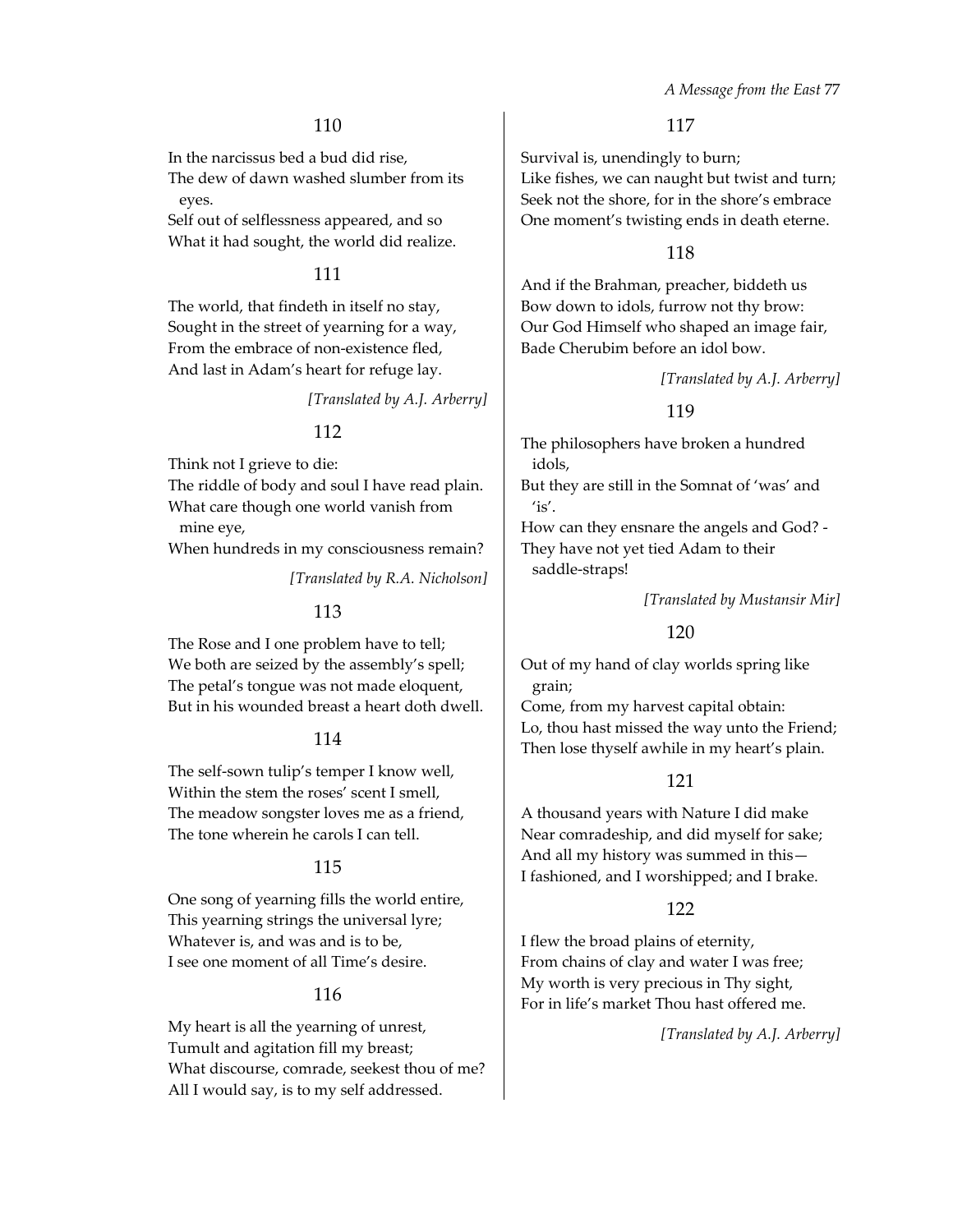Inside me is such a play of ideas—what does this mean?

Outside me are all these mysteries—what does this mean?

Say, you who are wise and have a subtle mind:

The body lies still, but the soul stirs ‐what does this mean?

*[Translated by Mustansir Mir]*

### 124

I boast, I am a beggar without need; I shake, I burn, I melt; I play my reed; My melody has set thee all ablaze: Mirrors I make, being Alexander's breed.

### 125

If thou well knowest all thy quality, Lay down thy dew, and build thereon the sea: How long this begging at the moon, my heart? Light up thy dark with thy own radiancy!

#### 126

Why sorrowest thou? The heart lives not by breath,

It is not chained to Being and to Death. Fear not to die, O thou of little sight— Though the breath stop, the heart continueth.

### 127

Heart, while thou sittest in the breast of me Better my rug, than sovereign dignity: Wilt thou be in my bosom after death? Lo, all my hopes and fears are fixed on thee.

#### *[Translated by A.J. Arberry]*

# 128

On my behalf tell the pure‐hearted Sufis–

Those seekers after God and possessors of the truth:

I would humbly serve that resolute self‐worshipper

Who sees God in the light of his own *khudi.*'

*[Translated by Mustansir Mir]*

### 129

Narcissus‐like unseeing do not creep Out of the mead, as scent the rosebud sweep: God gave to thee a more illumined eye— Pass not with waking brain, and heart asleep

#### 130

After my likeness I an image made: I bound on God the fashion that I wore: Wherefore I cannot out of self depart— Whatever be my guise, self I adore.

### 131

Thus spake the new‐sprung blossom to the dew:

"We meadow children have no piercing eye: In this broad plain, that holds a hundred suns, What difference exists 'twixt low and high ?"

#### 132

Take earth, heaven's mysteries to understand, By finite space let spacelessness be spanned; Each atom flies toward the Friend's abode— Then mark the roadway by the shifting sand.

#### 133

Thou only art in the Creator's "Be!" Thou only art the Sign that none may see: Then tread more fearlessly the road of life, The world's broad plain containeth only thee.

### 134

Earth is the dust upon my tavern door, Heaven one passing of my cup, no more; Long is the story of my passion's grief. The world is but the prelude of my lore.

#### *[Translated by A.J. Arberry]*

### 135

Alexander is gone, with his sword and banner,

The revenue he collected, and his treasures from mines and oceans.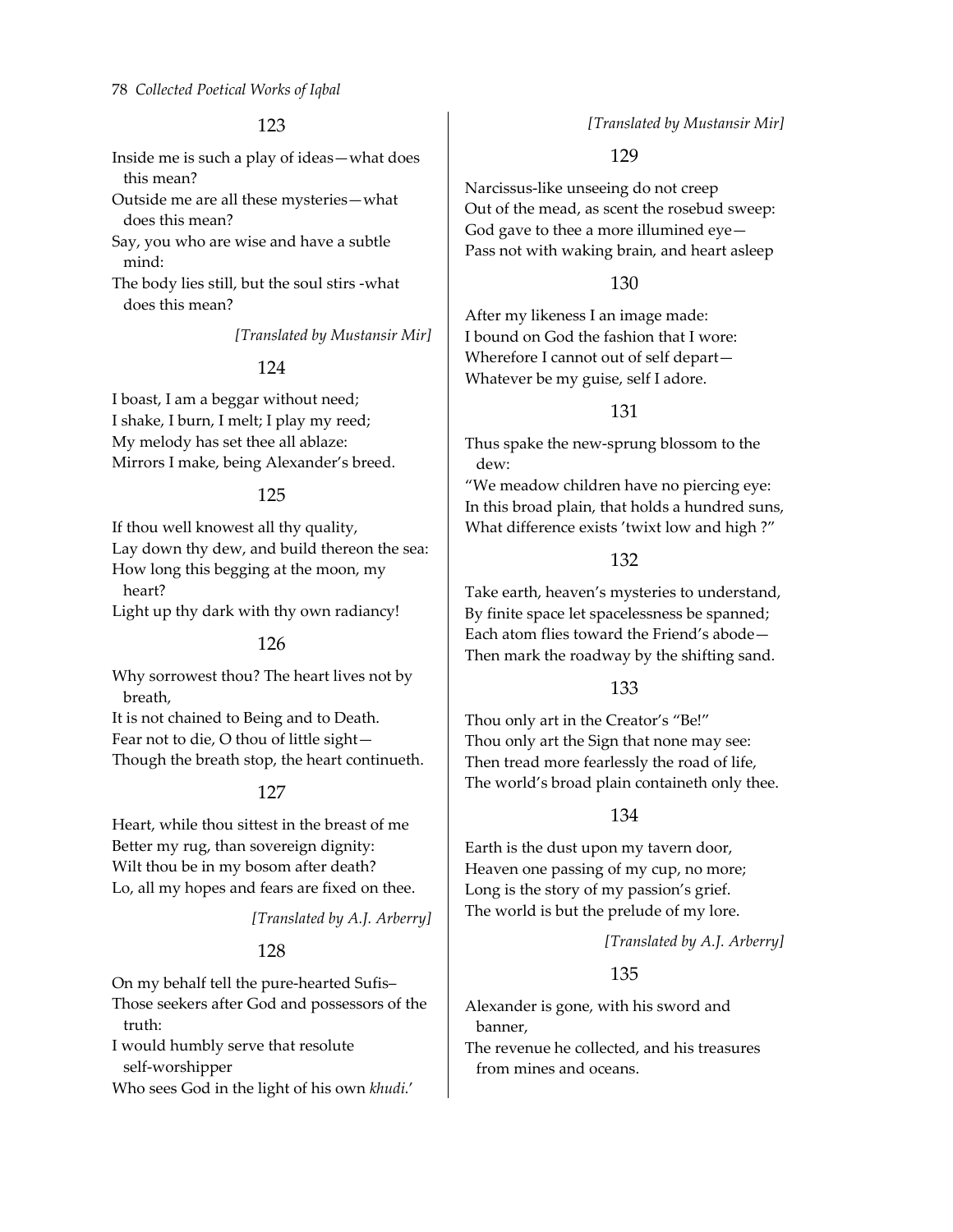- You must believe that nations are more lasting than kings:
- Don't you see that Iran survives, but not Jamshid?

#### *[Translated by Mustansir Mir]*

#### 136

My breast was torn, and thou hast seized my heart,

Yea, with my dearest prize thou didst depart; Whom gavest thou my passion's precious store?

What hast thou done with my most cherished smart?

#### 137

The world of colour and of fragrancy, Earth, sky, dimension, all are gone from me: Didst thou desert His tumult, O my heart Or hath He left thee to thy privacy?

#### 138

I do not know the instrument or key, Yet well I recognize Life's melody; So sang I in the brambles, that the rose Asked of the thrush, "What caroller is he ?"

#### 139

In the great throng so rapturous I did play, I struck the spark of Life out of their clay, I lit the heart with the mind's radiance, And probed the mind against the heart's assay.

#### *[Translated by A.J. Arberry]*

#### 140

'Ajam became young again through my songs;

My frenzy raised the price of its wares. It was a crowd lost in the wilderness: The sound of my bell made it a caravan.

*[Translated by Mustansir Mir]*

#### 141

The soul of Persia kindles at my song, The caravan moves on, my call is strong; Like Urfi I will lift a livelier lilt, For heavy is the load, the way sleeps long.

### 142

Out of my restless spirit the flames start, In the East's bosom I have stirred a heart, Its clay is set afire by my lament, Like lightning to its inmost soul I dart.

### 143

I am a wanderer like the breeze of morn, Roselike my heart is into fragments torn, My glance, which cannot see the evident, A martyr to the joy of sight is borne.

### 144

Cotton to cloth of gold the mind can bring. Stones turn to mirrors, by its polishing: The poet, with his magical melody, To honeyed potion doth convert Life's sting.

### 145

I have consumed the fruit of Passion's tree. And understood Life's inmost mystery; Lo, I have brought the message of the Spring— Beware the Gardener, Lord of archery!

### 146

My thought plucks flowers that in Eden grew To shape and fashion fancies rare and new, Then shakes my heart a leaf within my breast, A petal trembling 'neath the Summer dew.

### 147

Persia's a sea that never comes to shore, Wherein are pearls of diamantine hue, Yet I'll not sail my barque upon a sea Within whose waves is never a shark to view.

#### 148

Say not, the world's affairs unstable be; Our every moment veils eternity: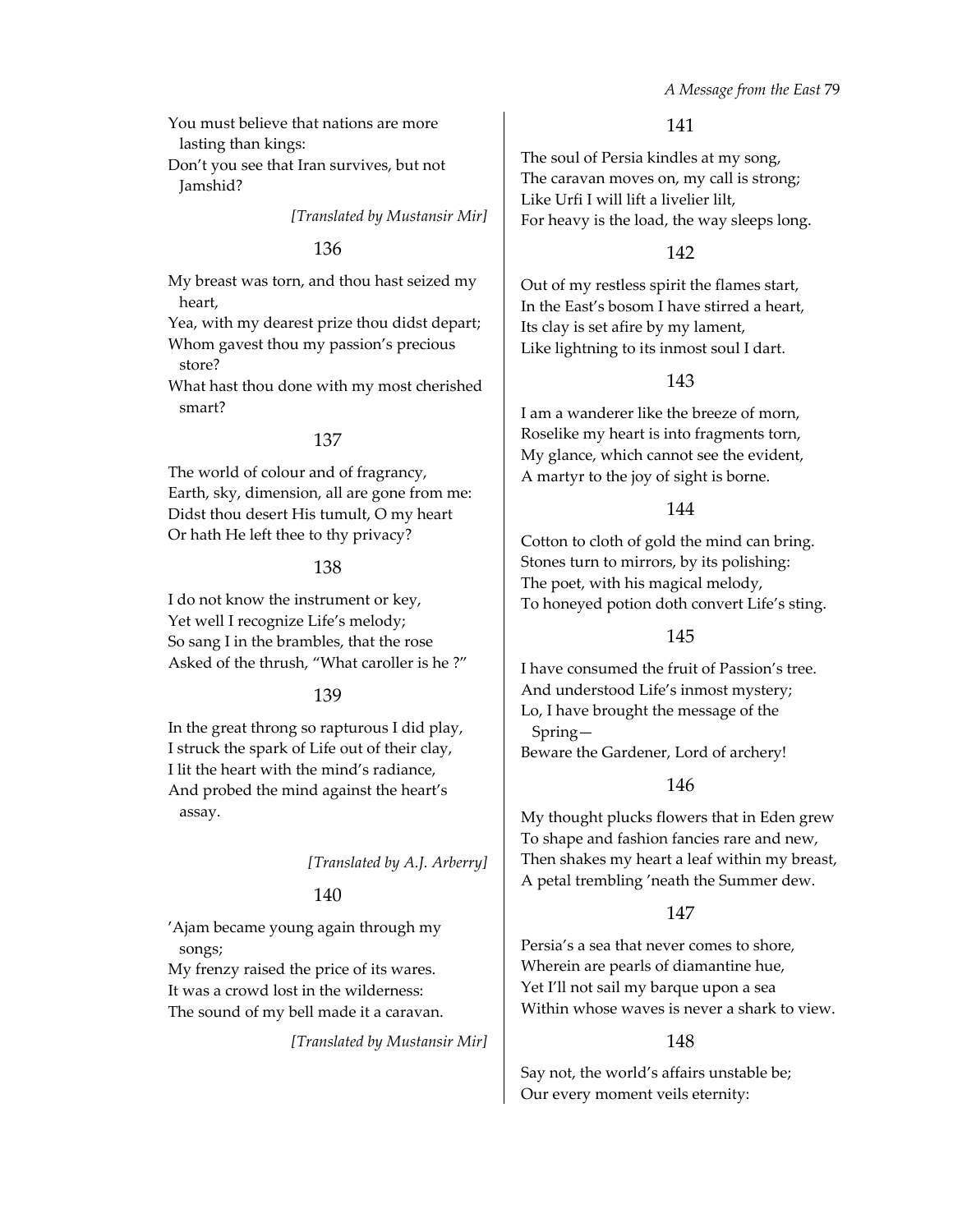Hold firmly to To‐day: for yet remains To‐morrow in the mind of Destiny.

#### 149

Thou hast escaped the mastery of the West And yet to tomb and dome thou still dost pray:

Thou art so well inured to servitude. Thou carv'st a master of the stony way!

### 150

How long Life's garment parted shred by shred?

How long like ants make in the earth thy bed? Rise up on wings, and learn the falcon's way; Nor search forever in the straw for bread.

### 151

Nest amid roses and anemones, Learn from the thrush his plangent melodies; If impotence has made thee grey and old, From the world's youth a vital portion seize!

### 152

It was the soul the body's image hewed, The rose bloomed double, yearning to be shewn;

The restless soul a thousand habits hath, And turns to flesh, when it is used to one.

### 153

I heard a voice proclaiming from the grave: "Beneath the dust life can be lived again, Breath be possessed; but he has no soul, Who lives to please the whim of other men."

### 154

This band of dust that scattereth into air Not long endureth; yet do not despair; When Nature fashioneth a living form. It need an age, to make perfection there.

### 155

It must be known, this world of scent and sheen;

They must be plucked, the roses in the dene; Yet do not close thine eyes upon the self,

Within thy soul a thing is to be seen.

### 156

"I am, and God is not," thou sayest so: "Water and clay into the boundless go"; Yet I have not resolved this mystery— Whether it is mine eye that sees, or no.

#### 157

I have no roasted fowl on which to sup, No mirror‐shining wine is in my cup, Upon green grasses grazes my gazelle, Yet fragrant musk filleth his heartblood up.

### *[Translated by A.J. Arberry]*

### 158

My passion puts fire into the Muslim veins, And my restive tears drop from his eyes; But still he is not aware of the tumult in my soul ‐

For he has not seen the world with my eyes.

#### *[Translated by Mustansir Mir]*

### 159

Words are too frail, abodelessness to bear. Look inwardly, and see this point is clear: The soul has such a seat within the flesh One cannot say, "It is not here, but there!"

### 160

Love plays with every heart a different role, Now as a stone, and now a crystal bowl: Love robbed thee of thy self and gave thee tears

But brought me ever closer to my soul.

### 161

From clay and water thou art not yet free, Thou sayest thou art Afghan, Turkoman: First I am man, and have no other hue, Thereafter Indian, Turanian.

### 162

The love of speech first filled my heart with blood

And set aflame the dust upon the road;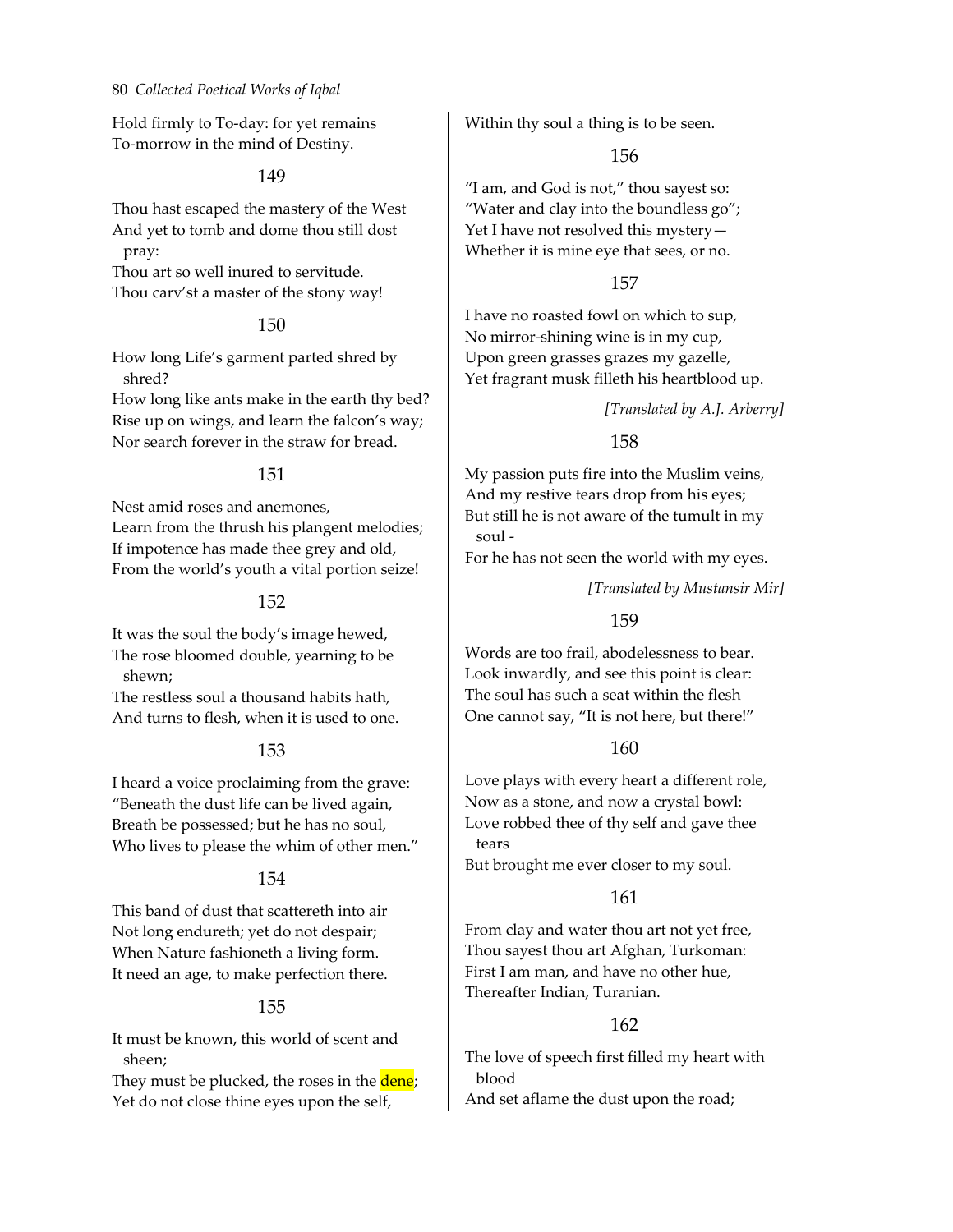But when I oped my lips, to speak of love, Words veiled this secret in a thicker shroud.

### 163

At last from subtle reason he has fled; His self‐willed heart knew passion, and it bled;

What askest thou of Iqbal in the clouds? Our wise philosopher has lost his head.

*[Translated by A.J. Arberry]*

# **REFLECTIONS**

# THE FIRST ROSE

I do not find a single comrade in the garden yet:

For springtime is approaching and I am an early rose.

I look at myself in the mirror of the rivulet, Creating a companion through this self‐ deluding pose.

The pen that Destiny employed in writing Being's scroll

Inscribed a message on my leaves for everyone to read.

My heart is with the past; my eye is on the present's roll.

A prophet of the future, I proclaim the future's creed.

I sprang up out of dust and I assumed a rose's robe;

But am, in fact, the Pleiades that was lost in the blue globe.

# A PRAYER

O You who filled my glass with wine galore From Nature's own winestore, See to it that my glass is melted by This fire sent from Your sky. O let my spirited lament provide Love with its wealth of pride. Would that the dust of my Sinai became An all‐consuming flame. When I die, let my ashes form a bed Where tulips will be bred, So that my Passion's wounds, revived, may shine

In tulips' hearts again. THE NEW MOON OF EID

New moon of Eid, You cannot manage to evade The eager view Of people waiting for a sight of you. A thousand glances have Conspired to weave A net to catch you in. Open your eyes To yourself. Do not grieve That you are a bare outline. Within you lies A real full moon.

*[Translated by M. Hadi Husain]*

# CONQUEST OF NATURE

#### I. THE BIRTH OF ADAM

Love exclaimed, 'Now one has been born Who would roll his heart in blood! Beauty trembled when she realised That one with a penetrating look had been born! Nature was distraught because, From the dust of a world without will, One had been born who could Make and unmake himself, And watch over himself. From the heavens the news went out To eternity's sleeping‐chamber: Beware, you who are veiled– One has been born who will tear away all veils! Desire, resting in the lap of life And forgetful of itself, Opened its eyes, and a new world was born. Life said, 'Through all my years I lay in the dust and convulsed, Until at last a door appeared In this ancient dome

#### II. IBLIS'S REFUSAL

I am not such a foolish angel That I would bow to Adam! He is made of dust, but my element is fire. It is my ardour that heats the blood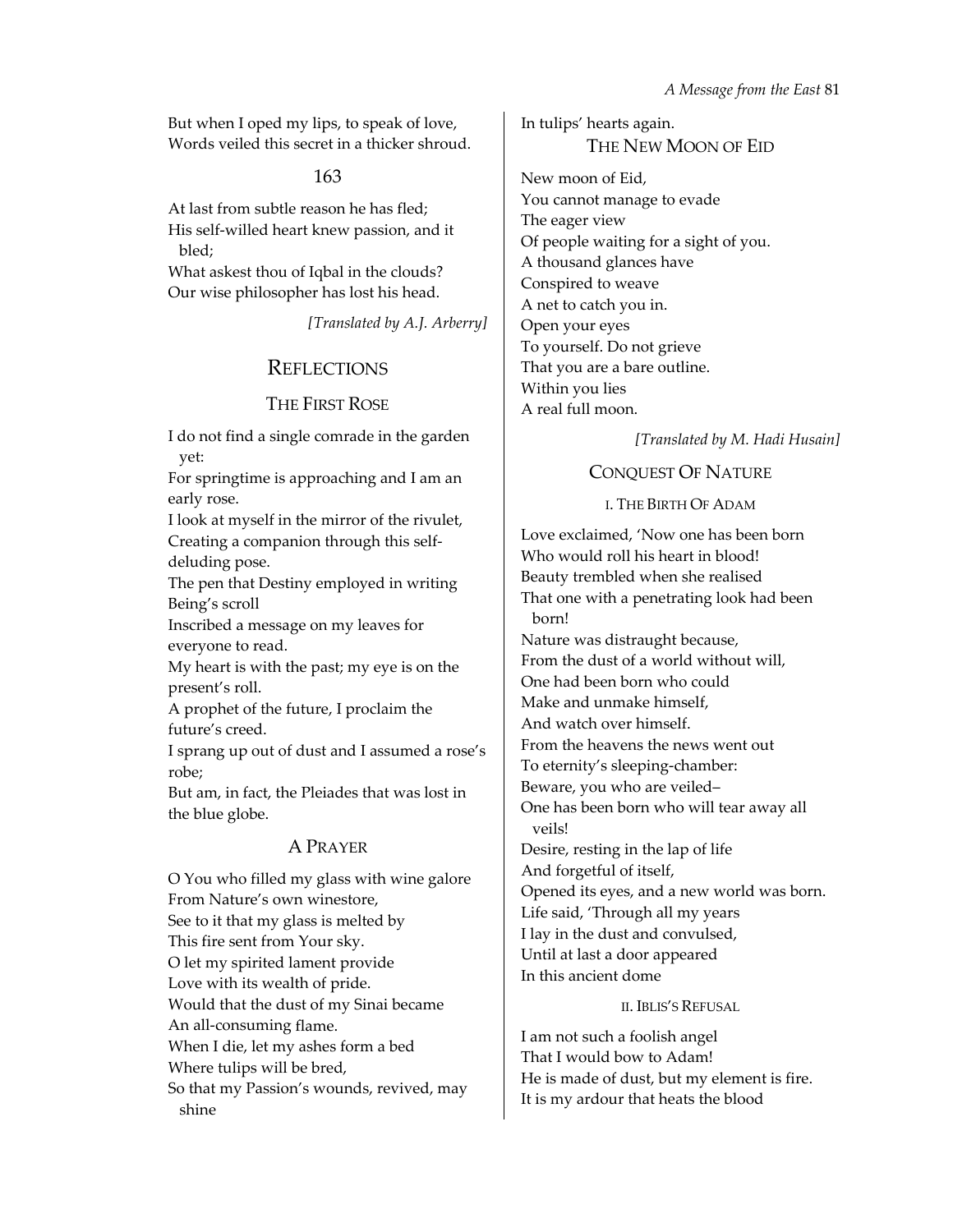In the veins of the universe: I am in the raging storm And the crashing thunder; I am the bond that holds the atoms together, And the law that rules the elements; I burn and give form— I am the alchemist's fire. What I have myself made I break in pieces, Only to create new forms from the old dust. From my sea rises the wave Of the heavens that know no rest— The splendour and glory of my element Fashions the world. The stars owe their existence to You, But they owe their motion to me: I am the soul of the world, The hidden life that is seen by none. You give the soul to the body, But I set that soul astir. You rob on the highway by causing sloth, I guide along the right path with burning passion. I did not beg paupers to bow down before me: I am mighty, but do not need a hell; I am a judge, but do not need resurrection. Adam—that creature of dust, That short‐sighted ignoramus— Was born in your lap

But will grow old in my arms!

#### III. THE SEDUCTION OF ADAM

A life of passion and longing Is better than eternal quiet, Even a dove that is caught in a trap, But keeps flapping its wings, Changes into an eagle. You do no more than bow down in humility; Rise like the tall cypress tree, you who are slow to act! The waters of *Kawthar* and *Tasnim* Have robbed you of the joy of action. Take wine from the jug, Real wine clear as crystal, made from grapes. 'Good' and 'bad' are figments Of the imagination of your Lord. Take pleasure in action, Step out and take what you desire.

Come, rise up, so that I may show you a new kingdom! Open your eyes and go about Seeing the sights the world has to offer. Now you are a drop of water worth nothing, Become a luminous pearl! Come down from the heavens, And live in the ocean. You are a flashing sword, Strike terror into the world's soul; Come out of the scabbard and show your mettle. Spread an eagle's wings And spill the pheasants' blood. For a falcon, living in the nest spells death. You do not yet know this, But with union comes the end of longing: What is eternal life? To burn‐and keep on burning!

> IV. ADAM SPEAKS ON COMING OUT OF PARADISE

How good it is To fill life with passion and longing; In one breath to melt the heart Of desert, mountain and wild; To open the door of the cage On to a spacious garden; To take the path to the heavens, And speak with the stars in confidence; To cast‐at times with secret longing, But with a show of humility at times – A knowing glance at the sanctum of His Glory; At times to see Nothing but The One in throngs of tulips, But at times to tell The prickly thorn apart from the rose! My whole being is a flame that burns for ever, And is full of the pain of desire. I would exchange certainty for doubt— For I am dying to know and discover.

#### V. THE MORN OF RESURRECTION

Adam in the presence of God You, whose sun gives the star of life its splendour, With my heart you lit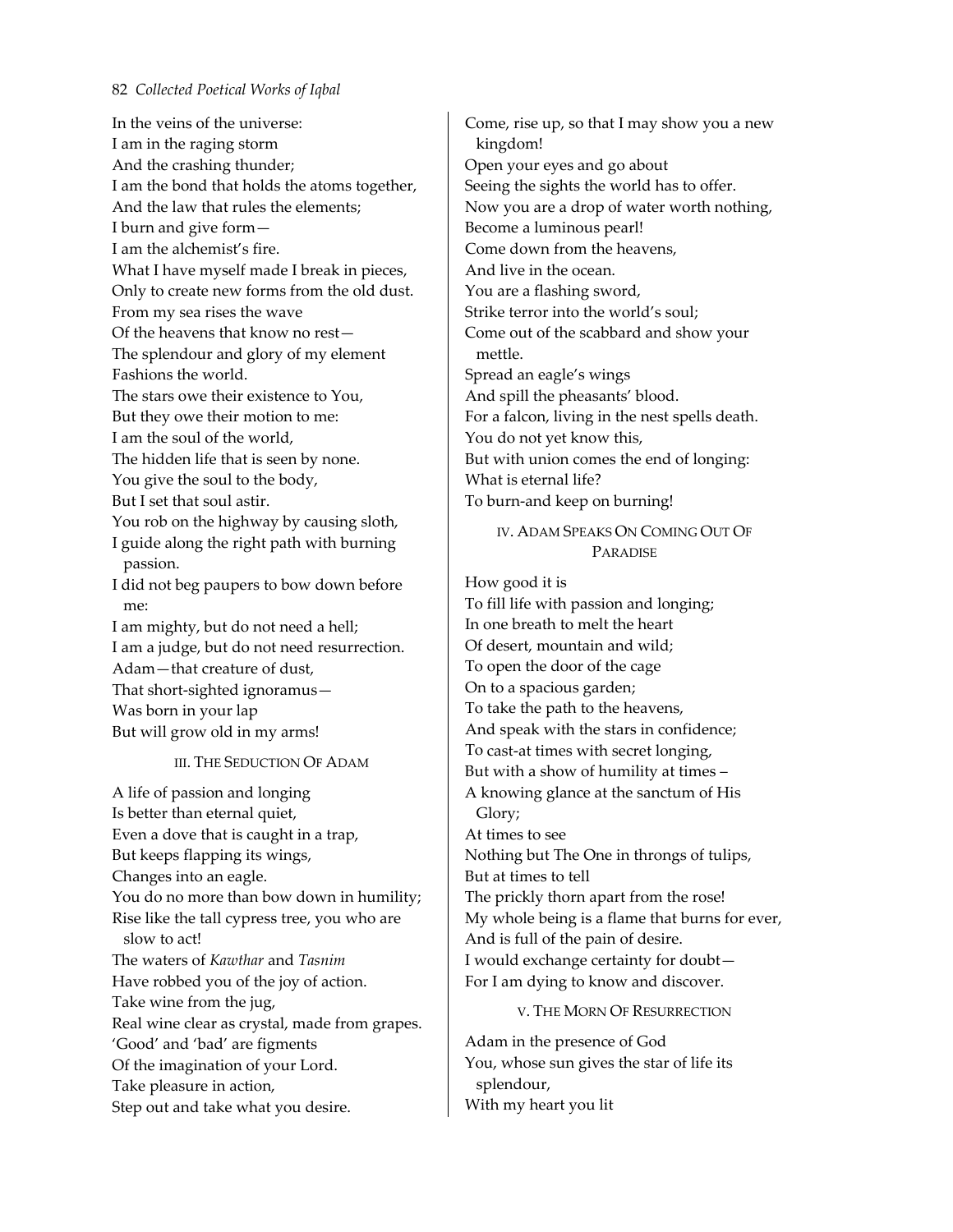The candle of the sightless world! My skills have poured an ocean into a strait, My pickaxe makes milk flow from the heart of stone.

Venus is my captive, the moon worships me; My reason, which does great deeds, Subdues and controls the universe. 1 have gone down into the earth, And been up into the heavens, Both the atom and the radiant sun Are under the spell of my magic. Although his sorcery deluded me, Excuse my fault, forgive my sin: If his sorcery had not taken me in, The world could not have been subdued. Without the halter of humility, Pride could not be taken prisoner. To melt this stone statues with my hot sighs, I had to don his *zunnar*. Reason catches artful nature in a net And thus Ahriman, born of fire, Bows down before the creature of dust!

### THE PERFUME OF THE FLOWER

In a bower of heaven's garden, A houri became anxious and said: 'No one ever told us‐ about‐ the region On that side of the heavens. I do not understand About day and night., morning, and evening, And I am at my wits' end When they talk about birth and death. She became a waft of perfume And emerged from a flower-branch; Thus she set foot In the world of yesterday and tomorrow. She opened her eyes, Became a bud, and for a time smiled; She turned into a flower, Which soon withered and crumbled to the ground. The memory of that lovely maiden-Her feet unshackled-Is kept alive

By that sigh of hers which is called perfume.

*[Translated by Mustansir Mir]*

# THE SONG OF TIME

Sun and stars in my bosom I hold; By me, who am nothing, thou art ensouled. In light and in darkness, in city and wold, I am pain, I am balm, I am life manifold. Destroyer and Quickener from of old.

Genghis, Taimur—specks of my dust they came,

And Europe's turmoil is a spark of flame. Man and his world I fashion and frame, Blood of his heart my spring flowers claim. Hell fire and Paradise I, be it told.

I rest still, I move—wondrous sight for thine eyes!

In the glass of To‐day see To‐morrow arise, See a thousand fair worlds where my thought deep lies,

See a thousand swift stars, a thousand blue skies!

Man's garment am I, God I enfold;

Fate is my spell, freewill is thy chant. O lover of Layla, thy frenzy I haunt; As the spirit pure, I transcend thy vaunt. Thou and I are each other's innermost want; Thou showest me forth, hid'st me too in thy mould.

Thou my journey's end, thou my harvest‐ grain,

The Assembly's flow and the music's strain. O wanderer, home to thy heart again! Behold in a cup the shoreless main! From thy lofty wave my ocean rolled.

*[Translated by R.A. Nicholson]*

# **SPRING**

Arise, for in plain, hill and dale, spring clouds have pitched their tent. The nightingale sings jubilant Songs to a choir's accompaniment. Along the stream bank's whole extent Blend tulip's tint and rose's scent. Let your eye witness this event. Arise, for in plain, hill and dale spring clouds have pitched their tent.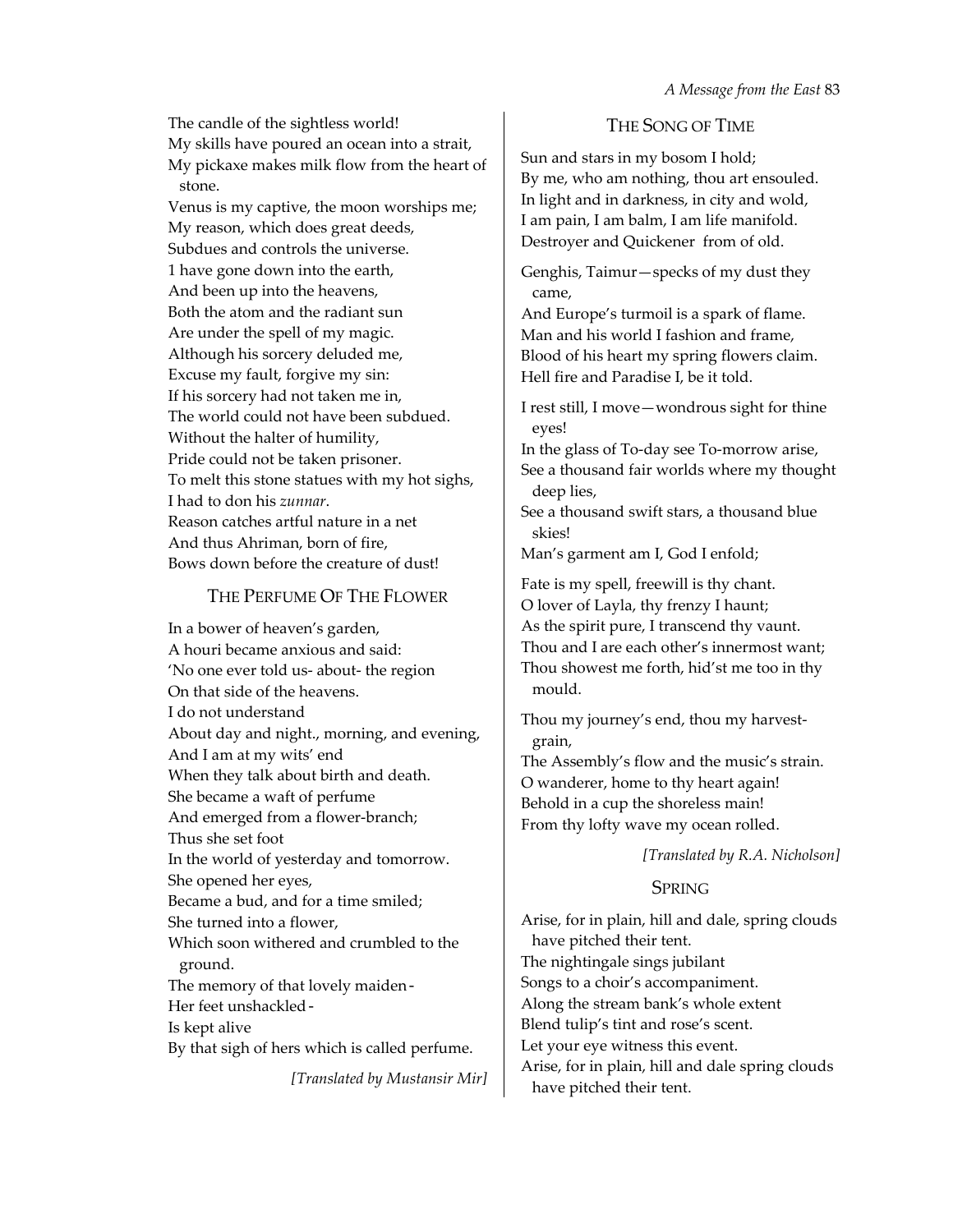Arise, for to the fields has come the flowers' caravan. The breezes of spring blow again. The birds sing songs in unison. The spring‐mad tulip's dress is torn. There is a new rose to adorn Beauty, and for love a new thorn. Arise, for to the fields has come the flowers' caravan. The nightingales are carolling, the ring‐doves coo aloud All warmed up is the garden's blood. O' you, in silence closeted, Break all commands of your sane head; Get drunk with mystic wine instead; Sing and go in rose‐petals clad The nightingales are caroling, the ring‐dove coo aloud Abandon your retreat and into fields and pastures go. Sit by a brooklet's margin so That you may watch its waters flow. Spring's favourite, the narcissus, how The pride of beauty makes it glow. O plant a soft kiss on its brow, Abandon your retreat and into fields and pastures go. O you, who cannot see the obvious, open your mind's eye. See tulips row on row, and see Their bodies on fire seemingly, But their hearts inwardly soothed by The dawn-dew's tearful ministry-Stars in a twilight‐reddened sky. O you, who cannot see the obvious, open your mind's eye. Sprouts from the garden's soil, the secret of Creation's heart The shadow‐play of attribute; How essence brings itself to light; Life, as we all imagine it; And death, which is life's opposite; O all this is without a root.

Sprouts from the garden's soil the secret of Creation's heart.

# ETERNAL LIFE

Do not imagine that the work of the Wine‐ maker is complete.

With unknown quantities of undrunk wine the vine is still replete.

The garden is a happy place, but you cannot survive as buds

In it for long; the breeze will come and tear your being's robe to shreds.

If you possess the faintest knowledge of life's awesome mystery,

Then do not seek a heart entirely free from longing's agony.

Be like a mountain, grave and lofty, with your native dignity,

And not like straw. Beware, there is a wildfire raging savagely.

# REFLECTIONS OF THE STARS

I hear a star said to another star: "We are adrift on a sea with no shore. We were created with a wander-lust: Our caravan will not stop any more.

"If we still are what we were long ago, Then what use is this shining on and on? We are all of us captives in Time's net. Lucky are they who have not yet been born.

"No one can bear this heavy load for long. Far better were it never to have been. I do not like this azure space at all; That nether world presents a fairer scene.

"How happy is man with his restless soul, So gaily riding on the steed of Time. Life is a garment tailor‐made for him, Because he is a maker of new things."

### LIFE

Sad moaned the cloud of Spring, "This life's a long weeping." Cried the lightning, flashing and leaping, "'Tis a laugh on the wing." I do not know who took it to the garden, But the rose and the dew are now discussing it.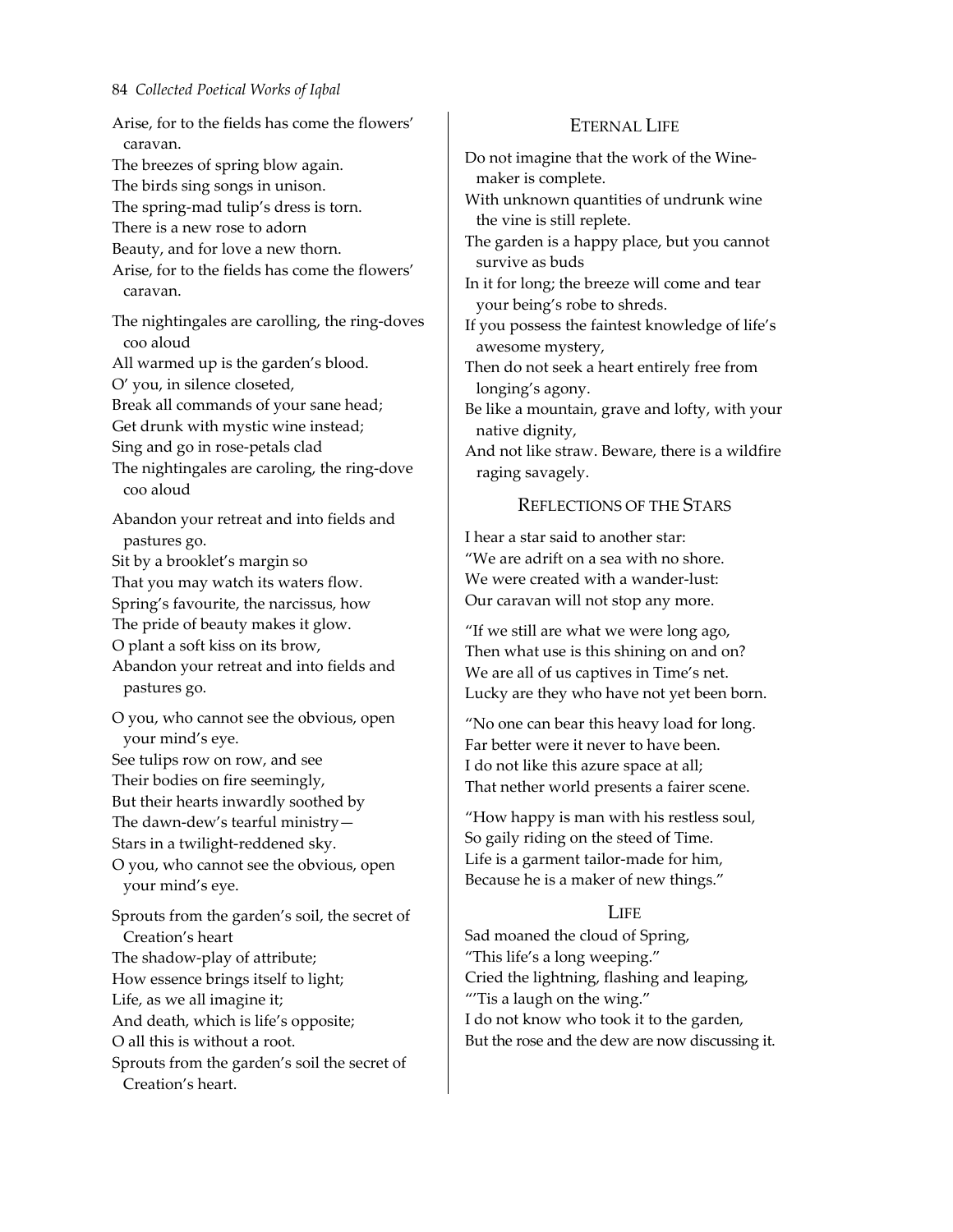#### *[Translated by R.A. Nicholson][1](#page-22-0)*

# A DIALOGUE BETWEEN KNOWLEDGE AND LOVE

**KNOWLEDGE** 

My eyes have witnessed The secrets of the seven and the four, And with my lasso I have captured the world. I am an eye, and when I was opened I turned this way— Why should I bother about the other side of the heavens? A hundred songs flow from my instrument; I bring to market every secret I know.

#### LOVE

Because of the spell you have cast the sea is in flames,

The air spews fire and is filled with poison. When you and I were friends, you were a light;

But you broke with me, and your light became a fire.

You were born in the innermost sanctum of the Divinity,

But then fell into Satan's trap.

Come—turn this earthly world into a garden,

And make the old world young again. Come ‐take just a little of my heart's

solicitude, And build, under the heavens, an

everlasting paradise.

We have been on intimate terms since the day of creation,

And are the high and low notes of the same song.

*[Translated by Mustansir Mir]*

SONG OF THE STARS

Our nature is all the law we serve, From all but its own rapture free,

<u> 1989 - Johann Barn, mars eta bainar eta industrial eta bainar eta baina eta baina eta baina eta baina eta ba</u>

And our long pathway's limitless curve The gage of our immortality  $-$ The heavens revolve at our desire; we watch and journey on.

This mansion of the sense, hall Of idols shaped by mortal seeing, Mêlée of being and not‐being, Storm and surge of creation, all This realm of the hours swift‐winged or slow, we watch and journey on.

> Battlefields that war's flames have seared,

Those lunacies of subtle wits,

Thrones, diadems, and scaffolds reared For sovereigns on whom Fortune spits, All playthings of the ribald times, we watch

and journey on.

The master from his seat deposed, The thrall set loose from slavery, The book of Tsar and Kaiser closed, Fierce Alexander's day gone by, Image and image‐maker fled, we watch and journey on.

> Man's dust so still, so turbulent, Dwarfish of stature, giant in toil, Now loud in roistering, merriment, Now carried shoulder‐high, death's spoil,

Lord of the world and branded slave, we watch and journey on.

> Like a gazelle the snare has caught, Quivering in misery and pain, You pant in the tangled web of thought,

Your mind plunges and gropes in vain; From our high citadel of the skies we watch and journey on.

> What is the curtain called the Apparent? Whence do our light and darkness flow,

Or eye and heart and reason grow?

<span id="page-22-0"></span><sup>&</sup>lt;sup>1</sup> The last two lines are provided by the Editors since Nicholson didn't translate them.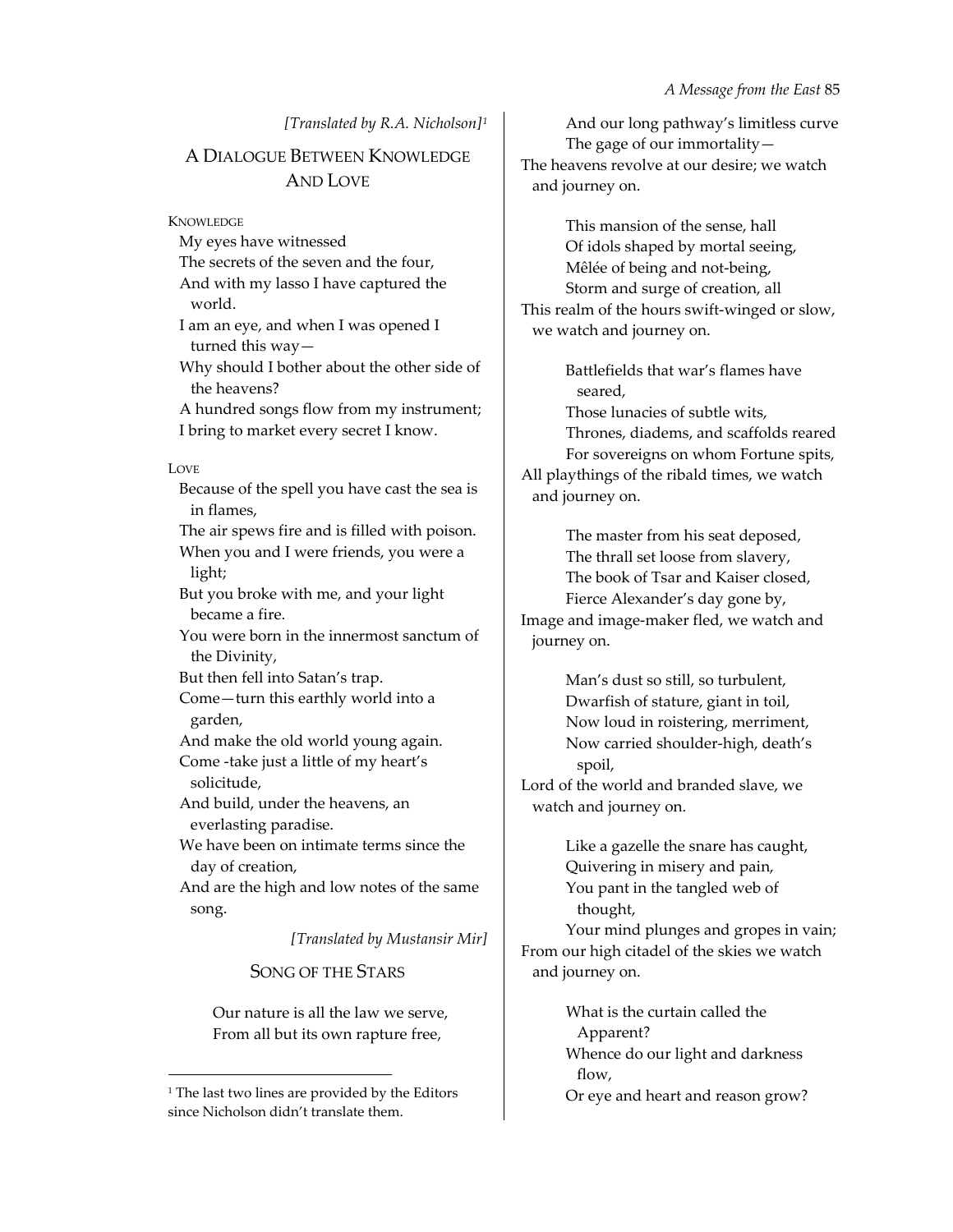What is this nature, restless, errant, This universe of Far and Near?—we watch and journey on.

Your vast to us is little room, Your year our moment. You who hold An ocean in your breast, yet whom One dewdrop flatters!—onward rolled In search of worlds and other worlds, we watch and journey on.

*[Translated by V.G. Kiernan]*

### THE MORNING BREEZE

Tripping over mountain‐tops and skipping over seas, I come no one knows from where, And bring tidings of spring's coming, As it were, To the autumn‐weary birds, Lining their nests with the silver Of white lilies. I roll on the grass and frolic With the tulip-branches, Coaxing smells and colours—flowers—out of them. Gently do I stroke the petals Of the tulip and the rose, Lest their stems should bend under my weight. When a poet breaks into song With the frenzy of love's sorrow, With his breath I join my own.

*[Translated by M. Hadi Husain]*

# THE FALCON'S ADVICE TO ITS **YOUNGSTER**

You know that in essence all falcons are one— A mere handful of feathers, but with the heart of a lion.

Conduct yourself well and let your strategy be well considered;

Be daring, maintain your dignity, and hunt big game.

Do not mix with partridges, pheasants, and starlings-

Unless you want them as prey.

What a lowly, fearful lot they are ‐ They wipe their beaks clean with dusts! A falcon that copies the ways of his prey Becomes prey himself. Many a predator, descending to earth, Has perished on associating with grain‐eaters. Guard yourself and live the life Of one of good cheer, brave, robust and rugged. Let the quail have his soft and delicate body; Grow a vein hard as a deer's horn. All the joy in the world Comes from hardship, toil, and fullness of breath. What fine advice it was that the eagle gave its son: A single drop of blood is better than the purest wine! Do not seek out company like the deer or sheep, But go into seclusion as your ancestors did. I remember the old falcons' advice: 'Do not make your nest on the branch of a tree.' We do not make nests in a garden or a field— We have our own paradise in mountains and deserts. We regard picking up grain from the ground as an error, For God has given us the vastness of the skies. If a bird of noble stock scrapes his feet on the ground, He becomes more despicable than a house bird. The kingly falcon uses rocks like a carpet Walking on them sharpens his claws. You are one of the yellow-eyed of the desert, And, like the *simurgh*, are of noble nature; You are that noble youth who, on the day of battle, Plucks out the pupil of the tiger's eye. You fly with the majesty of angels, And in your veins is the blood of the *kafuri* falcon. Under this humpbacked, revolving sky

Eat what you catch, whether it is soft or hard– Do not take food from the hand of another; Be good and take advice from the good.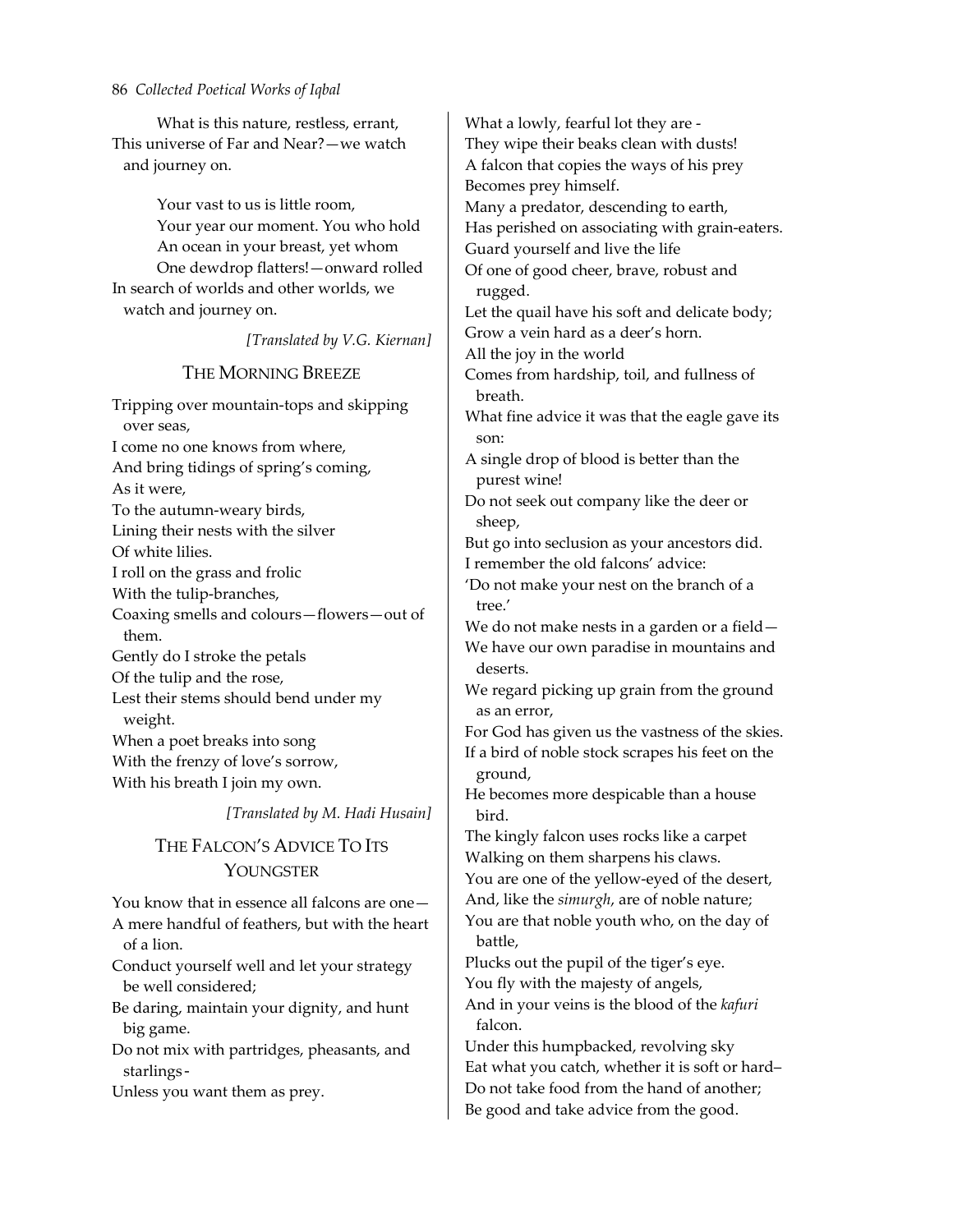#### *[Translated by Mustansir Mir]*

#### THE BOOKWORM AND THE MOTH

I hear that in my library one night A bookworm spoke thus to a moth: "I have long lodged in Sina's tomes And have consumed much of Farabi's manuscript. But I have not learned anything About life's mystery, And am just as much in the dark About it as before." The half-burnt moth gave it a fine reply: "You will not find life's mystery Explained in books. However, here it is: What gives to life intensity Is ardency. It lends life wings With which to fly."

#### VANITY

Said snow in cold superior syllables to the mountain stream: "O babbler, I am weary of your meaningless uproar. You talk so impudently and you walk so saucily, And ever bolder are your gait and glances than before. You are not fit to be a member of our family; So never claim to be a creature whom the mountain bore. You roam and roll and tumble like an urchin in the dust. Go to the felds and plains and let us hear of you no more." The stream replied, "O do not speak such hurtful words to me. Do not be so proud and, what is more, do not be a boor. I go because the mountain household is too high for me; But you be careful lest the sun should melt you to the core."

### THE TULIP

I am the flame which on Creation's dawn was kindled in love's heart before the nightingale and the moth came to play their sacrificial part.

I am far bigger than the sun, and pour into each atom's core a potion of my light: I lend my spark to everyone, and it was I who made the heavens so bright.

Residing like its life‐breath in the garden's breast, in pristine rest, I was drawn up into its bosom by a tree‐stem, delicate and thin, as sap that rises up towards the sky.

It quenched my inner fire And, wanting to beguile me, it said, "Stay awhile, and don't go out into the day"; but my heart's long‐repressed desire could brook no more delay.

I writhed and writhed within the tree, encaged, enraged, until the essence of my being found its way to summits of the ecstasy of self‐display.

With its pearls of the purest water dew bestrewed my way, as if to say, "O what a glorious birth!" The morning laughed its brightest hue: the breezes blew in hymeneal mirth.

The nightingale heard from the rose that I had thrown away my own primordial consuming flame. It said, because this crowned its woes, "He paid a heavy price to thrive. For shame!"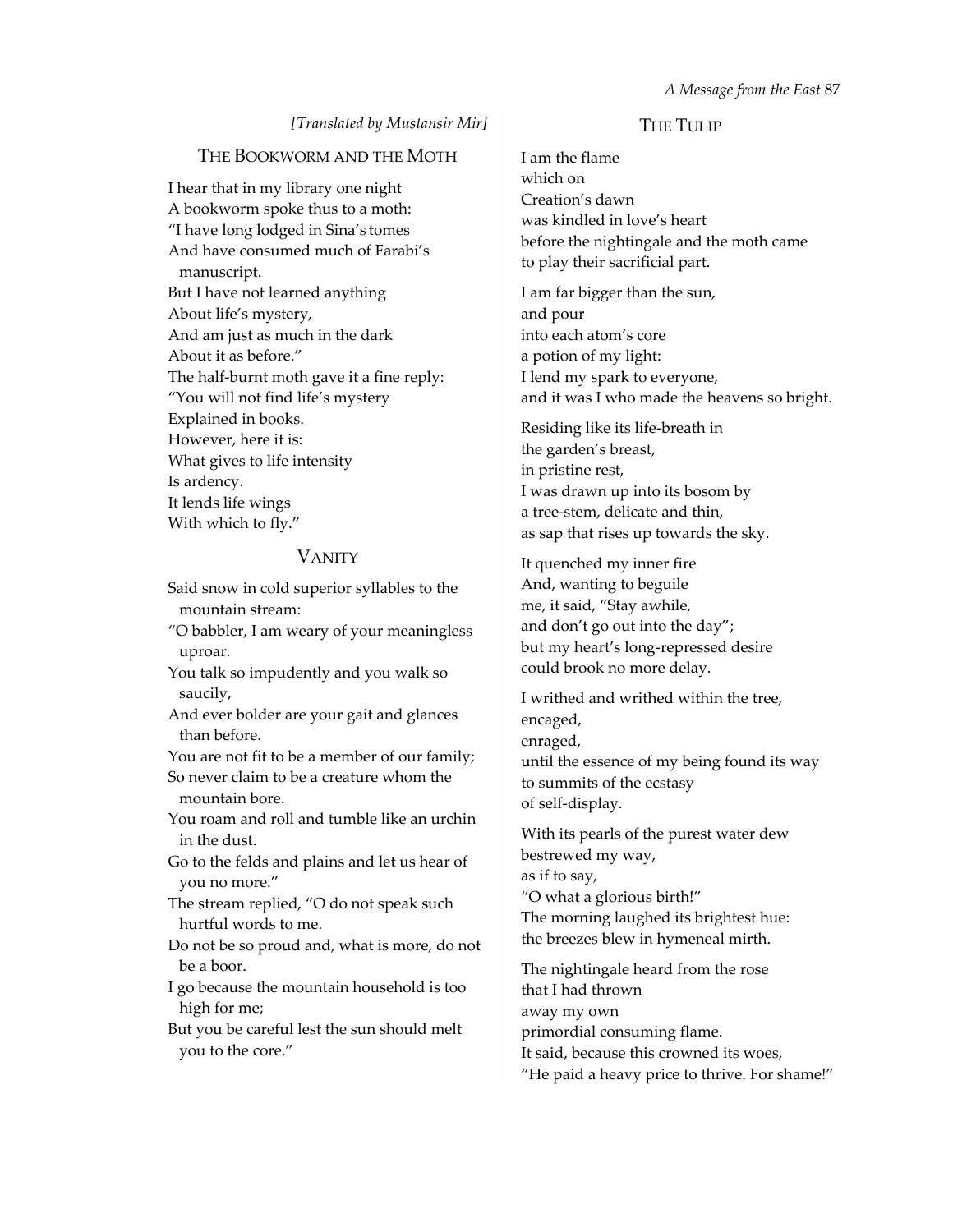I now stand by, my breast rent open to the sun's effulgence so that it may set ablaze again the fire of my prenatal days.

#### PHILOSOPHY AND POETRY

Bu Ali got lost In the dust Kicked up by Layla'sdromedary. Rumi's hand Seized the curtain Of her litter. This one dived Deeper, deeper still, Till he came Upon the pearl He was after. But the other Got caught in A whirlpool like a piece of straw. If the truth Has no fervour, It is plain philosophy. If it has the proper fervour, It is poetry.

### THE GLOW‐WORM

A tiny atom found itself a living thing by chance.

Aquiver with life's ardour it began a moth‐ like dance,

And set aglow the night's expanse.

A dormant sunbeam reawoke and shot up with a dash.

The alchemy of life converted it to gold from trash

Came vision to it in a flash.

A restlessly aflutter moth was bold enough to dart

Into the candle's flame, became one with its fiery heart,

And ceased to be a thing apart.

A moon‐faced starlet, living in its isolated bower, Came out of it in order to look closer at the lower Planet than from its high tower. A gently beaming moonlet told itself that it would owe Its light no longer to the bounty of the sun, and so Wherever it likes it can go. O glow‐worm, your whole body is made of the stuff of light. A sequence of its intermittent flashes is your flight— Thus flit things in and out of sight. You are a torch for birds that in the evening fly to rest; But what and whence this restless passion burning in your breast, Which keeps you in unceasing quest? Like you we entered into this world by earth's dusty door. We saw and tossed about; we did not see, and

tossed about the more.

O never did we reach the shore.

I speak from ripe experience and true is what I say,

Don't think of lost horizons and be steadfast on your way:

Keep shining like this while you may.

### **REALITY**

The eagle, who sees far, said to the swan, "My eyes see nothing but a bright mirage." That truthful bird replied, "You see, and I Know that you see, a watery expanse." From the sea's depth arose a fish's cry, "There is something in an unceasing dance."

### SONG OF THE HIJAZI CAMEL‐DRIVER

My fleet‐footed dromedary, My doe of the Tartar country, O my riches, O my money, O my entire patrimony, O my fortune, O my plenty,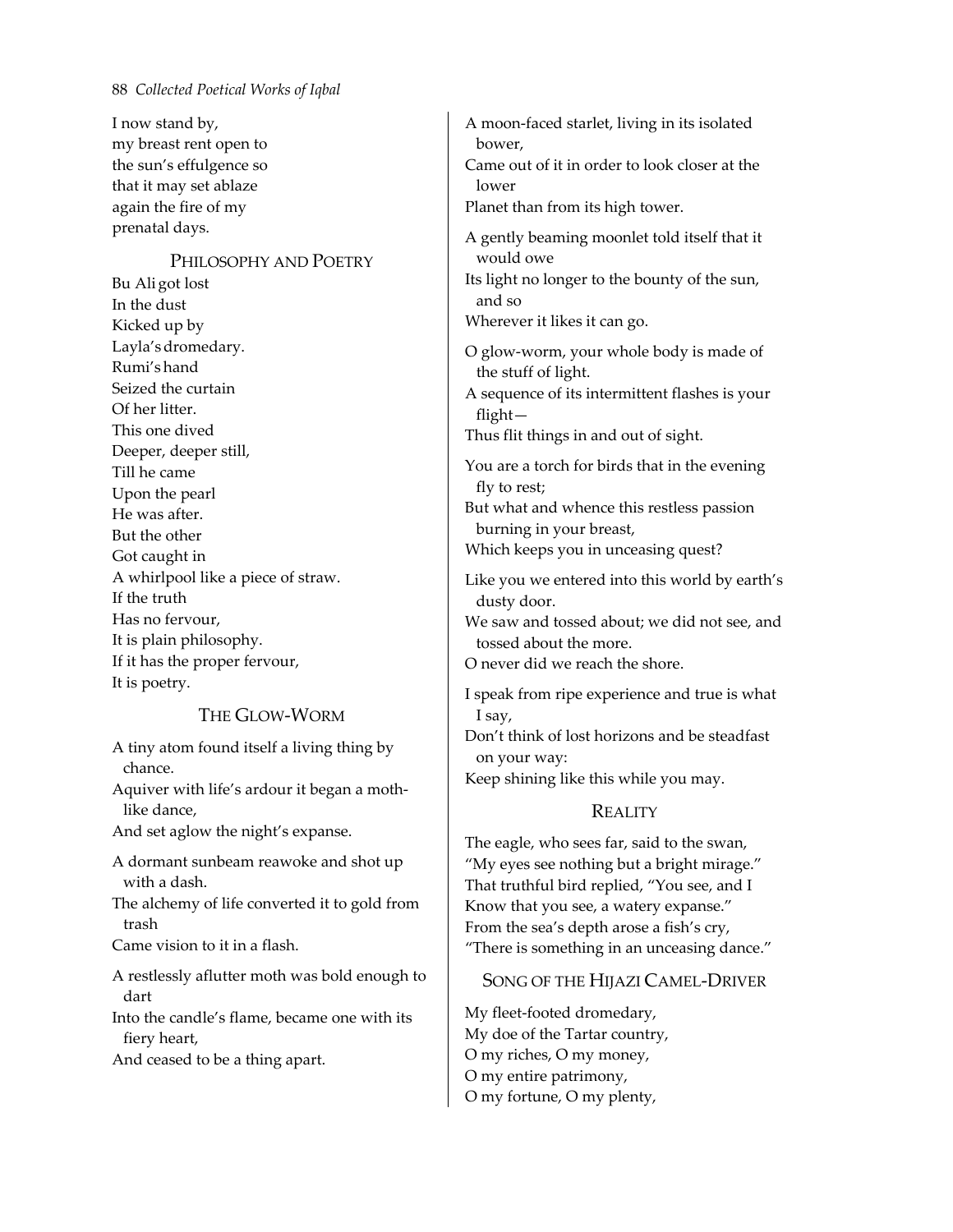Quicken your pace just a little; journey's end is not far off.

O you bright and beautiful thing, You are lovely, you are charming, O you houri of my dreaming, You, the Layla of whom bards sing, You, the desert's sprightly offspring, Quicken your pace just a little; journey's end is not far off.

When the sun of noontide blazes, You dive into clear mirages; And in moonlit nights' bright reaches You flash as a comet flashes-With an eye that never closes, Quicken your pace just a little; journey's end is not far off.

Like the clouds a constant roamer; Sailless boat with sand for river; Born path‐knower like a Khizr, Carrier who does not murmur, Darling of the camel-driver, Quicken your pace just a little; journey's end is not far off.

In your rein is stimulation; Travel is your inspiration; With a very scanty ration, You are night and day in motion, Never resting at one station, Quicken your pace just a little; journey's end is not far off.

If at dusk you are in Yaman, Then at dawn you are in Qaran. Rough sand of your native region Is to your feet soft like jasmine. O you fleet gazelle of Khotan, Quicken your pace just a little; journey's end is not far off.

Now the moon, her journey over, Goes into her sand hill shelter, Dawns a new day, so much brighter Than the moon for all her splendour. Blows the desert wind of summer, Quicken your pace just a little; journey's end is not far off.

Lively is the song that I sing; Lively, but full of foreboding— For the caravan a warning That the hour has struck for starting. Kisser of the Haram's paving, Quicken your pace just a little; journey's end is not far off.

### THE RAINDROP AND THE SEA

I quote what someone else has said, But wish to make a new point with its aid. "A raindrop fell into the sea. And awed By its expanse, it thought: 'By God, I am a mere nonentity Beside the sea. If it exists, then surely I do not."'

There came out of the sea a sound, Loud and profound, As of a voice, and it declaimed "You do not have to be ashamed Of being small And feel so sad.

For all Your smallness, you have had Experiences which were great. You have watched dawn and evening alternate. You have seen orchard, plain and glade. Suspended on a blade Of grass or a cloud‐flake, You. have reflected the sun's rays. There have been days On which it fell to you to slake The thirst of desert shrubs. Again, There were days when you soothed the pain In the rent bosom of a rose. At times you slumbered in the vine To wake up as a potent liquid—wine. At other times abed In dust, you made mere mud. It was out of my waves that you arose. Born of me, you come back to me, Come back to be A part of me. Now rest In my broad breast,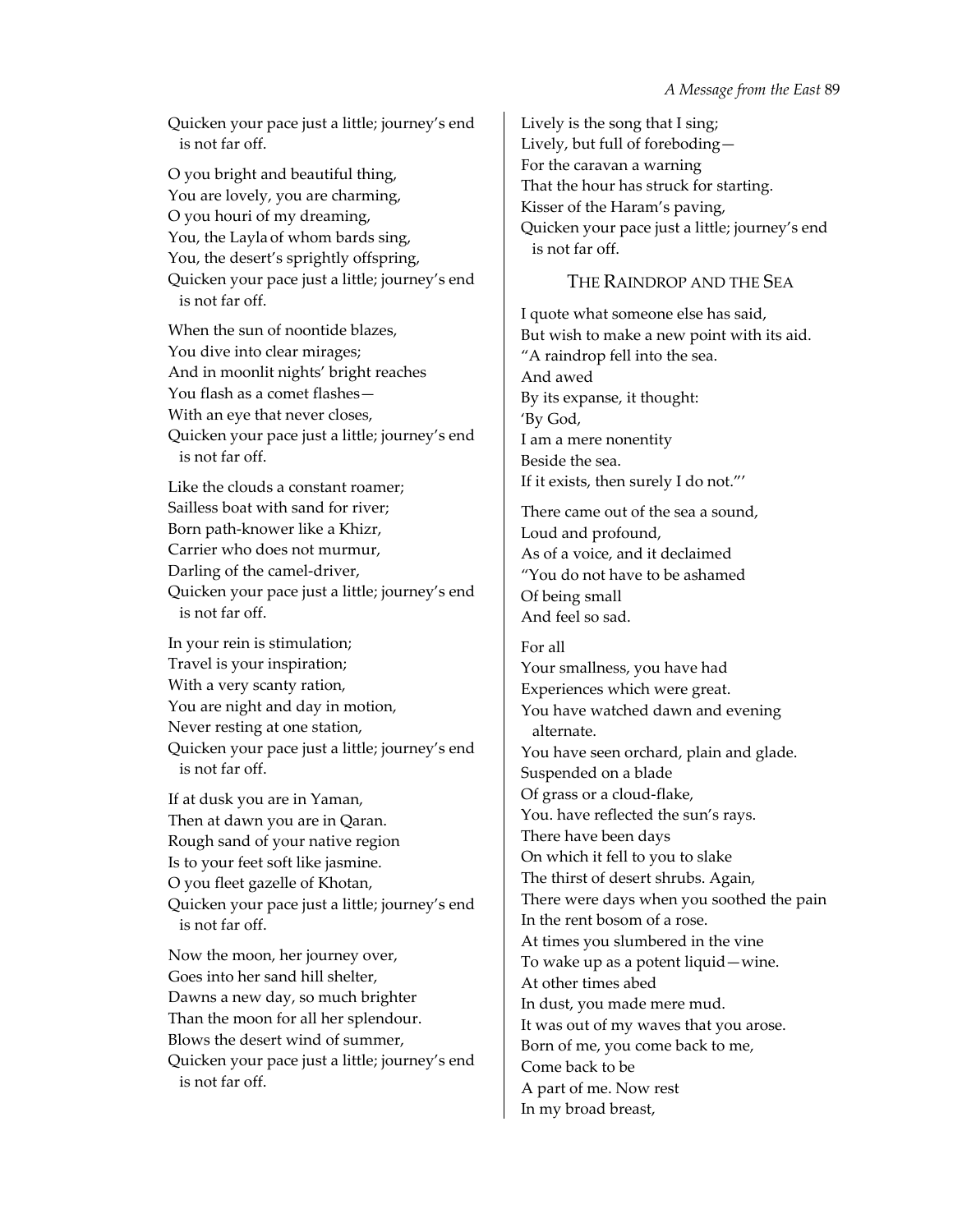And make my mirror gleam With one more beam Of light. Become a pearl and be Lodged in the depths of me— My moon, my star, As bright as those of the sky are."

*[Translated by M. Hadi Husain]*

### A DIALOGUE BETWEEN GOD AND MAN

GOD

I made the whole world with the same water and clay,

But you created Iran, Tartary, and Ethiopia. From the earth I brought forth pure iron, But you made from that iron sword, arrow,

and gun.

You made an axe for the tree in the garden, And a cage for the songbird.

MAN

You made the night, I made the lamp; You made the earthen bowl, I made the goblet.

You made deserts, mountains and valleys; I made gardens, meadows and parks. I am one who makes a mirror out of stone, And turns poison into sweet, delicious drink.

*[Translated by Mustansir Mir]*

### SAKINAMA

### *Written in Nishat Bagh, Kashmir*

O what a happy season this! O what a joyous time! The meadows are star-spangled with Fresh flowers in spring's prime.

Like partridge‐wings the ground is pied With variegated flowers. How bountiful the waterfall! What diamonds it showers!

Of roses and of tulips what A riot meets the eye! The breezes frolicsomely roll On miles of greenery.

Have you seen mirrored in the stream The self‐admiring bud?

What fascinating beauty and What unabashed self‐pride!

O what a mellifluous song, In what a lovely tune, From some bird hidden in a tree, Singing as if alone!

The starling and the nightingale With song resuscitate The spirit in the body and Old longings in the spirit.

From high‐perched nests up in the trees The songsters' warblings seem To cascade down and mingle with The babblings of the stream.

You would think God had graciously Sent down His Paradise And placed it at a mountain's foot For human ears and eyes.

To hear and see, in order to Spare man the long suspense And agony of waiting till He's ready to go hence.

What better things could I wish for In such a pleasure‐ garden Than wine, a book, a lute and ah! A fair companion?

My life, O moon‐faced saki, for A single gracious boon: Awaken in me memories Of forebears long since gone.

Come pour into my empty glass The stuff which has no name, Which lights the soul up like a lamp And burns it like a flame.

I pray to you make tulips grow From my exhausted clay And build a paradise from dust Now mouldering away.

O don't you know that east and west, From Kashghar to Kashan, There is going up one grand song Replete with life's elan?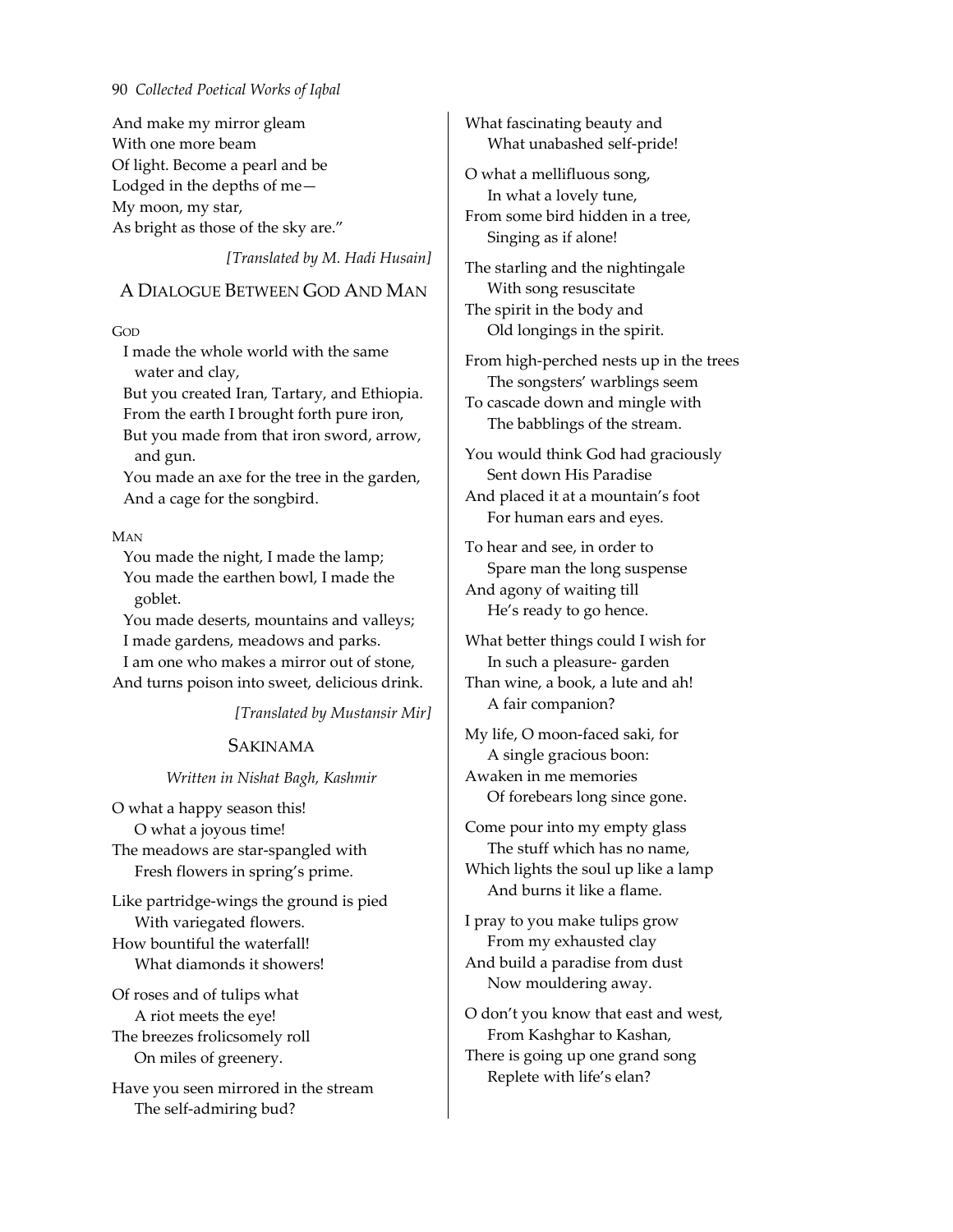The peoples' eye has shed at last That purest of all tears Whose magic can compel the rose To grow on prickly pears.

But oh! this poor Kashmiri who, In slavery born and bred, Is busy carving idols from The tombstones of the dead.

His mind is blank and quite devoid Of any higher thought; So ignorant of his own self And by self‐shame distraught!

His master goes clad in fine silk, All woven with his sweat; But tatters, patches, rags and shreds Are all his body's lot.

There is not in his eye the light Of vision that reveals, Nor does there in his bosom beat The living heart that feels.

Come pour a drop upon him of Your soul-enkindling wine, And from his smouldering ashes make A spark leap up and shine.

*[Translated by M. Hadi Husain]*

# THE YOUNG FISH AND THE EAGLET

A sprightly young fish said to an eaglet: 'This succession of waves that you see Is a single sea, and it contains Crocodiles that bellow more loudly than thunder clouds; Its chest is a storehouse Of hazards and dangers known and unknown. Its huge flood travels swiftly and covers the land; It has sparkling diamonds and lustrous pearls. One cannot escape its all-enveloping flood: Above our heads, under our feet ‐it is everywhere! Young and for ever coursing along! Revolutions of time have not added to it Or diminished it.'

The young fish spoke with passion and zest, Its face beamed as it spoke. The eaglet laughed. From the shore it rose Into the air, saying out loud: 'I am an eagle, what have I to do with earth?*;* Sea or desert ‐everything is under our wings!' Leave the water, Befriend the vastness of space! Only an observant eye Will see the point of it.

*[Translated by Mustansir Mir]*

# THE GLOW‐WORM

I hear the glow‐worm said to itself, "I Am not an insect that hurts with its sting. One can burn in one's own fire. So do not Regard me as a moth that has to fling Itself into a flame. If the night be Dark as deer's eyes, I light my path myself."

*[Translated by M. Hadi Husain]*

# **SOLITUDE**

I went down to the sea, And said to the restless wave, 'You are for ever searching‐what is your trouble? Your bag contains a thousand glowing pearls– But do you, like me, have in your breast A pearl of a heart?' It writhed in pain and drew away from the shore– It did not say a word. I went up to the mountain and said, 'How unfeeling you are! Have the sighs and screams of a soul in torment Ever reached your ears? If within your rocks There is only one diamond formed from a drop of blood, Then come for a moment And talk to a wretched man like me. It withdrew into itself and held its breath– It did not say a word. I travelled far, and asked the moon, 'Your lot is to keep travelling,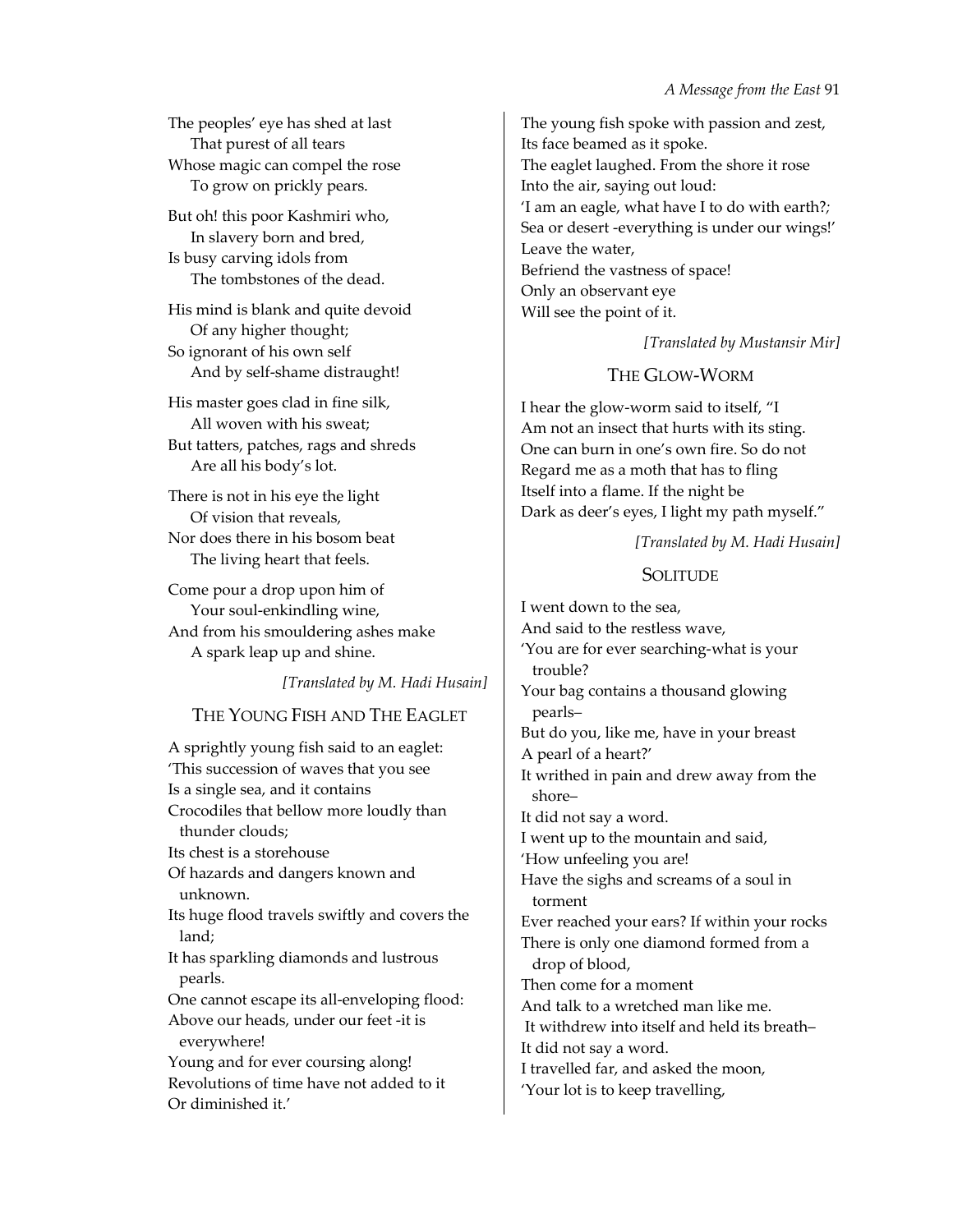Is it also your lot to reach a destination? Your face sends out rays That turn the world into a land of Jasmine. But does the radiance of the scar on your face Come from the glow of a heart or not? It cast a jealous glance at the star– It did not say a word. I left the moon and the sun behind, And reached the presence of God. I said, 'Not one atom in Your world Is intimate with me. The world has no heart, But I, though a handful of dust, am all heart. It is a pleasant garden, but unworthy of my song!" A smile appeared on His lips He did not say a word.

*[Translated by Mustansir Mir]*

#### DEW

"Come down," the voices said to me, "from your remote celestial heights.

Recoil upon yourself and get embroiled with stormy ocean-tides.

Ride where the billow rides,

And make new waves besides.

Arise as pearls whose sheen abides."

I did not buy the luxury of losing myself in the sea;

I did not taste the wine which robs you of your self‐identity.

Another I refused to be:

Said goodbye to the sky

And chose the tulip's company.

The tulip said, "O what is all this tumult of birdsong?

And why do all those morning songsters on the treetops throng?

Why all this flitting up and down daylong? And should the rose to thorns belong? O is not this quite wrong?

"Who are you and who am I and why do we thus consort?

And wherefore are my branches all these singing birds' resort?

What is their singing's long and short?

And what is in the breezes heart? What is this garden in which they disport?"

"It is," I said, "A battlefield of life's war raging everywhere,

A unity of many, each one separately self‐ aware.

To breathe is to sing songs of fire.

The soul? The inner being's self‐exposure. This is the secret of God's empire.

"I have descended from the skies and you have grown up out of dust.

They both are forms of self‐display, my fall and your up thrust.

You writhed within a tree‐stem first

Until your hundred veils were burst—

And then you reached your being's crest.

"The sap that rises in the world's veins is our morning tears;

Our own illusion are those upper and these lower spheres.

Part of our being are the stars,

Our kith and kin and our confreres:

They are our eyes and we the seers.

"Just like a needle in a damsel's garment is the rose's thorn:

Close to the rose, its boon companion and with it twin‐born:

All thin and wan like one lovelorn, Though in the dear one's bosom borne— Another prank of the spring morn.

"Arise and re‐engage your heart with friendships of the early days;

And with the sun, the tulip of the sky, exchange a knowing gaze.

Consort with those with seeing eyes;

Like me take to celestial ways—

Have you the will to soar the skies?"

# **LOVE**

My thought, engaged in finding out the final truth,

Went to the Ka'bah and the idol-temple both. I wandered widely in inquiry's wilderness, Collecting my skirts like the whirlwind's flowing dress,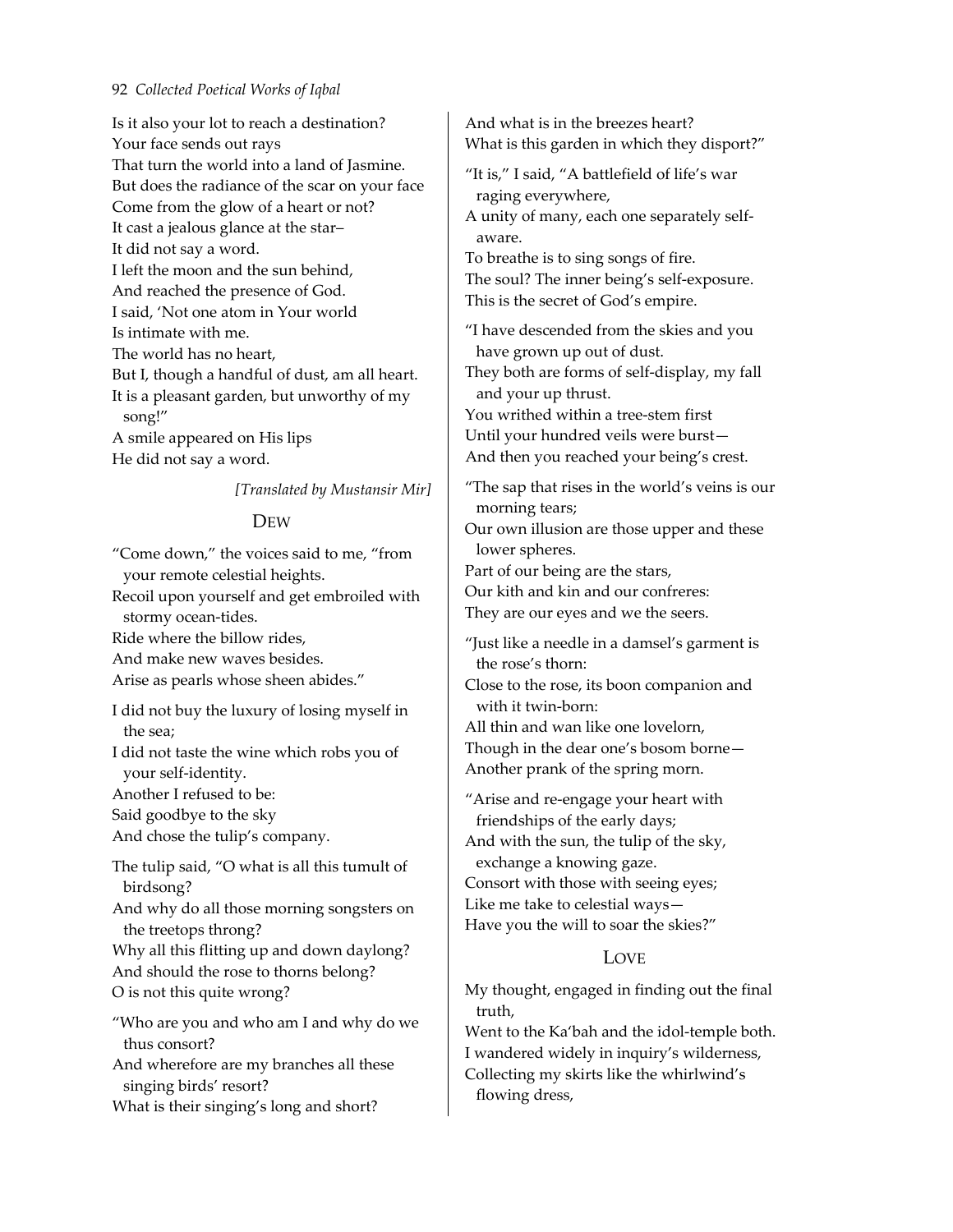Bound for an unknown destination with no guide,

On my imagination's shoulders borne astride, Demanding wine with just a broken cup in hand,

Broadcasting like the dawn a net to catch the wind,

Recoiling upon myself like waves in the sea, Roaming the desert in a whirlwind's agony,

But suddenly Your love came and assailed my heart

And with a mighty blow it cut the Gordian Knot.

It taught me all that being and non‐being mean;

It changed my idol-temple to a holy shrine;

And striking lightning fashion my self's granary,

It taught my heart the joy of burning silently. All in a rapture I was carried off my feet;

And I became a shadow, from myself discrete.

The sublimating force of what You taught my heart

Sent my dust soaring right up to Heaven's starry height.

My being's storm‐tossed ship at long last came to port,

And into beauty's channel all my ugliness was poured.

I have no tale to tell except the tale of love;

I do not care if men approve or disapprove.

Of learning's light I do not have the slightest need;

And all I have to do is burn and melt and bleed.

# LIVE DANGEROUSLY

Said one gazelle to another, "I will Take shelter in the Harem from now on; For there are hunters at large in the wild, And there is no peace here for a gazelle. From fear of hunters I want to be free. O how I long for some security."

His friend replied, "Live dangerously, my Wise friend, if it is life you truly seek. Like a sword of fine mettle hurl yourself Upon the whetting‐stone; stay sharp thereby. For danger brings out what is best in you: It is the touchstone of all that is true."

# THE WORLD OF ACTION

This world is a free tavern, and to all who come to it

Wine is served in accordance with their bowl's capacity.

The secret that has not yet been expressed in words

Has been expressed here in wine's overbrimming charactery.

Those who come here get drunk with action and not with mere words.

Dregs at the bottom of life's cup is mere philosophy.

We have endeavoured hard to make life take to action's path,

And now its morning's sun is near the margin of the sky.

O you who try to be consistent with your past mistakes,

Whatever you regard as rest is here mobility.

We who have come out to pursue the path of seeking have

Converted knowledge into action and thus made it live.

### *[Translated by M. Hadi Husain]*

# LIFE

I asked a lofty sage what Life might be.

"The wine whose bitterest cup is best," said he.

Said I, "A vile worm rearing head from mire." Said he, "A salamander born of fire." "Its nature steeped in evil," I pursued. Said he, "'Tis just this evil makes it good." "It winds not to the goal, though it aspire." "The goal," said he, "lies hid in that desire." Said I, "Of earth it comes, to earth it goes." Said he, "The seed bursts earth, and is the rose."

*[Translated by R.A. Nicholson]*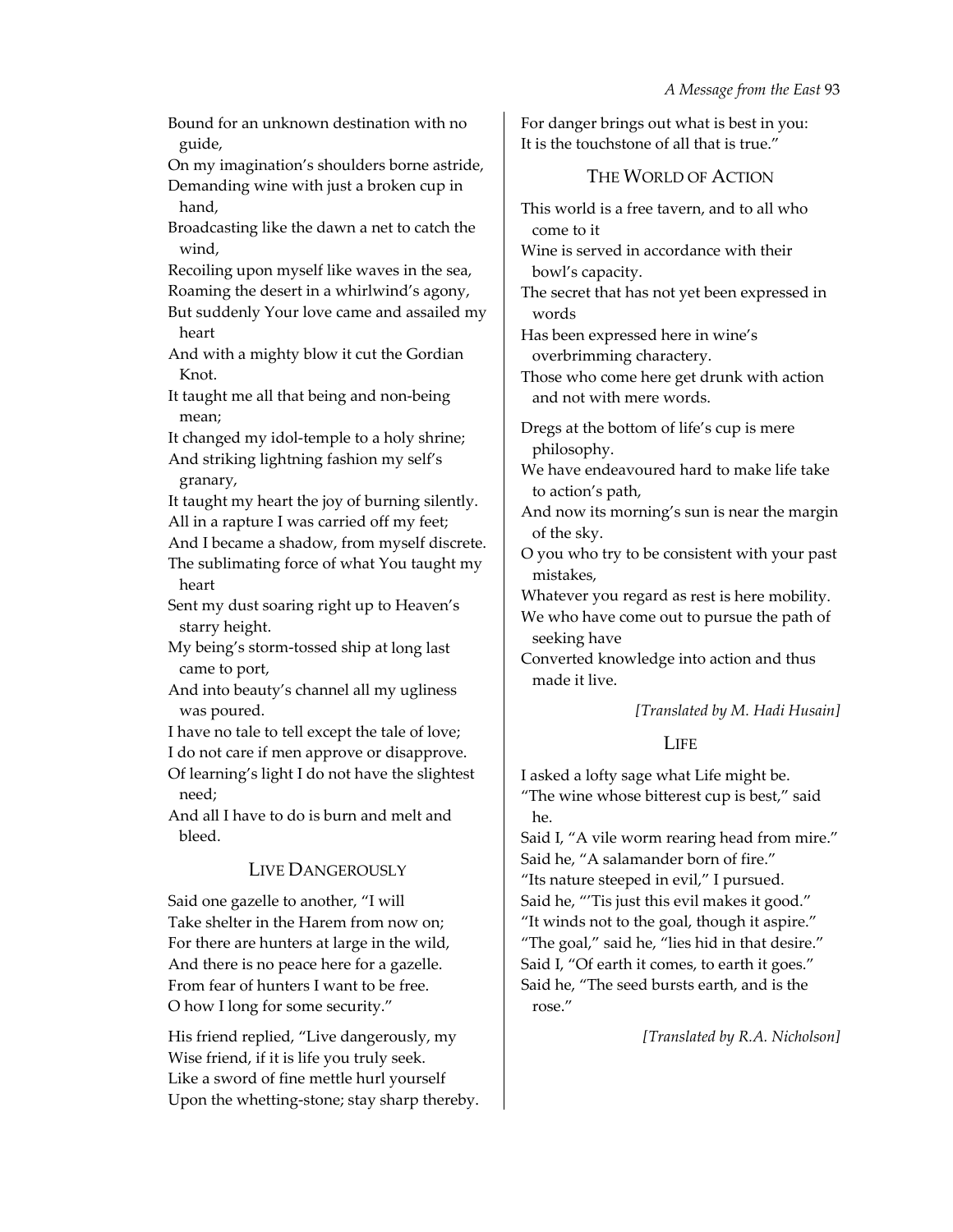# THE WISDOM OF THE WEST

The story goes that in Iran A worthy man, Intelligent and wise, Died, suffering great agonies, Departing with a heart Full of distress and smart, He went up to God's throne And said: "God I am one Grieved at the way that I Was made to die. Your angel of Death is Supposed to be a specialist, And yet he has no expertise, No knowledge of the new skills that exist In the fine art of killing. He Kills, but does it so clumsily. The world is going rapidly ahead, But his growth has stopped dead. The west develops wonderful new skills In this as in so many other fields. Fine are the ways it kills, And great are its skill's yields. It has encompassed even thought with death. Death is all its philosophies' life‐breath It is what all its sciences devise. Its submarines are crocodiles, With all their predatory wiles. Its bombers rain destruction from the skies. Its gases so obscure the sky They blind the sun's world‐seeing eye. Its guns deal death so fast The Angel of Death stands aghast, Quite out of breath In coping with this rate of death. Dispatch this old fool to the West To learn the art of killing fast—and best."

*[Translated by M. Hadi Husain]*

# THE HOURI AND THE POET

**THE HOURI** 

You are not attracted to wine, And you do not look at me: How surprising that you do not know The art of mixing! It is but a tune of quest, a flame of desire, Your sigh, your song. With your song you have made Such a lovely world That paradise itself appears to me To be some conjurer's trick.

#### THE POET

You charm travellers' hearts with pointed talk Except that, in the pleasure it gives, One cannot compare it with the sharp thorn. What can I do, for by nature I am not someone Who can live for long in one place! My heart is restless, Like the west wind in a field of tulips. The moment my eyes light upon a pretty face, My heart begins to long for one prettier still. In the spark I seek a star, in the star a sun: I have no wish for a destination, For if I stop I die. When I get up, having drunk A cup of wine matured by one spring, I begin to sing another verse, And long for yet another spring. I seek the end of what has no end – With a restless eye, and hope in my heart. The lover's heart dies in an eternal heaven – In it no afflicted soul cries, There is no sorrow, and no one to drive sorrow away!

*[Translated by Mustansir Mir]*

# LIFE AND ACTION

(IN REPLY TO A POEM OF HEINE)

"I have lived a long, long while," said a fallen shore;

"What I am know as ill as I knew of yore." Then swiftly advanced wave from the Sea upshot;

"If I roll, I am," it said; "if I rest, I am not."

*[Translated by R.A. Nicholson]*

# GOD'S COUNTRY

When Tariq burned his boats on Andalusia's coast,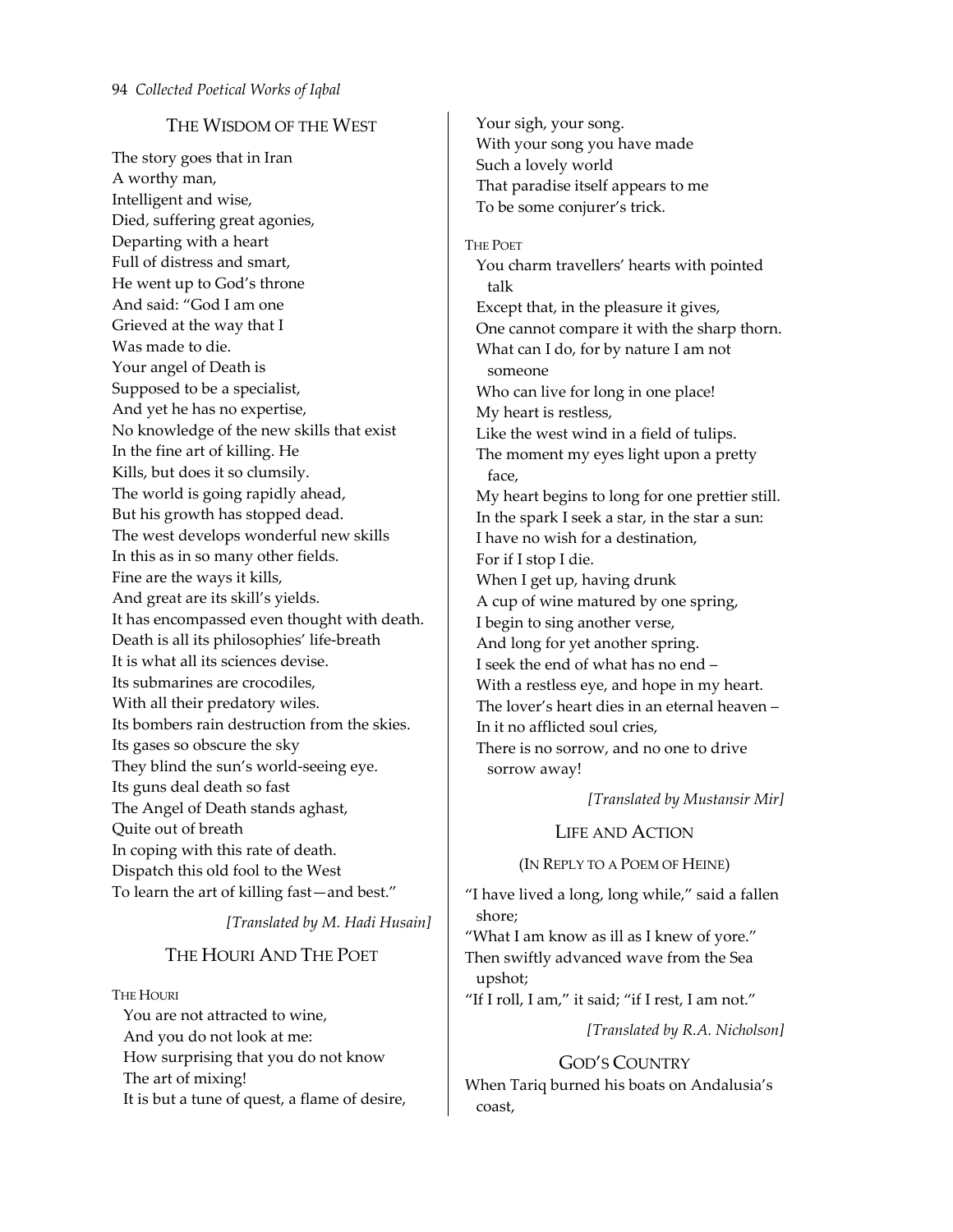His men observed: "It was an unwise thing to do.

We are so far from home; how shall we now return ?

Foregoing means is wrong in the Divine Law's view."

He laughed and, putting his hand on his sword, declared:

"All lands are God's and they are all our homeland too."

*[Translated by M. Hadi Husain]*

# THE STREAM[1](#page-32-0)

Behold the stream! How merrily it flows Right through the meadow, like the Milky Way! 'Twas sound asleep in the cradle of the clouds; Opened its wondering eye in the lap of the mountains.

From the pebbles its graceful motion music strikes;

Its brows chaste and unsullied like the mirror! Towards the shoreless ocean how merrily it flows;

Linked with itself, unlinked with all, it flows.

Around its track Spring fashioned a fairyland: Narcissus bloomed, and tulip, and jessamine.

The rose said temptingly: Stay with us here awhile;

The rose-bud laughed and pulled the helm of its skirt.

Unmindful of these green‐robed beauty‐ vendors,

It cleft the desert and rent the breast of hill and dale.

<u> 1989 - Johann Barn, mars eta bainar eta industrial eta bainar eta baina eta baina eta baina eta baina eta ba</u>

Towards the shoreless ocean how merrily it flows; Linked with itself, unlinked with all, it flows. A hundred brooks from woods and meadows, from vales and gardens and villas cried: "O thou with whom accords the earth's expanse! Stricken with drought, we have fallen by the way; Protect us from the pillage of the sandy waste!" It opened its breast to the winds of the East and the West, Clasping its weak and wailing fellow travelers. Towards the shoreless ocean how merrily it flows; With a hundred thousand matchless pearls it flows. The surging river went over dam dyke, Went over the narrow gorge of valley, hill and glen, Made one, like a torrent, each hollow and eminence, Went over the king's palace and rampart and field and orchard. Passionate and fierce and sharp, restless and heart‐inflaming. Each time it arrived at the New and went beyond the Old. Towards the shoreless ocean how merrily it flows; Linked with itself, unlinked with all, it

flows.

*[Translated by Prof. Hamid Ahmad Khan]*

# ALAMGIR'S LETTER

*(To one of his sons who used to pray for the father's death)*

Do you know that to punish and reward Has been from old the business of the Lord? He has heard many anguishing laments From this benighted planet's residents, But did a cry escape His lips? Oh no.

<span id="page-32-0"></span><sup>&</sup>lt;sup>1</sup> Iqbal's footnote: 'The Stream' is a free rendering of Goethe's celebrated poem, 'Mohamet's Gesang,' which was composed long before *West‐Osetlicher Divan.* In it the German poet has exquisitely brought forth the Islamic concept of life. In fact, it formed part of the planned drama on Islam which he could not complete. The translation is meant only to show Goethe's point of view.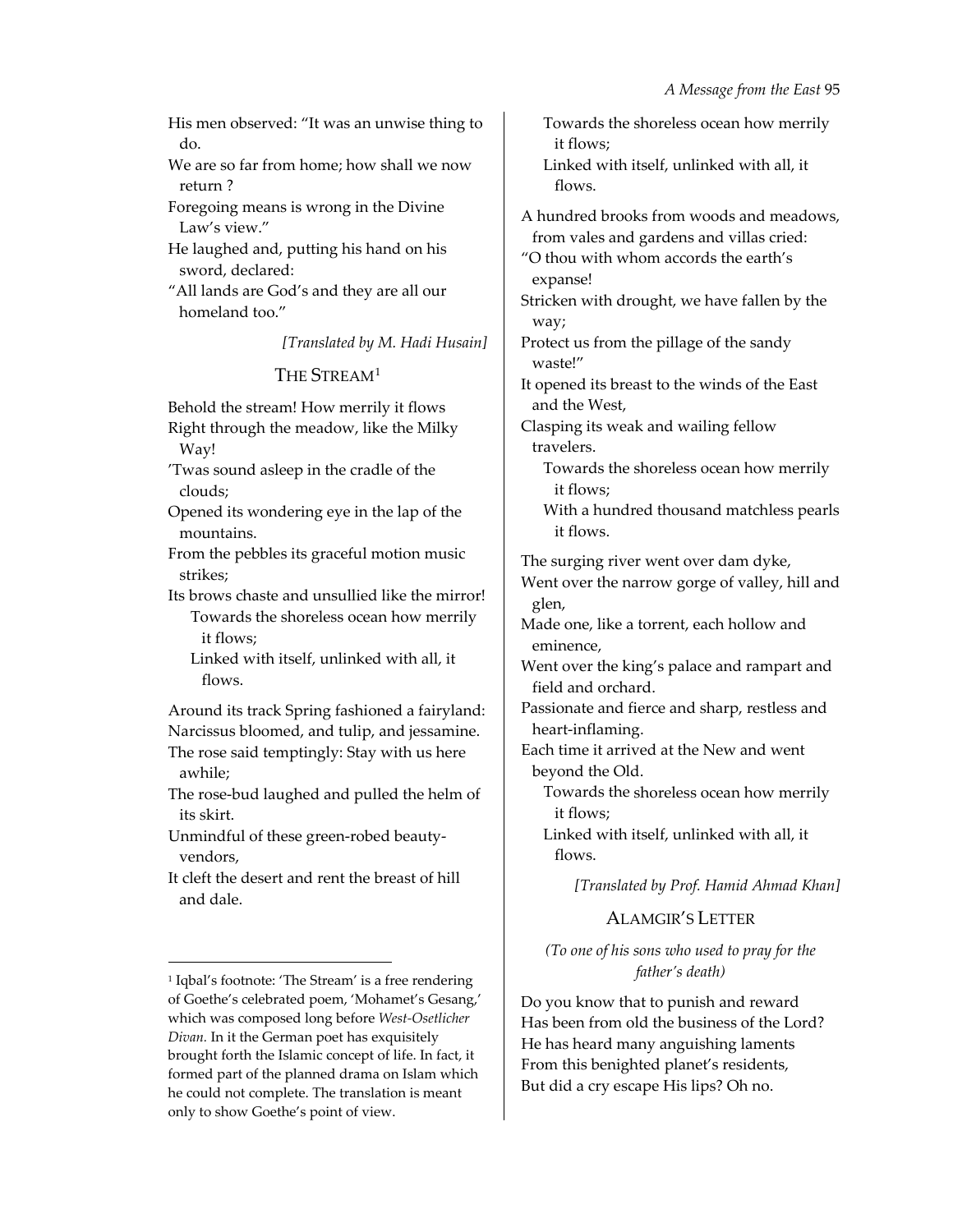Like Shabbir He has seen streams of blood flow.

While Jacob wept, He looked on unimpressed; And by Job's wailing He was not distressed.

Do not think that you ever can ensnare

That seasoned Hunter with your foolish prayer.

# PARADISE

This world of ours is full of a strange jugglery. Heaven does not have this kind of a revolving sky.

Its Joseph is a stranger to imprisonment; And its Zuleikha's heart does not know how to cry.

Its Abraham has not been cast into a fire.

Its Moses does not have a live spark in his soul.

Its barque has never had to cope with stormy winds,

And never has been tossed about by seas that roll.

There certainty has never been assailed by doubt.

There union is not plagued by separation's fear.

How can you have the joy of straying from the path,

If the path that you have to tread is fixed and clear?

Never live in a world devoid of joy and zest, Where God exists, but Beelzebub does not exist.

# KASHMIR

Repair to Kashmir's land and see Hills, meadows, pastures, wealds. See miles on miles of greenery And endless tulip‐fields.

Whiff after whiff spring breezes blow, And hosts of birds of spring— The thrush, the quail, the dove  $-$  all go From place to place and sing.

To hide it from the jealous sky The earth veils its fair face Behind a complex tracery

Of shrubs that interlace.

The tulips burst forth from the earth; The waves leap up in streams. Look at the sparks the dust puts forth And the waves' silver seams.

Come bring your lute and strike its strings, And fill your cup with wine, And let there be gay gatherings To greet spring's caravan.

Look at that highborn Brahmin maid, Lily‐limbed, tulip‐faced, Look at her and feel yourself fade Into someone low‐placed.

# LOVE

To Intellect, which, if it chose, Could set the universe aflame, Learns from Love to illuminate, Instead of burning up, its frame.

To Love it is that your soul owes Its heightened states' engenderment— From Rumi's ardent passion to Farabi's solemn wonderment.

I sing these joy‐inspiring words— I sing them and dance with delight— Love is a balsam for the heart Despite its soul‐tormenting might.

Not every subtle point can be Expressed in words. Consult a while Your own heart: maybe you will see My point made in the heart's own style.

# HUMANITY

Last night an infidel wine‐vendor said to me: "Attend to the wise counsel I give and hold fast

To it. The custom of the drinkers of the past Was to go from the tavern drunk quite merrily,

But in their senses still. I do not ask that you Should not say your heart's say; but say it with all due

Respect and only drink what you can carry well.

As for God's role, O it is grand; but let me tell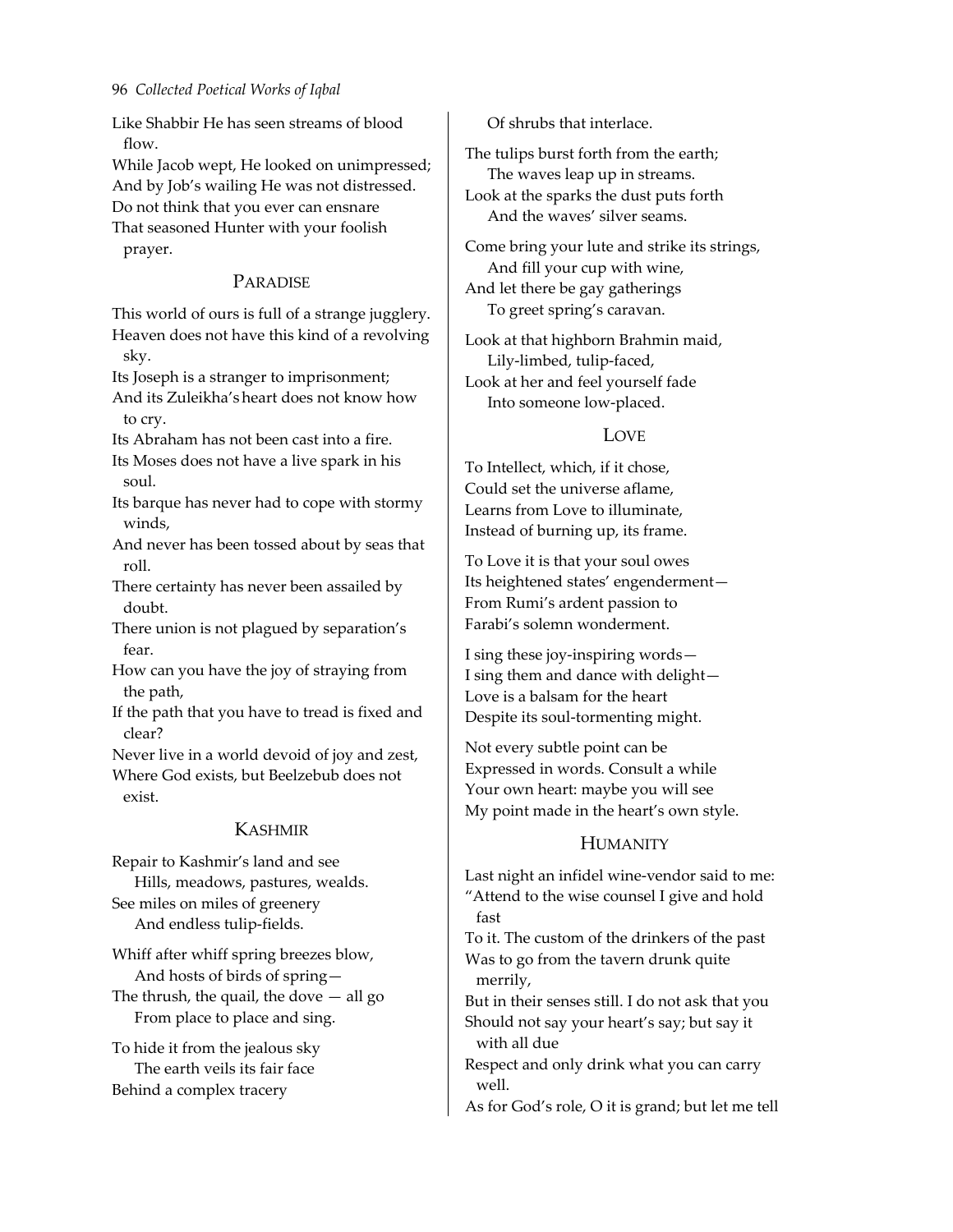You, dust that we are, striving is our quality: Do not sell for God's power your humanity."

*[Translated by M. Hadi Husain]*

### **SLAVERY**

Man let himself, dull thing, be wooed By his own kind to servitude, And cast the dearest pearl he had Before Jamshed and Kaikobad; Till so ingrained his cringings were, He grew more abject than a cur— Who ever saw at one dog's frown Another dog's meek head bow down?

*[Translated by V.G. Kiernan]*

# THE RIDDLE OF THE SWORD

Name that very keen contender Which draws luster just like water From a stone, But which, unlike Alexander, Does not owe it to a Khizr As a boon, And which, like a tear‐washed vision, Purified by that ablution, Is agleam, Neat and clean and clear and limpid, With its raiment quite unwetted In midstream. Its theme needs no longer statement Than a single line, if trenchant.

# **DEMOCRACY**

You seek the treasures of an alien philosophy From common, low‐grade people, themselves poor of mind.

Ants crawling on the ground cannot attain The heights of wisdom of a Solomon.

Avoid the method of democracy;

Become the bondman of someone of ripe intelligence;

For a few hundred donkeys cannot have, combined,

The brains of one man, of one *homo sapiens.*

### TO A MUSLIM MISSIONARY IN ENGLAND

Time has rekindled Nimrod's fire So that the mettle of Islam may once again be proved. Come, let us lift the veil from our heart's wound, For it is the sun's nakedness that makes it shine over the world. You have made many subtle points before the charmers of the West, And melted many idols' hearts with the heat of your arguments. Come, now give some news of the city of Sulayma to the people of Hijaz, And fling a spark into the dead, cold conscience of the people of Turan. O knower of *maqam,* strike the note of *iraq* and *khurasan;* Revive the singing of *ghazals* in the assemblies of the 'Ajamis. It is a long time since the Afghan's lute awaits the plectrum's strokes. What melodies have turned to blood, pent up within its breast. Why tell Love's story to a people given to lust? Why put the *surma* of wise Solomon into ants' eyes?

# GHANI KASHMIRI

That nightingale of poetry, Ghani, Who sang in Kashmir's paradisal land, Used, while at home, to shut up all the doors, But leave them open while away from home. Somebody questioned him concerning this. "O charming bard," he said, "Why do you do This strange thing, which nobody understands

The meaning of ?" Ghani, who had no wealth Except his gift of poetry, replied:

"What people see me doing is quite right. There is nothing of any value in my house Except myself. When I am in, the house Is to be guarded like a treasure‐house. When I am out, it is an empty place, Which nobody would care to walk into."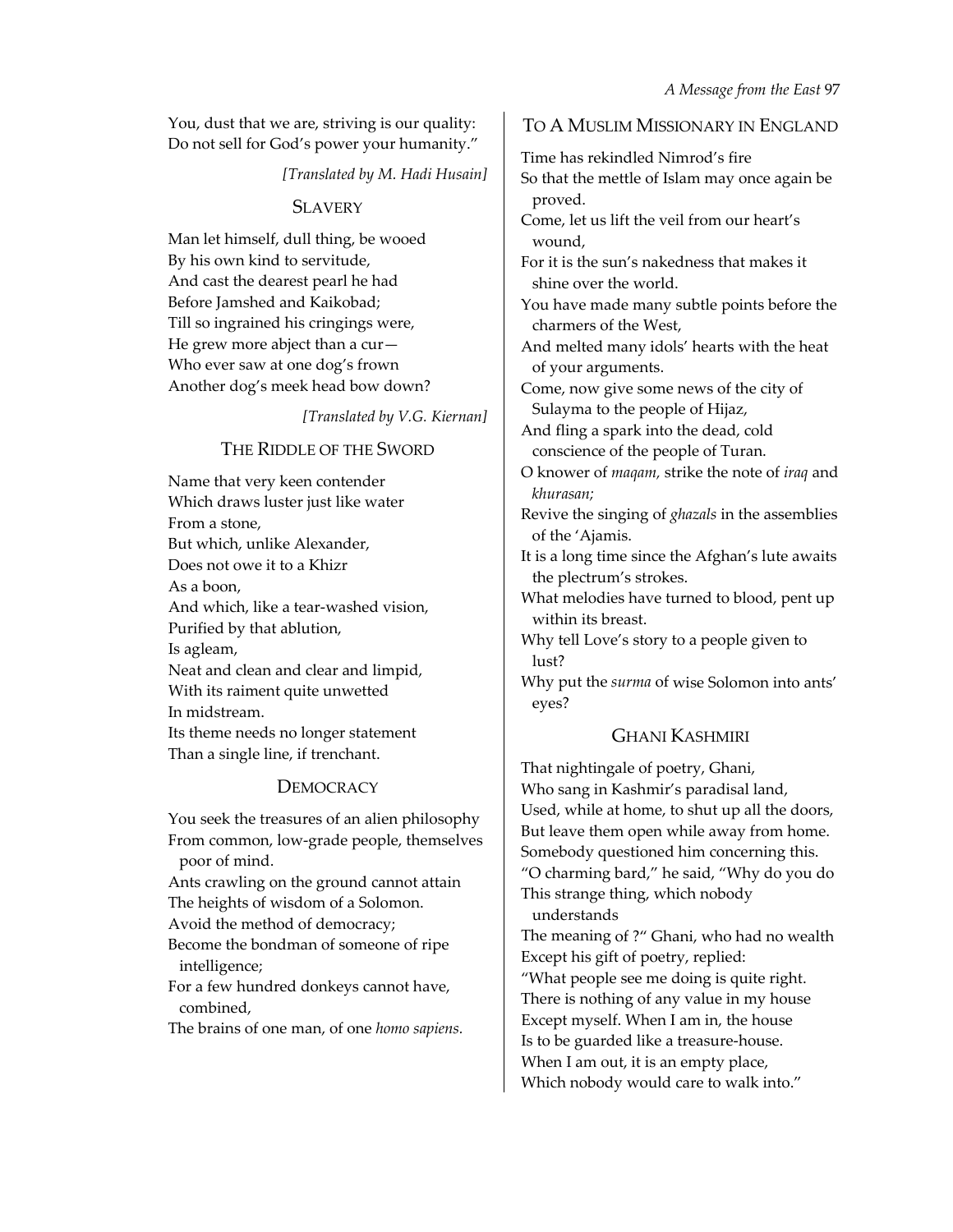# LINES ADDRESSED TO MUSTAFA KAMAL PASHA

There was once an unlettered man, Thanks to whose wisdom we learned all About the mysteries Of human destiny. In origin we were Nothing but a faint spark. He looked at us, and we became A world‐illuminating sun. The old man of the Harem wiped The imprint of Love from his heart, And we were humbled in the world In keeping with our sin's degree. It is the desert wind that suits Our natural make‐up. The morning breeze's breath turned us Into buds with constricted hearts. O that tumultuous din of ours which once Used to shoot up above the sky, Reduced to treble and bass, Became a mere lament. How many quarries we once caught Without nets and tied to our saddlestraps! But now, with bows and arrows under armpits, we Ourselves became our quarries' prey. "Wherever you can find a way Race your horse thither, for

### THE AEROPLANE

We have been outdone many times On this maneuvering-ground."<sup>[1](#page-35-0)</sup>

Perched on a rosebush branch One morning, a bird said To other birds: "The son of man has not been given wings, And so this poor fool is earthbound." I said to him: "O little bird, Who talk so airily, Do not mind if I speak the truth to you. We have made of the aeroplane our wings, And so have found a way to heaven. What a sky‐soaring bird

<u> 1989 - Johann Barn, mars eta bainar eta industrial eta bainar eta baina eta baina eta baina eta baina eta ba</u>

Is this our aeroplane, With speedier wings than angels' wings, In flight a royal falcon and An eagle in sheer strength, With far-flung regions in its range! While in the sky, it thunders and it roars; But in its nest it is as quiet as a fish. Our wisdom has created Gabriels From common clay, And has made of the earth a proof of heaven." On hearing my speech that wise bird Looked at me in a knowing way. Then, scratching his wings with his beak, He said: "I do not marvel at your words; But tell me, O you, who can see The how and why of things, Whose magic holds sway over everything, Be it high, be it low, Have you done well your tasks on earth That you are meddling with the sky?"

### LOVE

Let me expose to you who heard, And where, That heart‐enkindling word Which is, and which is not, a mystery. Dew stole it from the sky, And dropped it in the rose's ear. The rose passed it on to the nightingale, Which sang it to the breezes as a wail.

### CIVILIZATION

Man, who has brightened up his face With civilization's rouge, Displays the dark dust which is he As if it were a mirror.

He hides his iron fist Under a velvet glove. Charmed by the pen, He has laid off the sword.

This slave of lust once built An idol‐temple of world peace, And danced around it to The music of the pipes of peace.

But when war tore the veil Off its pretence,

<span id="page-35-0"></span><sup>&</sup>lt;sup>1</sup> The quotation is from the sixteenth century Mughal poet Naziri Nishapuri.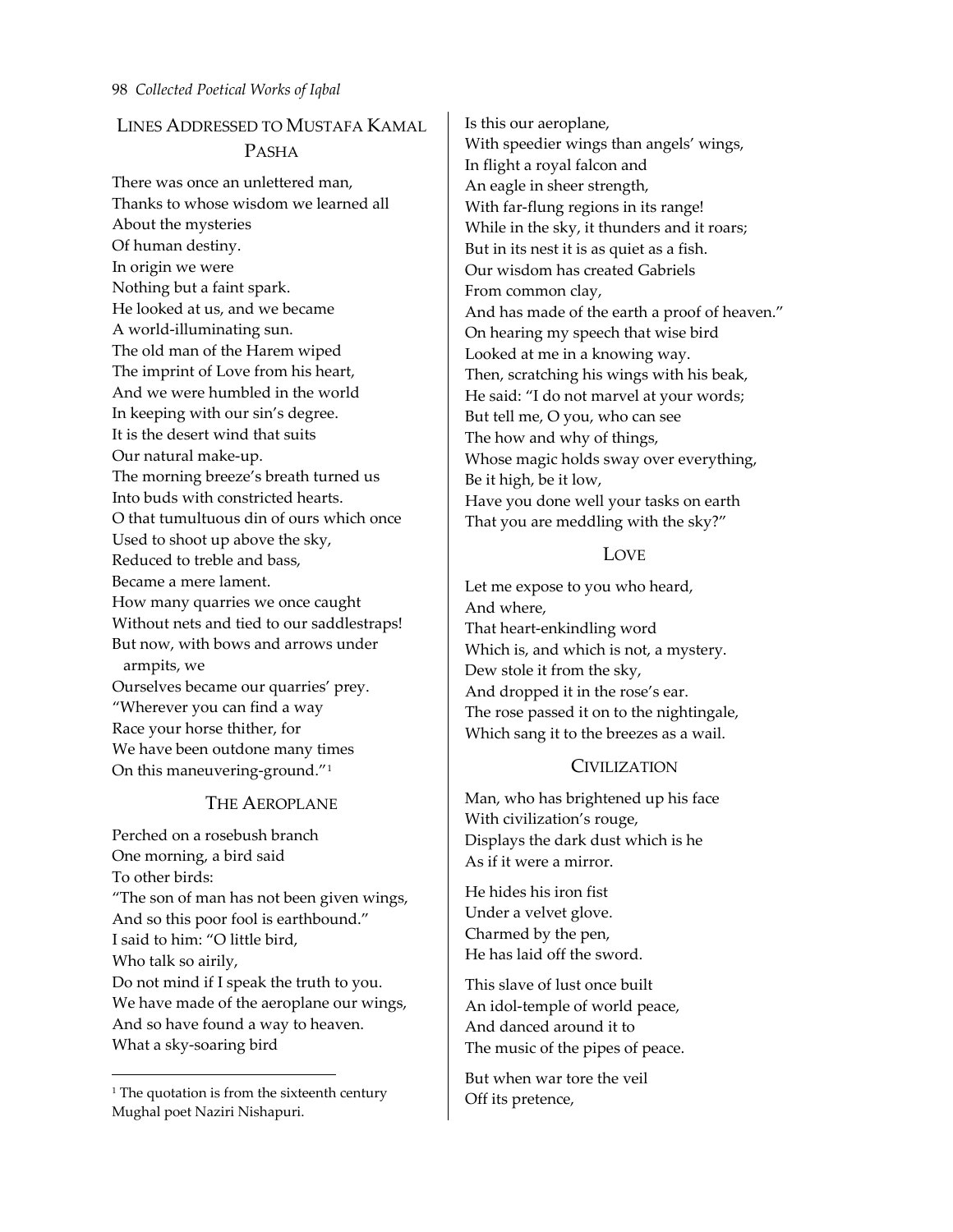It stood exposed As man's blood‐thirsty enemy.

# THE WINE REMAINING

(GHAZALS) Ÿ

When spring made of the garden A veritable concert hall, The nightingale's impassioned songs Made buds open their eyes.

Do not imagine that the clay we are Was fashioned when the world was made; For we are still a thought In Being's mind.

Do not preen yourself on your scholarship. It takes much more to drink with decorum. The city jurist, when he drank, Spilled his wine all over his dress.

All that spring did was that it put Together scattered leaves. It is our eye that lends Colour and brightness to the tulip.

This is the sign of one who has His eye fixed on his inner self: He speaks no more of present things And absent things.

One night a witty old man in the tavern made An apt remark. He said: "In every age there is an Abraham, And there is also Nimrod's fire."

What forms I shaped In life's workshop! What passing things have passed away! And what things that were there are now no more!

Speak gently to the idol‐worshipper; For Love, that brooks no slight, Laid the foundations of an idol‐house In Mahmud's heart itself.

In India life's anthem is Devoid of all effect; For even David's songs Cannot breathe life into the dead. Ÿ

Around my grave Stood in a ring A bevy of fair mourners, All comely, winsome, lily‐white.

The caravan of roses and of tulips has Alighted in the garden. O wherefrom come So many things with bleeding hearts?

You seek good manners, learning, taste In the schoolroom. But no one buys wine from A glassware factory.

The teaching of the West's philosophers Increased my wisdom's fund. The company of seers lit up My being's very core.

Bring out the music which Is in your nature's make‐up. O self‐oblivious man, Cast out of your head others' tunes.

No one has realised That I too have some worth. I am a precious object fallen Into the hands of blind men.

Ÿ

Our thought is constantly engaged In fashioning new gods. Released from one bond, it Entangles itself in another.

Come to the roof‐top and remove Unhesitatingly Your face's veil. There is nobody in Your street More eager to see You than I.

I am so jealous of The seeing power of my eyes That I weave with my sight One more veil for Your face.

One look, one flitting smile, One shining tear— Other than these there is No pledge of love.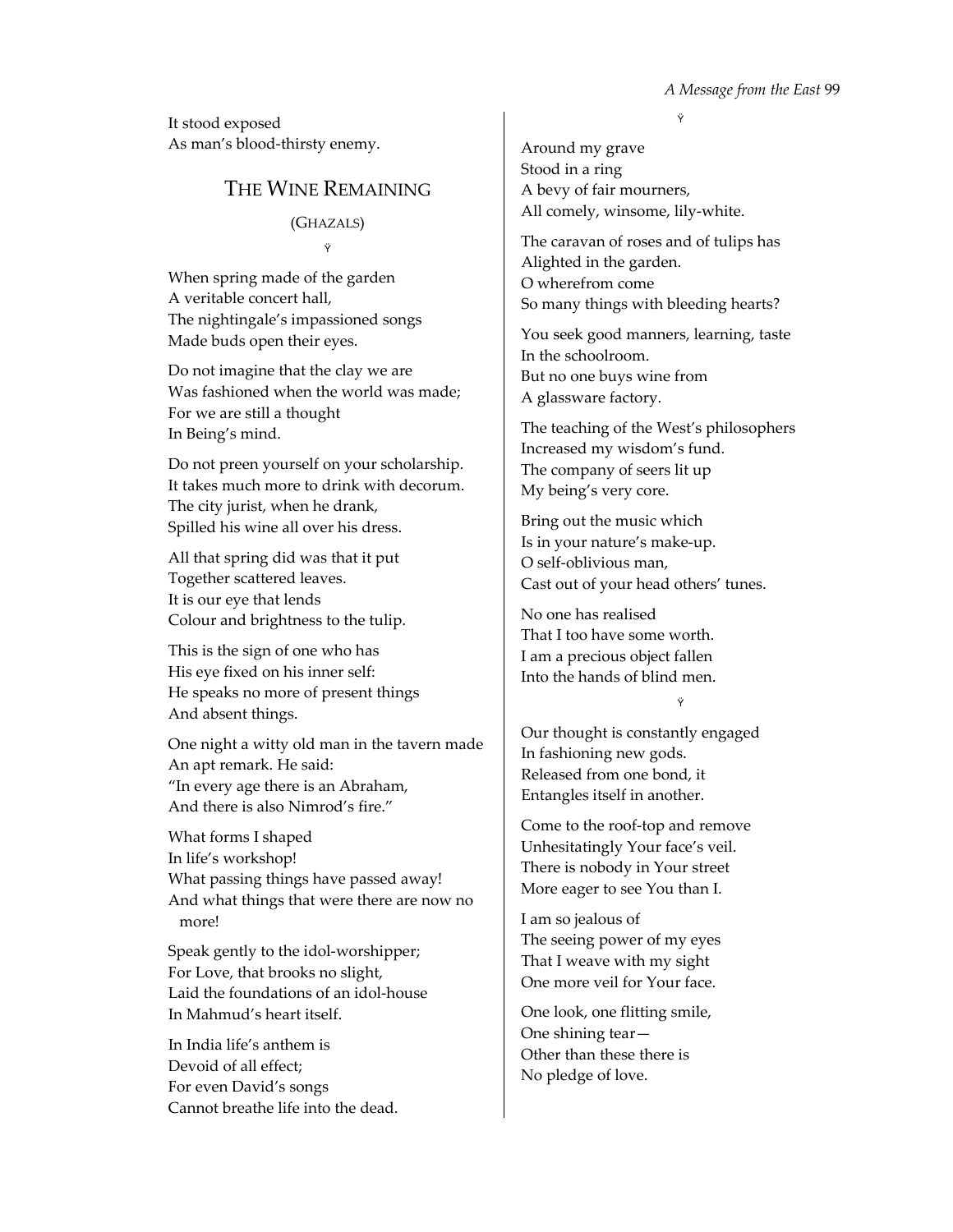I am proud of my love, which with The grief of separation forged Another bond of pain Connecting You and me.

In order that your song, O bird of spring, May be more lively, take A little more fire from The sanctuary of my heart.

The harp of the Timurids broke: Its music is alive. It burst forth from Another instrument of Samarkand.

Custodian of the Harem, Do not admit Iqbal; For he has up his sleeve New idols every day.

Ÿ

I have this odd complaint Against my seeing eyes: When You unveil Yourself, My sight acts as a veil.

From me, a creature of mere clay, Tell creatures of light this: Beware a pinch of dust Which is aware of its identity.

We sing and burn In spring's assembly hall. Our morning song Has set our wings aflame.

How can one who has lost himself Know where my songs come from? My world is not His world.

I fell in a nook of the garden, Bleeding like a tulip. A dart from someone's eyes Struck at my heart.

In living men's creed life Is a pursuit of hardships. I have not visited the Ka'bah. Why not? Because the journey is so safe.

Untold assemblies have been organised, Only to be dissolved,

In this small halting‐place Illumined by the moon.

Arise and make a man Out of the dust you are. The time allowed to you Is only the duration of a spark.

Assuming you are not a man of lust, Let me give you a tip: Love gathers strength from plaints That go without effect.

My song has relit old fires In Persia, but Arabia Is still a stranger to My ardent lays.

Ÿ

This is my way of finding in this company A confidant: I sing *ghazals* and through them I Convey the message of my Friend.

In that peculiar privacy Where speech acts as a veil I let my heart Speak in the language of the eyes.

In order to cleanse it And make it fit to see Your face, I wash my sight With tears.

Though my affairs are tied up in a knot, Just like a bud, I grow With a bud's eagerness To witness the sun's glory.

My being is a wave, Which fears no flood. Do not think that I seek a shore While swimming in the sea of life.

He is to me What sight is to the eye. Even at the farthest remove I always am with Him.

He painted on my eye's screen The picture of a world. It is as if I were Under a magic‐maker's spell.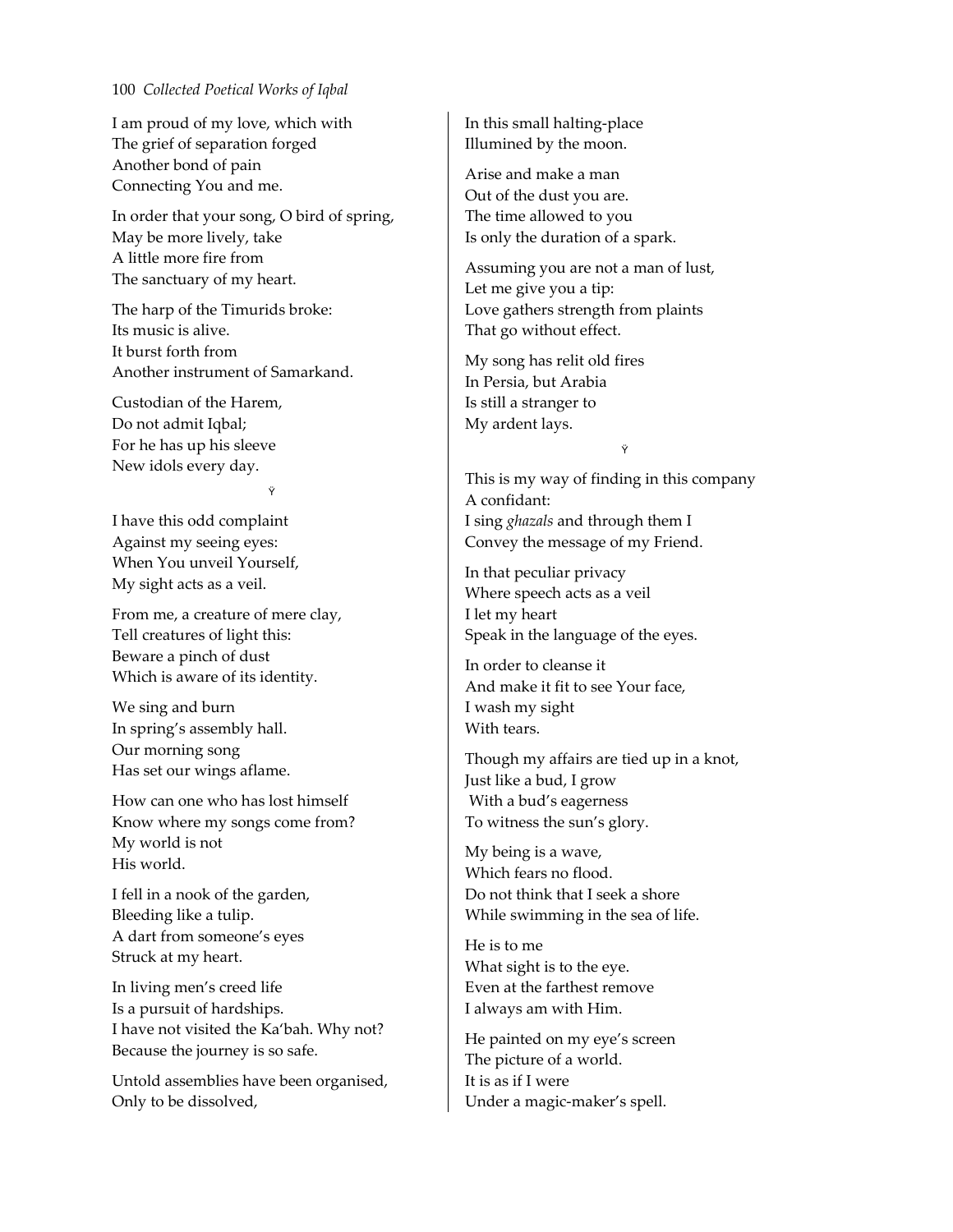Its dome with its doors shut Cannot contain me. I am a thorn In the side of this ancient sky.

The joy of being on the wing Will not let me rest in my nest. One moment on a tree branch, The next I am on the stream's brink.

Ÿ

Arise and waken notes Aslumber in the organ's keys. Teach singing birds Fresh tunes.

The path is like a tulip‐bed With passers‐bys' blood‐drops. Who is the one whose proud might has Waylaid the caravan of humble Love?

Since You have opened to the garden Its sleepy eye, Give the narcissus time Sufficient for a glance.

To inmates of the inner sanctuary say This from me, tongueless as I am: "Words never uttered by you are On little children's lips."

O you who lengthen out your prayers In front of other men, When you bow your head on the ground, The unbelievers watching fume indignantly.

Although the intellect Rates Love not very high, I would not give a lover's anguished sigh For Jamshid's throne.

A Brahmin said to Ghaznavi: "Look at my magic powers; You who broke idols have become Yourself Ayaz's slave."

Ÿ

Let me tell a secret to The servants of the king: You can make the whole world yours With a moving song.

Why pride yourself on your riches? In the city of the lovesick Mahmud's broken heart Is not worth Ayaz's smile.

His the pride of independence, His the wealth of poverty. One who, though poor, is no beggar Makes a king's heart quake in fear.

You ask me where I reside: In the heart's enchanted world, Where depressions are not so low And where heights are not so high.

Leave alone the path of reason. There are other ways to Him— Humbleness of heart, Chastity of eye.

Still imperfect on Your path, Immature through Your neglect, I have a soul half on fire, You have an eye but half open.

My prostrations have strewn roses On the idol‐temple's path. Too great is my heart's devotion For mere two‐prostration praying.

What pride, what humility Are there in a lovers' quarrel! Eyes pretending nonchalance, And heart ignoring the pretence.

#### Ÿ

Come, for a saki with a rose‐like face Is playing on a lute. The air of spring has made the garden look As if it were a painting from Arzhang.

The tulip‐bride has used for henna The beart's blood of the spring. How greedily, how lustily, She hankers after colour!

The eye can grasp, With the aid of a hearty song, A meaning that is too big for The garment of mere words.

Look with the eyes of Love So that you find some trace of Him.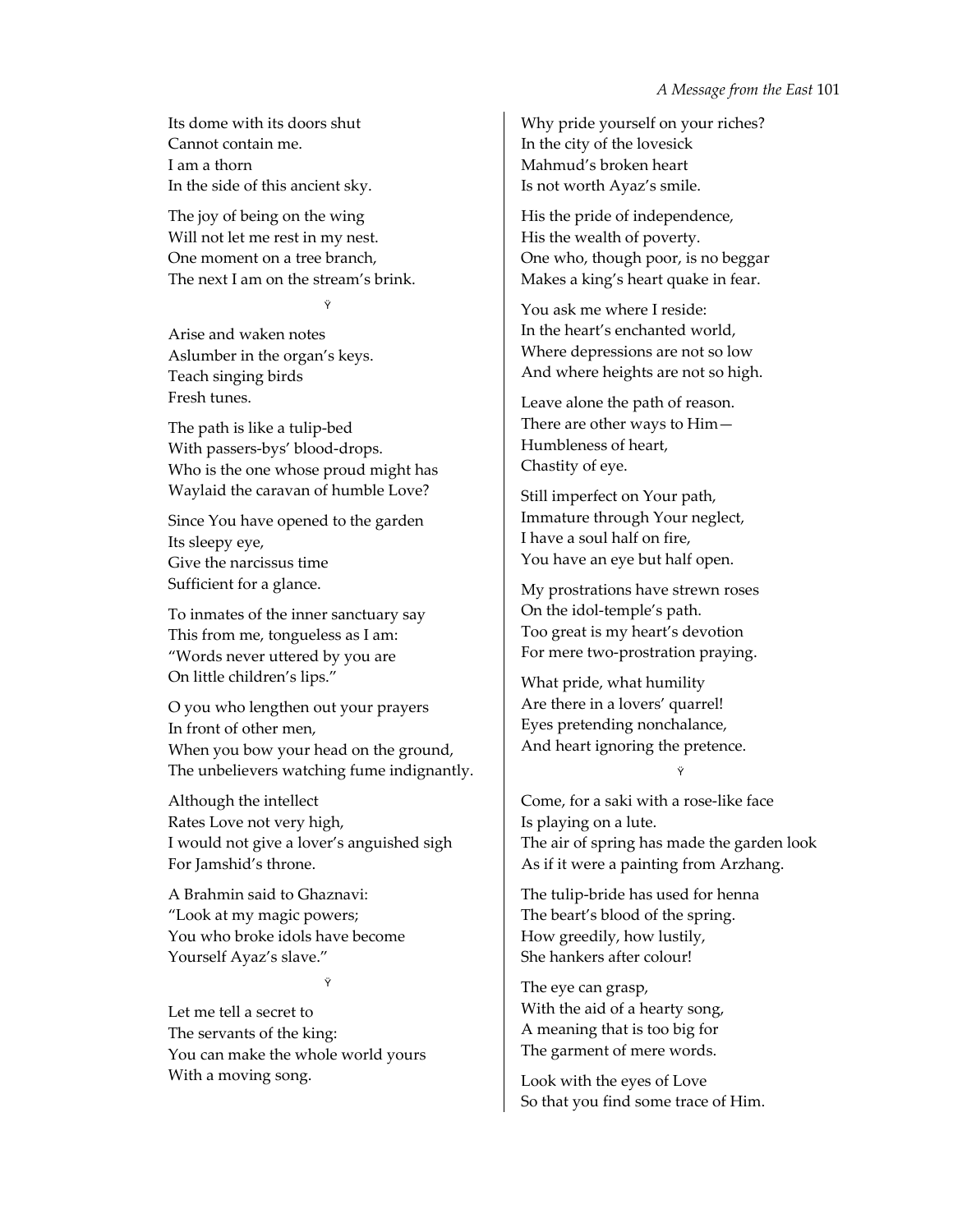To reason's eye the world Is nothing but illusion and deceit.

From Love learn how to act, And then do what you like; For Love is the quintessence of Sagacity and sense.

Your final goal and mine Are higher than the heavens. The sun is but a milestone on The highway of our caravan.

You have surpassed yourself, O water‐drop. It were a great shame to get to the sea, And then not come up as a pearl.

You do not know your worth. The shining ruby is A mere stone: it acquires Its preciousness from you.

Ÿ

I never worshipped forms; I broke the idol house. I am a rushing flood, Which bursts all bounds.

About my being or non‐being Thought was in doubt. But Love made manifest The fact that I exist.

I worship in the idol‐house, And I pray in the Ka'bah, Around my neck the sacred thread, And in my hand the rosary.

I dare not waste the wealth of grief You have bestowed on me. So I stem in my eyes the tears That well up from my heart.

Wise in my words, I am mad in my deeds. Drunk with the wine of love for you, I am still fully sober.

Ÿ

The breeze of spring makes of The garden a wine-tavern. It casts buds into jar‐shapes,

And makes of flowers cups.

When love attains its climax, then No rivalry remains. In flitting round a candle moths Join hands with one another.

Life builds, but also burns; And what it burns it builds again. How ruthlessly it burns! How eagerly it builds!

An eagle in a cage, When he accepts food offered, Becomes so timid that he trembles On seeing shadows of quails' wings.

O gardener, tell Iqbal To be off from the garden, For this spellbinding singer Makes men forget the roses.

Ÿ

Convey my salutation To that fire‐eating Turk Who set aflame with one glance A cityful of longing.

The point of this will be seen by A sympathetic heart: I swore to drink no more, But did not break the jar of wine.

O nightingale, I warned you many times Against the rose's infidelity; But you persist in clinging to Its scentless skeleton.

The secret of life, if you want To know it, lies in restlessness. It would be shameful for a stream To go on resting in the sea.

O I am happy that to lovers You Have granted restless souls And that You have created no Cure for the malady of seeking.

"Do not seek union with Me, For I transcend all thought." By saying this You gave my tears A new excuse for flowing.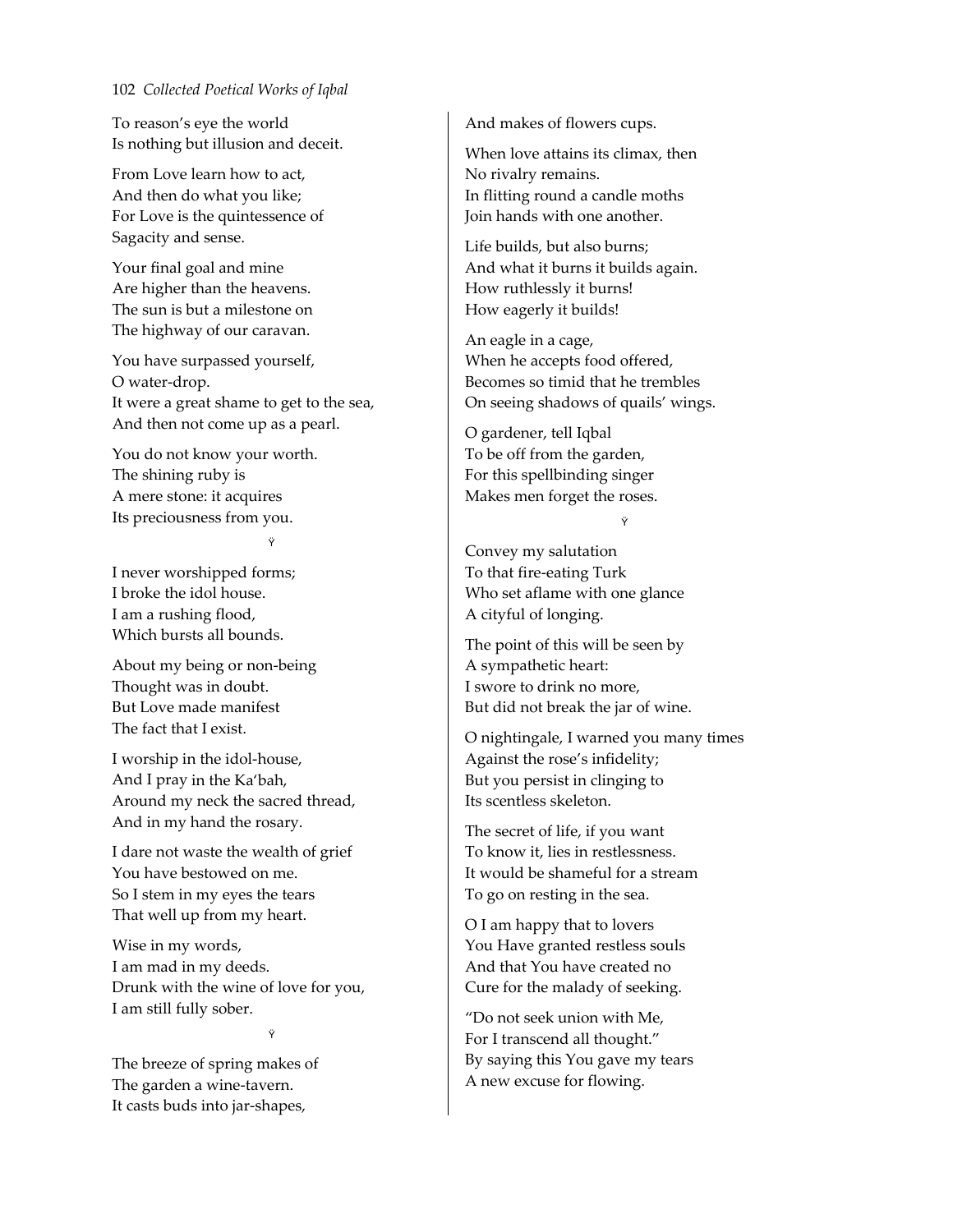Create a furor in the garden, Storm it with your lament. Until breath gets choked in your breast Do not give up your wailing.

Ÿ

You have made every thorn Prick us and know our tale. You took us to the wilderness Of madness, and let everybody know.

Our fault was we ate of a grain, And his that he refused to bow. You never pardoned that poor devil, Nor have You yet forgiven us.

A hundred worlds spring up like flowers From our imagination's soil. There is but one real world; and that too You have made of the blood of murdered wishes.

Like colour the reflection of Your beauty Shines through the glass. You have made of the goblet's wall A screen for Yourself, just like wine.

O, lay some new foundation, for We happen to like novelty. What is this giddy peep‐show You have made Of yesterdays, to‐morrows and to‐days?

Ÿ

Happy the man who burned with flames of wine His intellectual goods.

He gained a new thing from the flames, Rich like the tulip's fiery hue.

Come you, too, give your face A vernal freshness with a cup of wine, For spring makes pious Sufis sell Their garments for that stuff.

I felt great pity for The jurist, when I heard The taverner refused to buy of him A legal ruling for a cup of wine.

Do not judge music by My ineffectual songs. A lightning flash of it can burn An Alexander's whole domain.

O morning breeze, convey My greetings to the happy Weimar town. The light that radiated from it has Illumined many sages' minds.

Ÿ

Fetch wine, for the heavens Have turned in our favour. Songs are germinating Like buds from the branches.

I drink in remembrance Of that holy person Who would not drink wine but With his boon companions.

May the tribe increase of That sagacious man who Said that the light of hope Is a torch on life's path.

What I sing is too high For my likely listeners. So I sing where no one Listens to my singing.

Verse is such a thing as Tests the buyer's judgment. I am glad that no one Buys my poetry.

From his pleasing verses It is clear that Iqbal, Teacher of philosophy, Turned to Love's vocation.

Ÿ

I long for manly weapons— Bow, dagger, spear and sword. O, do not come with me, For mine is Shabbir's way.

Look at me gathering Straw for a nest, And look at me again, Wishing for fire to burn it off.

He said: "Keep your lips sealed. Let not My secret be betrayed." I said: "O no, I must Proclaim that You are great."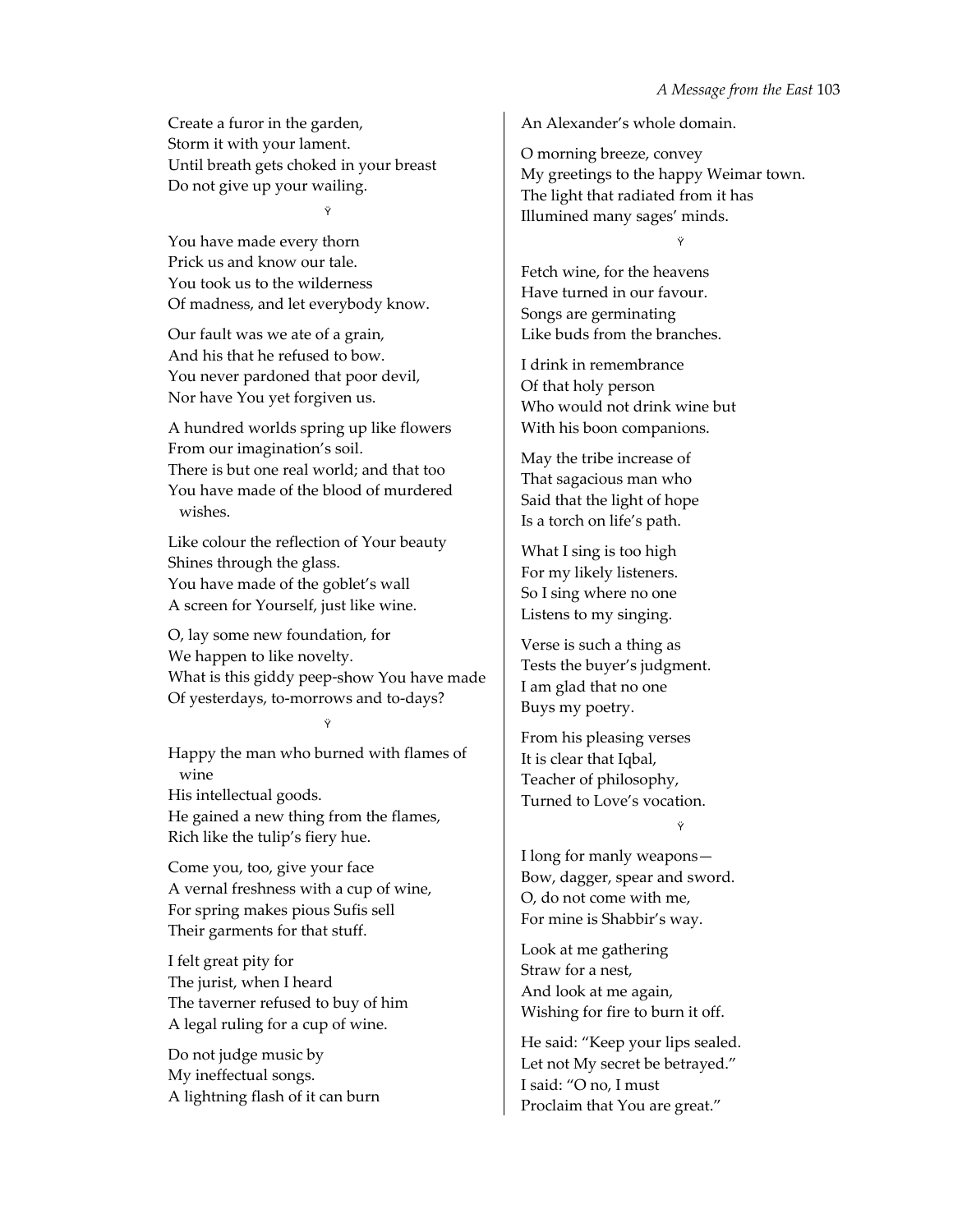He said: "Ask for Whatever is your wish." I said: "I wish to know The mystery of fate."

All that I know About my life is this: A dream forgotten, which I wish To have interpreted for me.

O where is that alluring glance That captivated my heart first? God bless you, I desire That arrow once again.

Ÿ

Learn how to put a rosary Bead on the sacred thread, And if your eyes see double, Then learn how not to see.

Come forth like fragrance from The closet of the bud, Mix with the morning breeze, And thus learn how to blow.

If you have been created as A humble drop of dew, Arise and learn how to fall on A tulip's heart.

If you have been created as a thorn Adhering to a fresh‐blown rose, Maintain the garden's honour: Learn how to prick.

If you are weeded by the gardener out Of your own flower‐bed, Learn how to grow Afresh as grass.

So that you come out stronger and More bitter still, Remain in the wine cellar, and Be seasoned there.

How long will you remain Under another's wings? Learn how to fly With freedom in the garden air.

When I knocked at the tavern door, The tavern‐keeper said:

"Go, light a fire in the Harem itself, And let it set your heart aflame."

Ÿ

From your own dust elicit the fire That is not yet aflame. It is not worthwhile borrowing The radiance of others.

I would not give For Jamshid's realm Naziri's line: "One who has not been killed can never have been from our tribe."

That sorcerer, the intellect, Attacks you with a host; But do not be dismayed, For Love is not alone.

You do not know the *rah*, And you are ignorant of the *maqam*. There is no tune Which is not in Sulayma's lute.

I have my eyes so fixed on myself that, Although the beauty of my Friend Has conquered the whole world, I have no time to look at it.

Come, let us make an uproar in The city of the lovely. The madness of the lively does not seek A desert for a roaming ground.

Come, tell a tale about The hunting of the monsters of the sea. Do not say that your boat Is unused to the sea's ways.

O I admire the courage of A traveller who does not tread An easy path that does not pass Through deserts, over mountains, across streams.

Live in the company Of lively revellers. Shun the discipleship of one Who is not an uproarious man.

The acme of expression is Not to speak in bare, literal terms.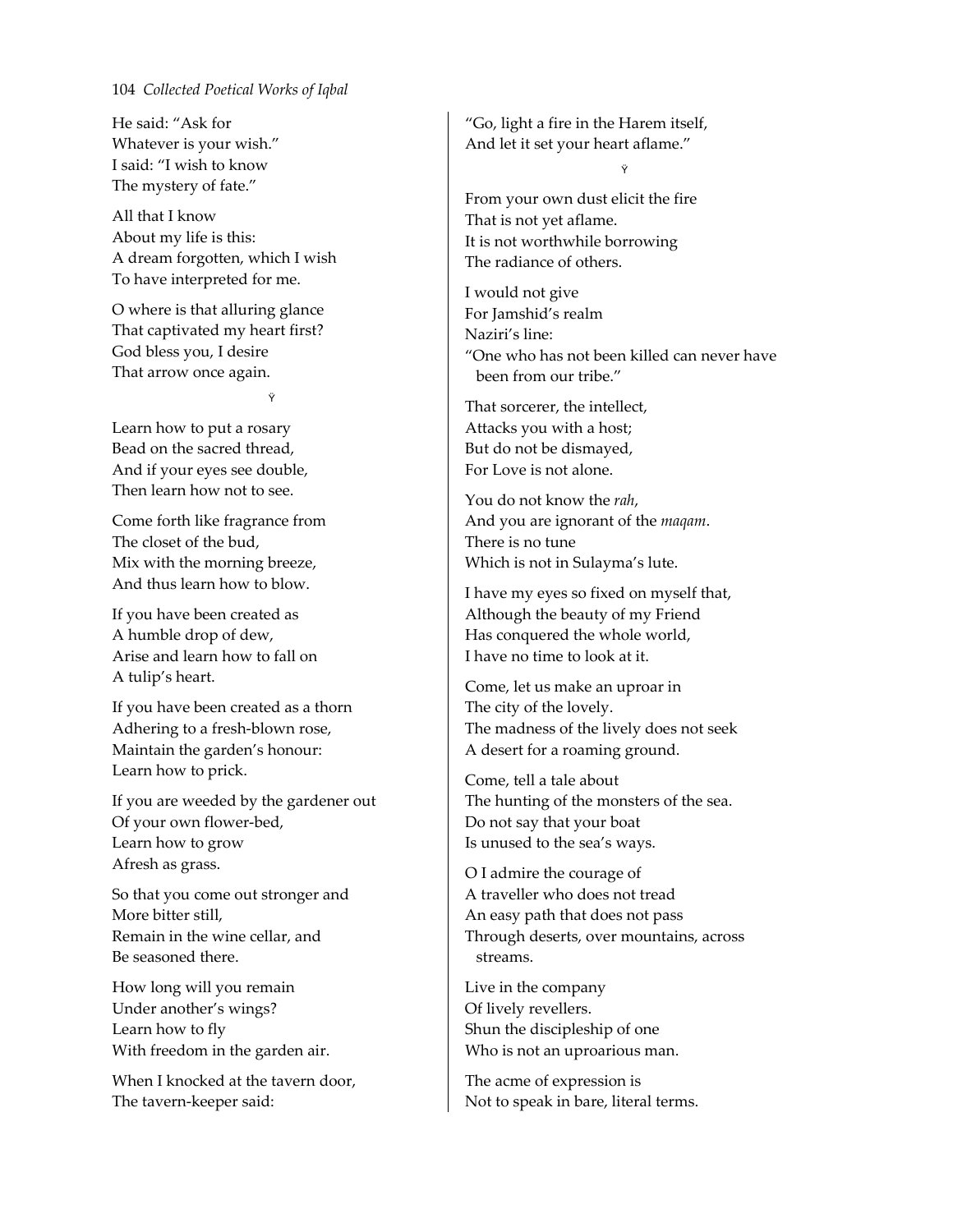The speech of inmates of the inner circle is Always in symbols and in signs.

Ÿ

A wave can well be severed from The bosom of the sea, And you can well enclose the boundless sea Within the channel of your private stream.

A cityful of hearts can well be made to bleed With a poignant song. A gardenful of flowers can well be pierced By a whiff of the morning breeze.

The mighty Gabriel can well be turned Into a hand‐trained sparrow. His wings can well be tied up with A single near‐singed hair.

O Alexander, kingship is More frail than Jamshid's cup. A whole worldful of mirrors can be smashed With but a single stone.

If you are stable in yourself, What harm can a destructive flood do you? For you can settle at its bottom as A pearl does at the bottom of the sea.

Ascetic that I am, too. proud To ask, my creed is this: That I had rather see my body break to bits Than seek a medicine to keep it whole.

Ÿ

A hundred nights of wailing, A hundred mornings of travail, A hundred fire‐emitting sighs. The product? One poignant verse.

Do you know how You can tell love from lust? The former is Farhad's pickaxe, The latter is Parvez's guile.

Tell those behind the inner curtain this: The handful of dust that is I Is dust that sees, Is dust that raises storms.

A pleasing song sung by An early morning bird Intoxicates me and enraptures me, O saki, O musician.

From Samarkand, I fear, There may arise again The threat of a Hulaku or The terror of a Genghis Khan.

O singer, sing a *ghazal* or a couplet of The holy guide of Rum, So that my soul may be immersed In the fire of Tabriz.

Ÿ

Let *surma* brighten once again Your magic‐working eyes, And let my frenzied urge to sing About them be intensified.

Invent another pattern, and Create a new, maturer man. It does not suit a God To fashion dolls of clay.

The story of my heart is best untold, My anguish best concealed. But, O my confidants, what shall I do About the pleasure of complaining?

Where is the breast-inflaming sigh And where the heart‐dissolving tear? Stones to hurl at the mirror of The knot‐resolving intellect.

Assemble in the garden and the meadow, And play the lute, Drink wine, sing *ghazals*, and Unbutton your *qabas*.

It is daybreak. The caravan Has said its prayers and is all set to start. Perhaps you have not heard The starting‐bell.

I do not bear with monarchs' airs, Nor do I seek their favours. O greed‐deluded man, Look at a pauper's bravery.

Ÿ

The intellect's deceitfulness Is worthy of remark: It is the leader of the caravan, Yet fond of highway robbery.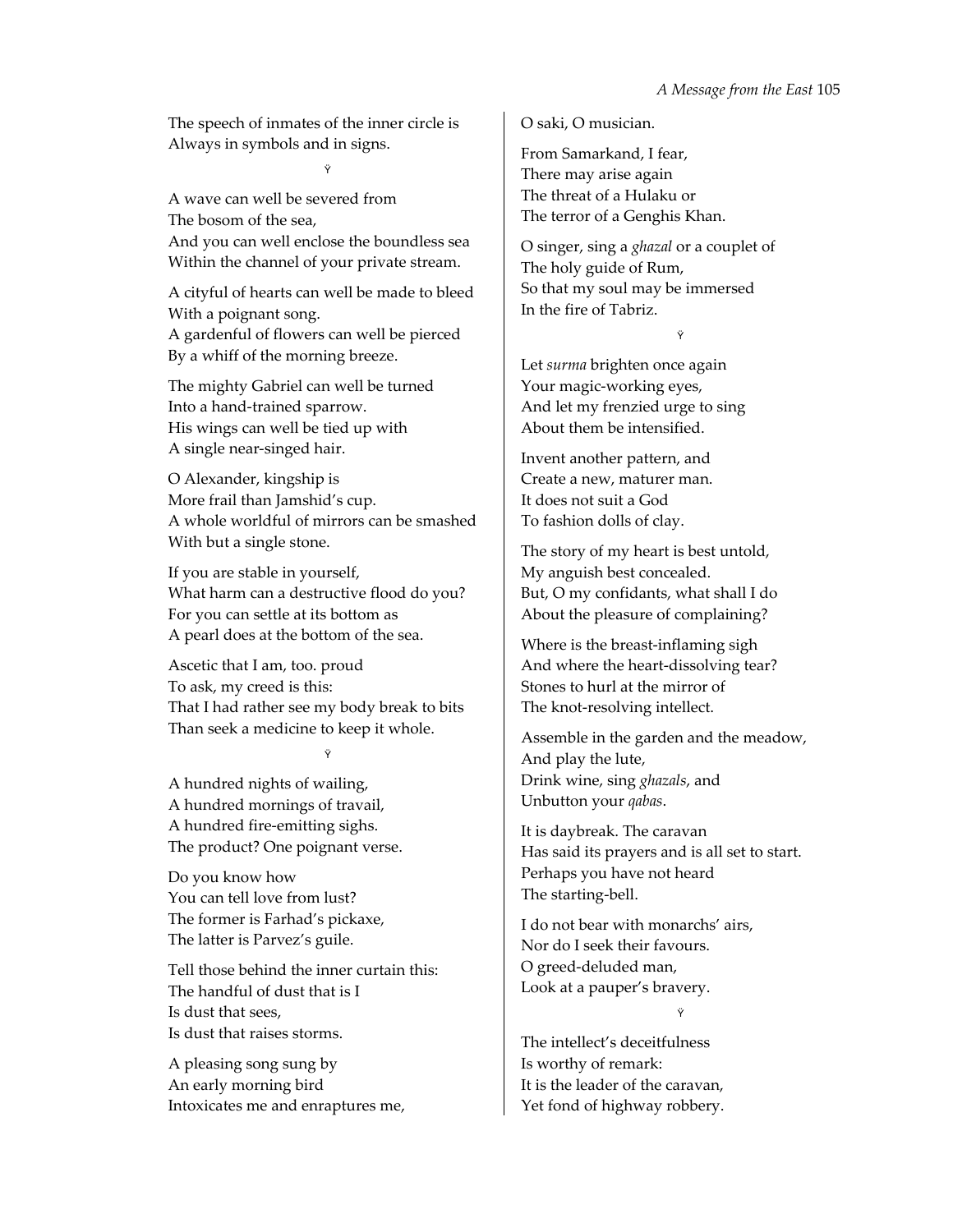Do not seek guidance from That jack‐of‐all‐trades, intellect. Apply to Love, for it is perfect in The only art it practises.

Although the West converses with the stars, Beware, There is in all it does A taint of sorcery.

What can I say concerning life And death? For in this ancient inn Life is slow death, And death life's final agony.

Pull up your horse sometimes At the graves of us martyrs; Our silence has Something to say.

Pitch your tent in the desert of Arabia again, For Persia is convivial company, Which has stale wine And breakable wine‐cups.

No city shaykh, no poet, and No holy man, Iqbal Is but a roadside beggar, but He has a proud, contented heart.

Ÿ

O I long for a sight Of that full moon. So I stand hand on heart, Eyes fixed on a house‐top.

"My day," said Beauty, "knows No evening." "I burn eternally," Said Love.

I am a prisoner of no yesterday, Of no tomorrow, no today, I have No station, high or low.

I am the wine of mystery In search of one to drink me up. So in the Magi's wine‐house I Rotate like a wine‐cup.

Do not pass unconcernedly By my distracted song,

For I am a celestial bird Charged with a message from the Friend.

I draw the curtain and Behind it speak. O I am a blood‐shedding sword, But I keep myself sheathed.

Ÿ

The sap in the tree of our life Comes from our thirst. To seek the spring of immortality Is to be unadventurous.

Whom shall I tell the story of my heart? And in what way? For sighs are ineffectual And looking is irreverence.

Chant your *ghazals*, But let the key be very low; For birdsong here Is still in undertones.

Men of Hijaz have robbed Our caravan of all its goods. But silence! For our friend Is from Arabia.

The tree of the Turks has borne fruit because It was struck by the lightning of the West. The advent of the Chosen One took place Because of Abu Lahabism.

Do not assess what I sing by The standards of Iran and Hindustan. It is a gem which is the product of Nocturnal tears. Come, I have brought From the vat of the guide of Rum The wine of poesy, Much younger than the wine of grapes.

Ÿ

A true lover does not differentiate Between the Ka'bah and the idol‐house. The one is the Beloved's privacy, The other His appearing publicly.

I am glad my grave has been built In the Harem's own street. With my eyelashes I will dig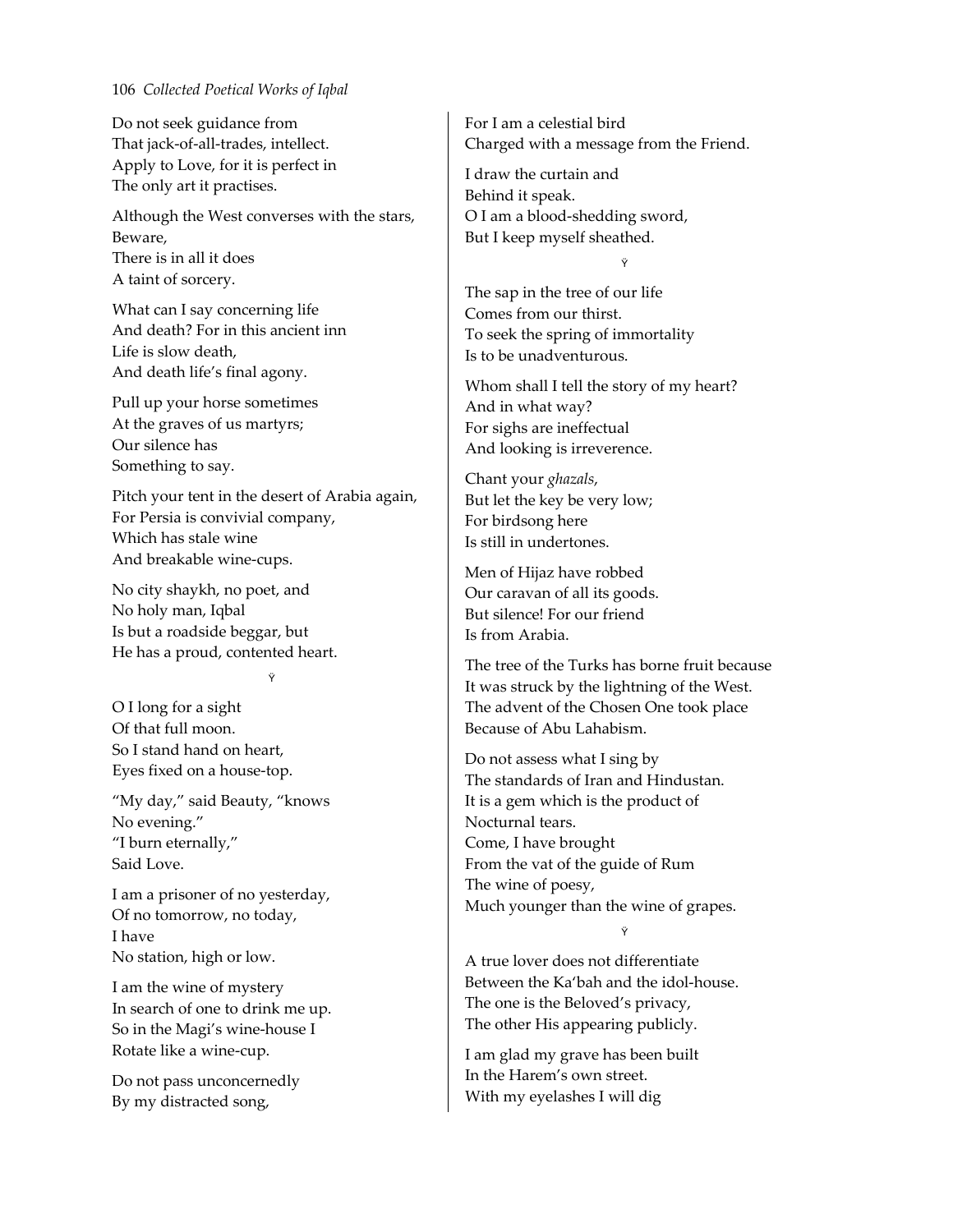A tunnel from the Ka'bah to the idol‐house.

Better than any company In this world or the next Are a sagacious friend And two goblets of wine.

Here everyone has eyes And everyone a tongue. So in your company One story breeds another.

Who is He Who has launched A night‐attack on hearts, Who like a Turk has plundered A hundred cities of desire?

Where I roam in my mad pursuit The angel Gabriel is but small game. Come, O my manly courage, cast A lasso upon God Himself.

Iqbal has in the pulpit blurted out A secret that was not to be revealed. Well, he had issued forth still raw From the wine‐tavern's privacy.

Ÿ

There is no waking up without You from Non‐being's sleep, No being without You, No non‐being with You.

Are our minds in the world, Or is the world within our minds? Keep your mouth shut; this knot Can never be resolved.

My friends' minds are disturbed By my distracted songs. My mind is restless owing to A song that never can be sung.

O zephyr, after all, What can dew's tiny sprinkling do? The fervour in the tulip's heart Cannot be assuaged.

Attach your heart to God, And seek no help from kings. Theirs is a threshold on which one Should never rub one's brow.

Ÿ

This azure sky, All that is high, all that is low, For all its vastness, is Encompassed in the lover's heart.

If you desire to know the secret of eternity, Then open your eyes to yourself, For you are many, you are one, You are concealed and you are manifest.

O my afflicted heart, You now know what is love. You cannot rest within my breast And pour yourself out through my eyes.

Arise, for spring Has lit the flowers' lamps. Arise and spend some moments with The tulips of the wilderness.

Love's magic charms are numberless, And countless Beauty's ways. O we are infinite, Both You and I.

A hundred times were raised to heaven, A hundred times were buried in the earth The power and the pomp Of Khaqans and Faghfurs, of Daras and Jamshids.

Alone with myself, yet with Him. O what is this? Are we together or apart? What do you say, O intellect? What do you say, O Love?

# Ÿ *Lines Addressed To A Sufi*

Neither have I nor you the wish To go to Layla's house. Neither have I nor you the heart To bear the desert heat.

I am a young wine‐server and You keeper of an old wine-shop. The company is thirsty, yet Wine neither you have, nor have I.

We have pledged our hearts and our faith To 'Ajam's lovely ones.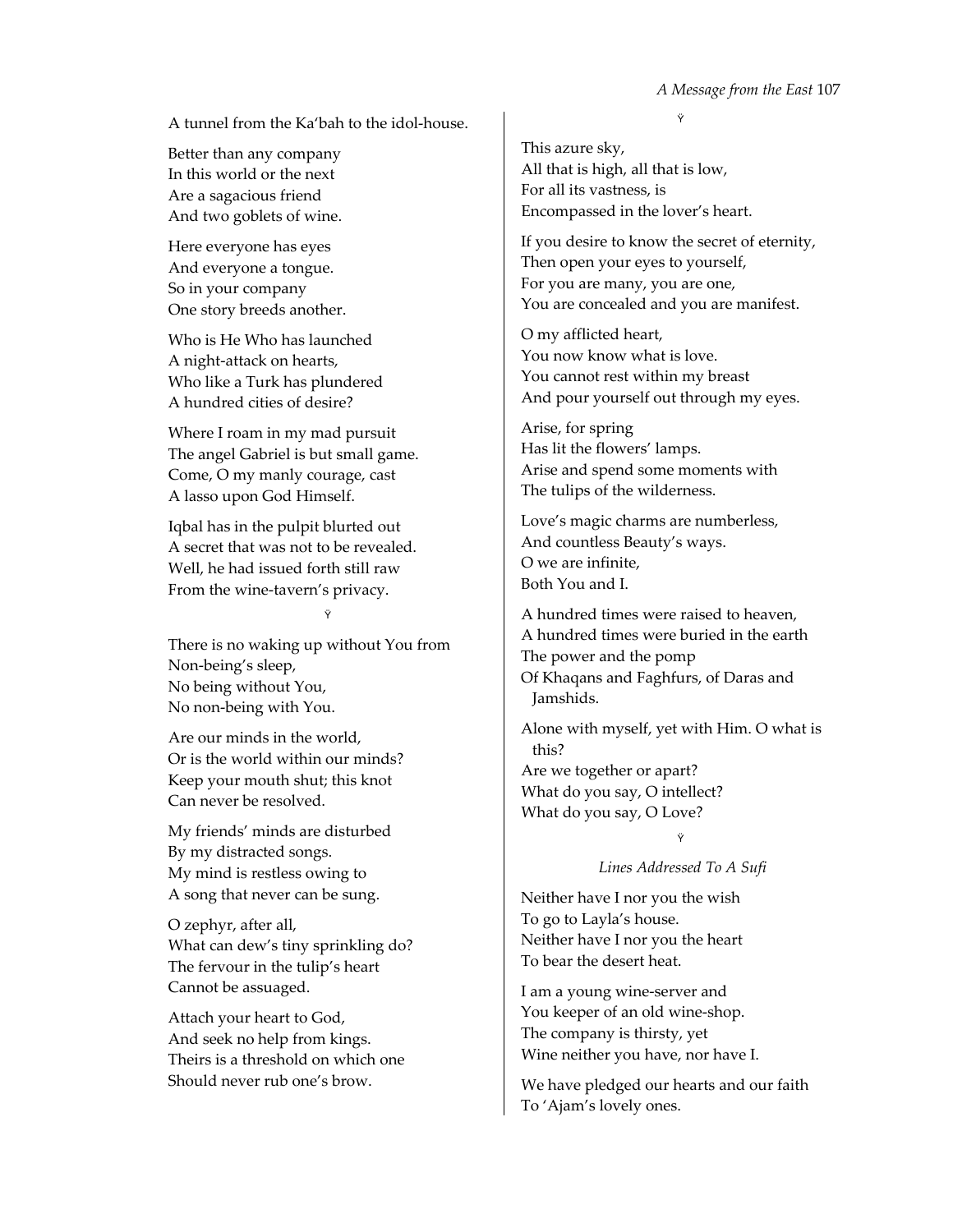The flame of love for Sulayma. Burns neither you nor me.

There was an empty shell That we picked up on the seashore. The precious pearl Have neither you nor I.

Do not talk any more about The Joseph we have lost. The warmth of a Zulaikha's heart Have neither you nor I.

It is best that we make do with a lamp That has our garment's skirt for shade. The power to face Sinai's lamp Have neither you nor I.

Ÿ

I am a guidepost to The goal of heart's desire. Adhere to me. Mix with your dust A spark of my pure fire.

The tulip‐bride Has come out of its boudoir. Come, let me fire your soul With passion‐stimulating talk.

The tale of Farhad's grief And of Parvez's happiness Is told in every age In different ways.

Though born in India, I draw my inspiration from The hallowed dust Of Kabul and Bokhara and Tabriz Ÿ

In the world of our heart There are no phases of the moon. There is a revolution, but No morning and no evening.

Woe to the caravan Which, lacking enterprise, Looks for a road That is not dangerous.

Abandon reason and become embroiled In the waves of the sea of Love, In reason's little stream

There are no pearls.

Whatever is the object of The strivings of our thought Is in our eyes, But like our sight invisible.

Ÿ

Our wailing is without effect, And fruitless are our cries. The gain from all this ardency? A heart whose songs are steeped in blood.

In fervent quest of Him the heart Created temple and Harem. We long for Him: He watches us with unconcern.

The veiled ones have unveiled themselves, While I have gone into my self's retreat. Look at my self‐respecting love. Who is fond of display—say, they or I?

The singer at the tavern made A subtle point last night. He said: "The tasting of wine is a sin; The drinking of it none:"

Wayfarers' life consists In hurrying from place to place. The caravan of waves Has no road and no goal.

"Our goal is God." This saying of the guide of Rum Was like a flame flung at The straw that is my self.

Ÿ

The fervent quality of verse Comes from the heart's ecstatic cry. This candle is alight Thanks to the heart, which is its moth.

A handful of mere dust, We had no gusto for lament. Our clamour is all due To the rotation of the heart's wine‐cup.

This dark abode of dust, Which you have named the world, Is just a worn‐out image from The idol-temple of the heart.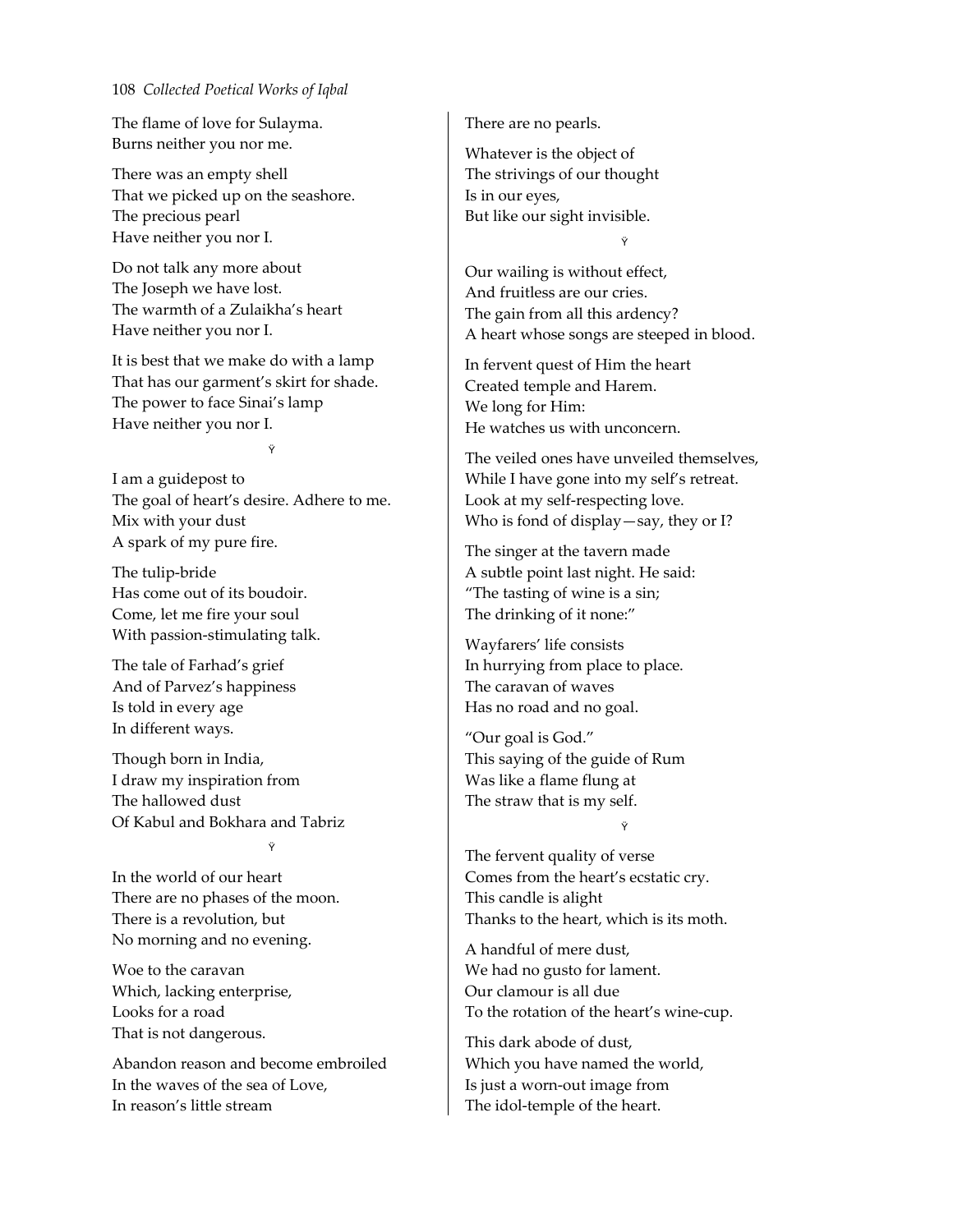Sitting in his observatory, The star‐gazing astronomer Is looking for the boundary Of the heart's wilderness.

Celestial beings are caught in The lasso of His glance. The Sufi is a victim of The depredations of the heart.

Mahmud of Ghazna, who Razed idol‐houses to the ground, Himself became a votary Of the heart's idol‐house.

One more insouciant than The Muslim I have never seen. He has a heart in his breast, yet He is a stranger to the heart.

Ÿ

The majesty is snatched away From mountains and bestowed on leaves Of grass. A royal crown Is put on the head of a roadside beggar.

In Love's way who is who Is of little account. The white palm of a Moses is Conferred on a black man.

Sometimes kingship is not bestowed On the son of a king; Sometimes it is bestowed upon A prisoner in a well.

A wayside beggar may be turned into A conqueror and ruler of the world By having granted to his eyes The cutting power of a sword.

Love has been overthrown by reason, and The world is upside down. It may be that I shall Be given freedom to wail over this.

Ÿ

You cannot fit into the Harem, nor Into the idol‐house. But O how eagerly You come To those who seek You eagerly.

Set foot more boldly in The sanctum of Your lovers' hearts. You are the master of the house. Why do You come in stealthily?

You plunder the possessions of The Sayers of the rosary, And You make night‐raids on the hearts Of wearers of the sacred thread.

Sometimes You raise a hundred hosts To shed the blood of friends, And sometimes come into the company Equipped with measure and with cups.

On the bush of a Moses You Hurl flames so ruthlessly, And to the candle of an orphan You Come gladly like a moth.

Come, quaff a cup of wine, Iqbal, From the wine‐cellar of the self. You are back from the tavern of the West A stranger to yourself.

Ÿ

The animation in the idol‐temple of 'Ajam Does not match the great ardour of my heart, For with one glance Muhammad of Arabia Has conquered the Hijaz that is in me.

What shall I do? The wily intellect Has tied me up in knots. One glance, I pray. The motion of Your eye Perhaps will break its fiction's spell.

The magic tricks of reason do not touch The fervour of a living heart. Forsake the temple of philosophy, And come into the sanctum of my heart.

Do not be like a mirror, which is taken up With others' beauty. Cast Away the thought Of others from your mind.

Ÿ

Acquire fire from the singing of The Harem birds, and burn away The nest that you have built In other people's tree.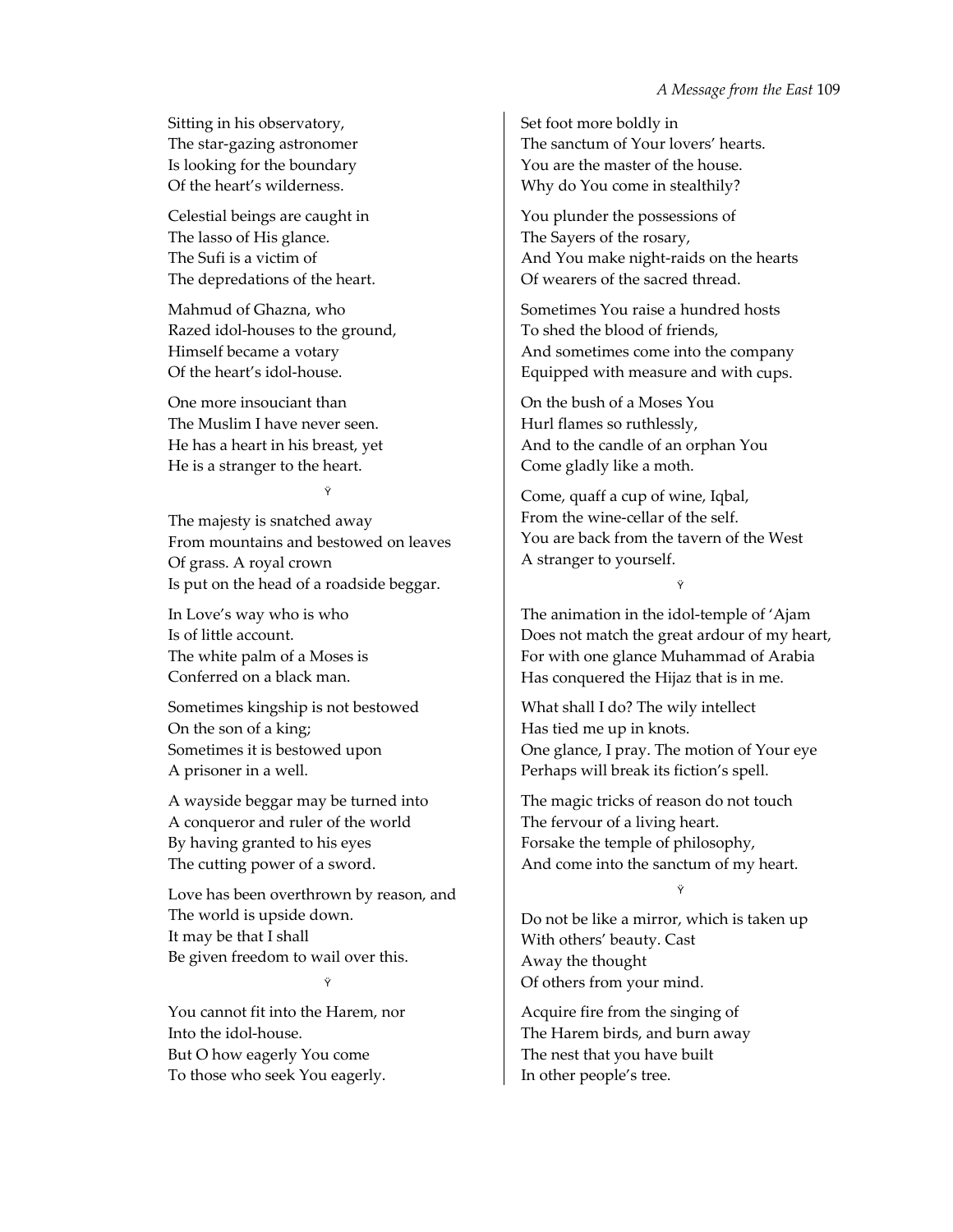In this world learn To unfurl your own wings, For you can never fly With others' wings.

I am an independent man And am so self‐respecting too That you could kill me with a glass Of water that belonged to someone else.

O You, closer to my soul than all else, Yet hidden from my sight, Your separation from me is Dearer to me than union with all others.

Ÿ

No lordship and no mastership Does the world of Love know. It is enough That it knows how to serve.

Not everyone who walks around an idol And ties the sacred thread around his neck Can claim to know the rules Of idol‐worship and of unbelief.

There are a thousand Khybers here, A hundred kinds of dragons too. Not everyone who lives on barley bread Can know a Hyder's ways.

Better than Alexander in The eyes of the wise is a man, Be he a beggar, who knows what The end of Alexanderism is.

What is there in the blandishments Of fair‐faced youth? Come, join the circle of an old man who Knows how to conquer hearts.

The West makes glass, And fashions jars and cups. I am surprised it thinks the glass itself To be "the fairy in the glass".

What can I say about a Muslim who Is not a Muslim in his ways, Save this that, though a scion of Abraham, He follows Azar's way of life.

Come into my abode of woes Just for a while and see

How well an ill‐starred man Has mastered alchemy.

Come and join Iqbal's company, And share a drink or two with him. Although he does not shave his head, He knows qalandar's ways.

Ÿ

There is no master who does not Adore Him like a slave. There is no slave who, if he were A master, would not bid for Him.

Although the preacher talks a lot Concerning Moses and Sinai, The mirror of his talk does not reflect The light of that theophany.

Our guide thinks it expedient To speak in metaphors; But otherwise he has nothing to do With fair‐faced ones.

Attach your heart to Him and shun These wearers of patched clothes. Do not become the quarry of gazelles Which do not come from His own Tartary.

You want a melody of peace Played on my lute. How am I to extract from it a tone That is not in its strings?

My heart applied the *qashqa* to the brow, And took to Brahmins' ways; But did so in a manner which Did not befit its sacred thread.

Love speaks out in the company That it finds in the tavern. In idol‐house and in Harem. It finds no confidant.

Ÿ

Come, for the love‐mad nightingale Is busy singing songs. The tulip‐bride Is all bewitchery and grace.

O connoisseur of music, melody Comes forth from strings invisible, Not from the singer's throat,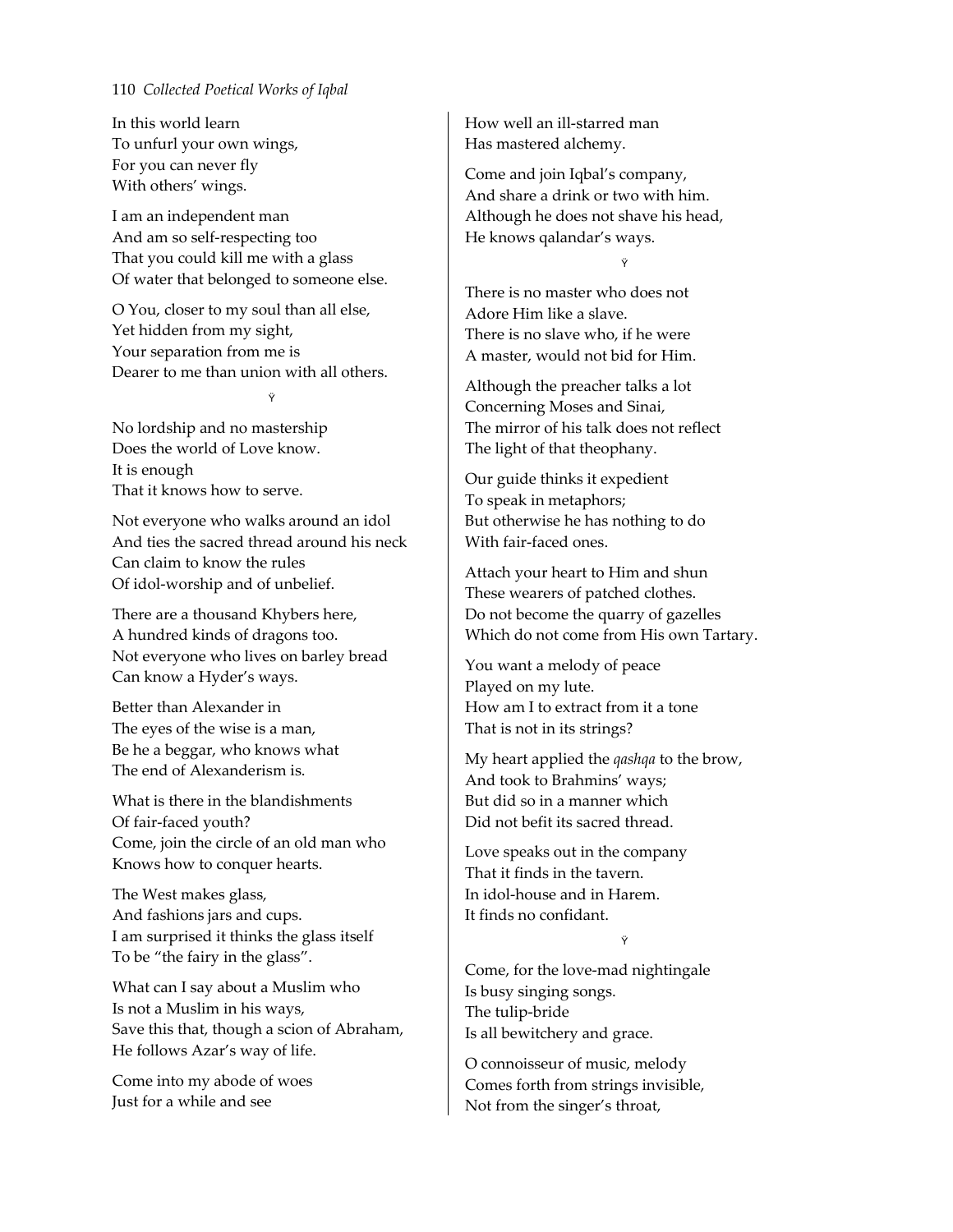Ÿ

Nor from the frets of lute or harp.

Whoever strikes the strings Of life's lute with a plectrum is, Take it from me, A man who knows the mysteries.

I have been given knowledge of What is behind veils in the world; But dare not open my mouth, for The heavens are so perverse.

Do not speak harshly, try The way of amity. That you and I are here together is A pure godsend.

What is the destination of This dark abode of dust? Whatever there is in it is Like shifting sand.

My body is a flower from A flower‐bed in Kashmir's paradise. My heart is from the sanctum of Hijaz. My song is from Shiraz.

Ÿ

We are mere dust, but planet‐like We swiftly move, And seek the shore Of this blue sea.

We owe our being to A single flame of life; But, from the joy of selfhood, we Are split up as so many sparks.

O tell the creatures of light this: That by dint of the intellect We creatures of dust ride The stars.

In love we are Buds shaking in the morning breeze; But in the business of life we Are quite as hard as granite.

Like the narcissus we Have grown eyes in this garden. O lift the veil that hides Your face; We are all eyes for You.

O may Arabia become a tulip‐field, Thanks to my tears of blood. May Ajam, which has lost its fragrance, find A new spring in my breath.

Life is all restlessness, And restlessness eternal. May every atom of my dust Become a restless heart.

It does not stick to any path; It knows no halting‐place. Such is my heart, my traveler. May God be with it always.

Beware of reason, which creates Mere images of hopelessness. It charms us with false instruments. May their strings snap.

You are a youth as yet half-baked, And my verse is all heat. O may the *ghazals* I sing prove Agreeable to you.

In my heart, if you enter it, You will find no desire but that The dew that is you may become A boundless sea.

May it not be your spirit's fate That it should find a moment's rest. O may the restlessness of life Be evidenced to you.

### Ÿ

Your seeing is all error, Your wisdom all defect. You never will get anywhere Except through revelation.

The path is blind. Dive into yourself, traveler. Fish never lose their way Deep in the sea.

A self‐respecting man Does not go with his needs to kings. A mountain cannot stoop To be a leaf of grass.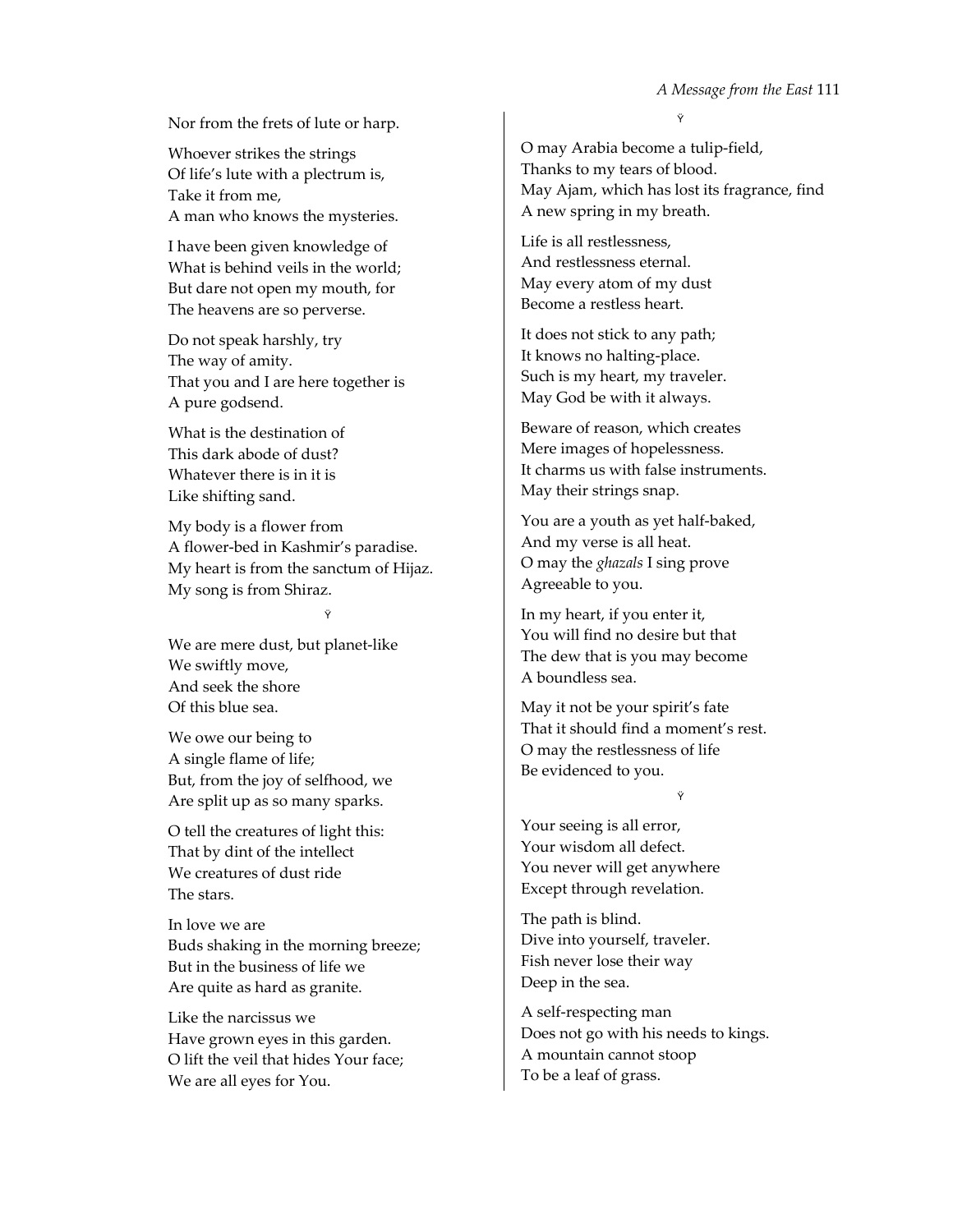Do not pass by my song, For in it you will find The secret of ascetic living and The treasured wealth of royalty.

My breath will do to you What morning breezes do to buds, If you know how delectable Are morning sighs.

O heavens, your eyes have still A pitiless, foreboding look. I fear that you intend to stage One more grim show.

Ÿ

There is no breaker of wine‐jars Not merrily drunk with Your wine. There is no sweet‐tongued poet who Has not sucked rapture at Your ruby‐tinted lips.

In Arab dress you are Most pleasing to the eyes, But there is no dress which Does not suit you.

Your lips are silent, but Your eyes are not. O there is not a thing that they Do not say to my bleeding heart.

I hold poetic gatherings Only to sing of You, for otherwise There is no gathering that I cannot Conjure up in my solitude.

O Muslim, learn again How to work miracles like Solomon. There is no Ahriman Who does not have an eye upon your ring.

Ÿ

Although he does not wear A crown or diadem, The beggar in Your street Is no less than a king.

The young are sleeping, while The old are dead of heart. There is nobody in whose lot Are morning sighs.

Do not sit down on seeking's road On this pretext That in our age There is no one who knows the path.

How unconcerned you are About your time! Learn of a time incalculable In terms of months and years.

In this old inn You look for peace! It seems that you do not know of The struggle for existence.

What can the angel‐scribes Record about our sins? For our lot in Your world Was nothing but spectatorship.

Come, let us catch hold of The skirt of Iqbal's robe, For he is not one of those men who go about In patched‐up dresses at saints' shrines.

#### Ÿ

My love in its abandon has A live flame in its arms. My sterile wisdom cannot raise A single spark.

Love's meekness, when complete, Is one with Beauty's pride. So in my desert Qais Is given Layla's name.

From India have I come with an urge To prostrate myself on your threshold— An urge which has Turned to blood in my brow.

Put into this old unbeliever's hand The sword of *la*, And then see how the tumult of My *Illa* rages in the world.

There ought to be a revolution for The heavens to bring again Out of time's womb my yesterdays In my tomorrow's guise.

The whole world benefits From Your abounding grace,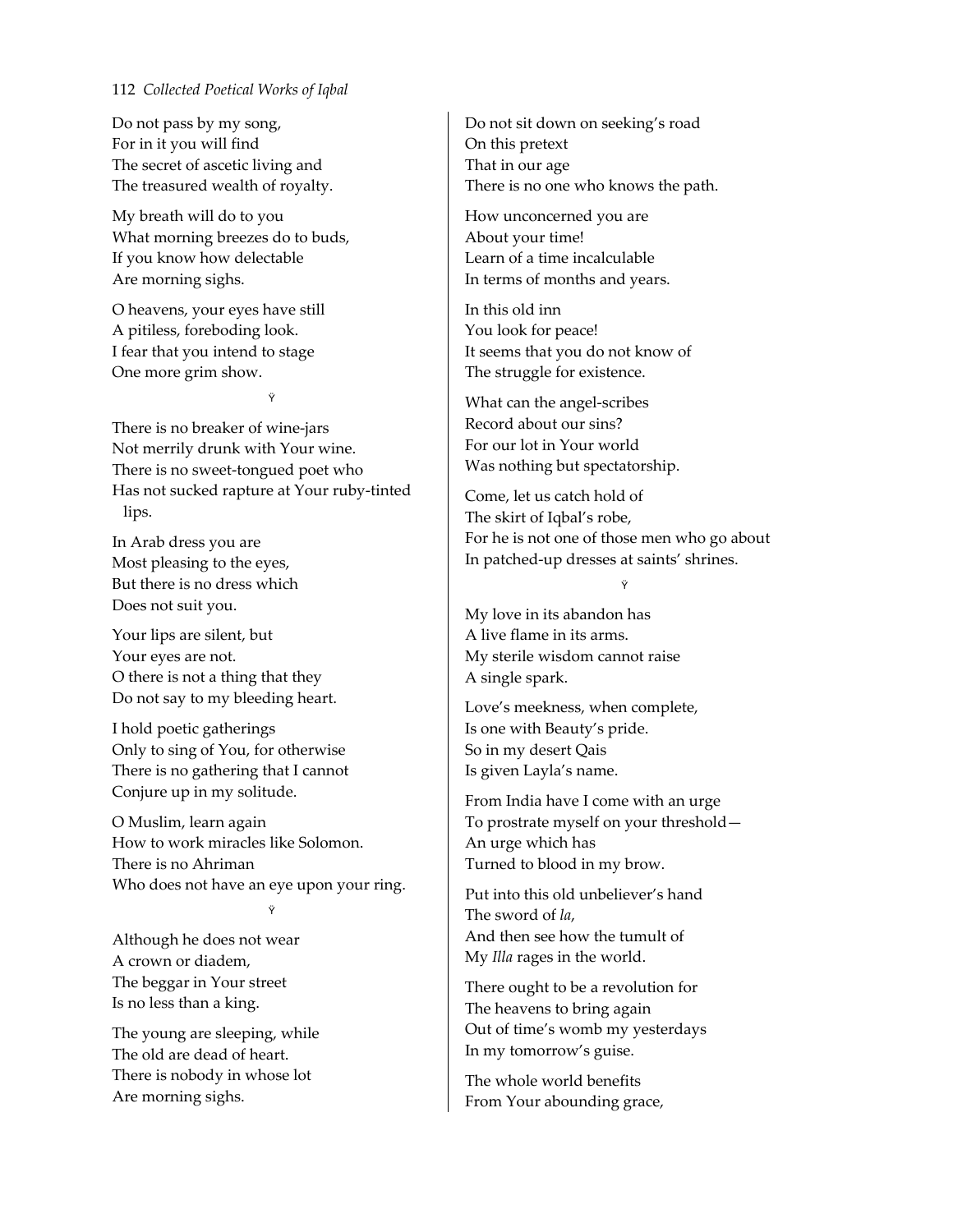But You do not grant my Sinai Any theophany at all.

In veiled terms do I say to God, But to you, Prophet of God, openly, That He is all that is concealed from me, And you all that is manifest.

Ÿ

O you have carved new images, Alas! You have not dug into your inner self, Alas!

You have been melted so By the heat of the West That you have dropped from your own eyes Just like a tear. Alas!

In a street where mere common dust Gains preciousness You did not prove that you were even worth An amorous half‐glance. Alas!

I take it that you have read through The book of wisdom, but You have not understood The meaning of Love's narrative. Alas!

You went around the Ka'bah, and You went around the idol-house. But you did not engage Your vision with yourself. Alas!

*[Translated by M. Hadi Husain]*

# A PICTURE OF EUROPE

# A MESSAGE TO THE WEST

O morning breeze, convey this to the Western sage from me:

With wings unfolded, Wisdom is a captive all the more.

It tames the lightning, but Love lets it strike its very heart:

In courage Love excels that clever sorcerer by far.

The eye sees just the colour of the tulip and the rose;

But far more obvious, could we see it, is the flower's core.

It is not strange that you have the Messiah's healing touch: What is strange is your patient is the more sick for your cure. Though you have gathered knowledge, you have thrown away the heart; With what a precious treasure you have thought it fit to part! The courting of philosophy is a vain quest, indeed; For in its school Love's lofty regimen is not decreed. Such are its blandishments, it leads astray the pupil's heart: There is no mischief its coquettish glances do not breed. But its cold fire can never set the seeker's heart aflame: It cannot give the heart Love's sweet pain, though it makes it bleed. Though it has roamed the deserts, it has captured no gazelle; Though it has searched the garden, it has not a rose for meed. The wisest thing that we can do is to appeal to Love; For our desires' fulfilment we should always kneel to Love. Wisdom, since it set foot on life's labyrinthine way, Has set the sea on fire and made the whole world go awry. Its alchemy converted worthless grains of sand to gold; But oh! it gave the wounded heart no love‐ balm to apply. Alas! we were so foolish as to let it steal our wits: It waylaid us, subjecting us to highway robbery. It raised up much dust from the civilization of the West To cast into that civilization's Holy Saviour's eye.

O how long can you go on sowing sparks and reaping flames,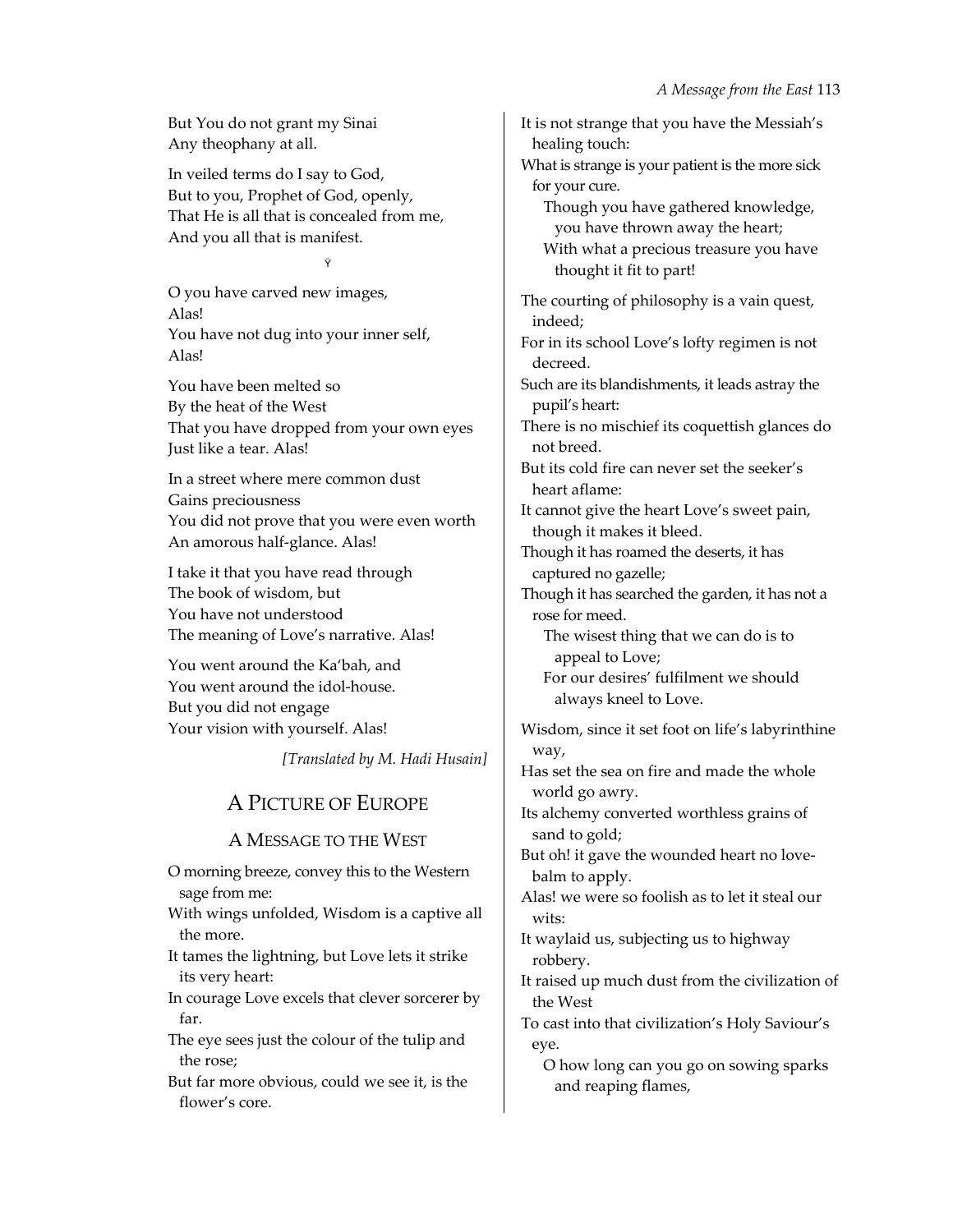And tying up your heart in knots which bear new‐fangled names?

The self‐absorbed and world‐regarding wisdom are two things.

The nightingale and falcon have two different kinds of wings.

It is one thing to pick up stray grain lying on the ground;

Another to peck at gems in the Pleiades' earrings.

It is one thing to roam the garden like the morning breeze;

Another to delve in the rose's inmost ponderings.

It is one thing to let doubt and conjecture bog you down;

Another to look up and see celestial happenings.

Blest is the Wisdom which has both the worlds in its domain,

Which calls man's heart's fire as well as the angels' light its own.

We, since we issued forth out of the sacred shrine of Love,

Have burnished mirror‐bright the very dust beneath our feet.

O look at our adventurousness in the game of life;

For we have robbed the wealth of both the worlds and boldly staked it.

We watch the day-and-night procession move before our eyes,

With our tents pitched right on the margin of a running streamlet.

Once in our heart, which launched a night‐ raid on this ancient fane,

There was a fire which we breathed into all things, dry or wet.

We were a flame; we flickered, broke down and became a spark:

And since then we burn fitfully, with yearnings vague and dark.

Love learned the greedy ways of earthly lust and burst all bounds:

It caught men in its toils as fish are caught by fishermen.

Preferring war to peace, it reared up armies everywhere, Which plunged their swords into the hearts of their own kith and kin. It gave the name of empire to its acts of banditry; And heavy sat its yoke on those who lived in its domain. Now, holding in its hand a goblet full of human blood, It dances madly to the tune of flute and tambourine. It is high time that we washed clean the tablet of our heart: It is high time that with a clean slate we made a fresh start. The royal crown has passed into the hands of highwaymen. Hushed is the song of Darius; mute is Alexander's flute. Farhad has changed his pickaxe for the sceptre of Parvez. Gone are the joy of mastership, the toil of servitude. Freed from his bondage, Joseph sits on Pharaoh's high throne: The tales and wiles of Potiphar's wife cannot win her suit. Old secrets that were veiled stand unveiled in the market‐place: No longer are they subjects of debate for the elite. Unveil your eyes and you will see that in full view of you Life is creating for itself a world completely new. In this our ancient dust I find the pure gold of the soul: Each atom of it is a star's eye with the power to see. In every grain of sand lodged in the womb of mother earth I see the promise of a many‐branched fruit‐ laden tree.

I fnd the mountain as light as a tiny blade of grass,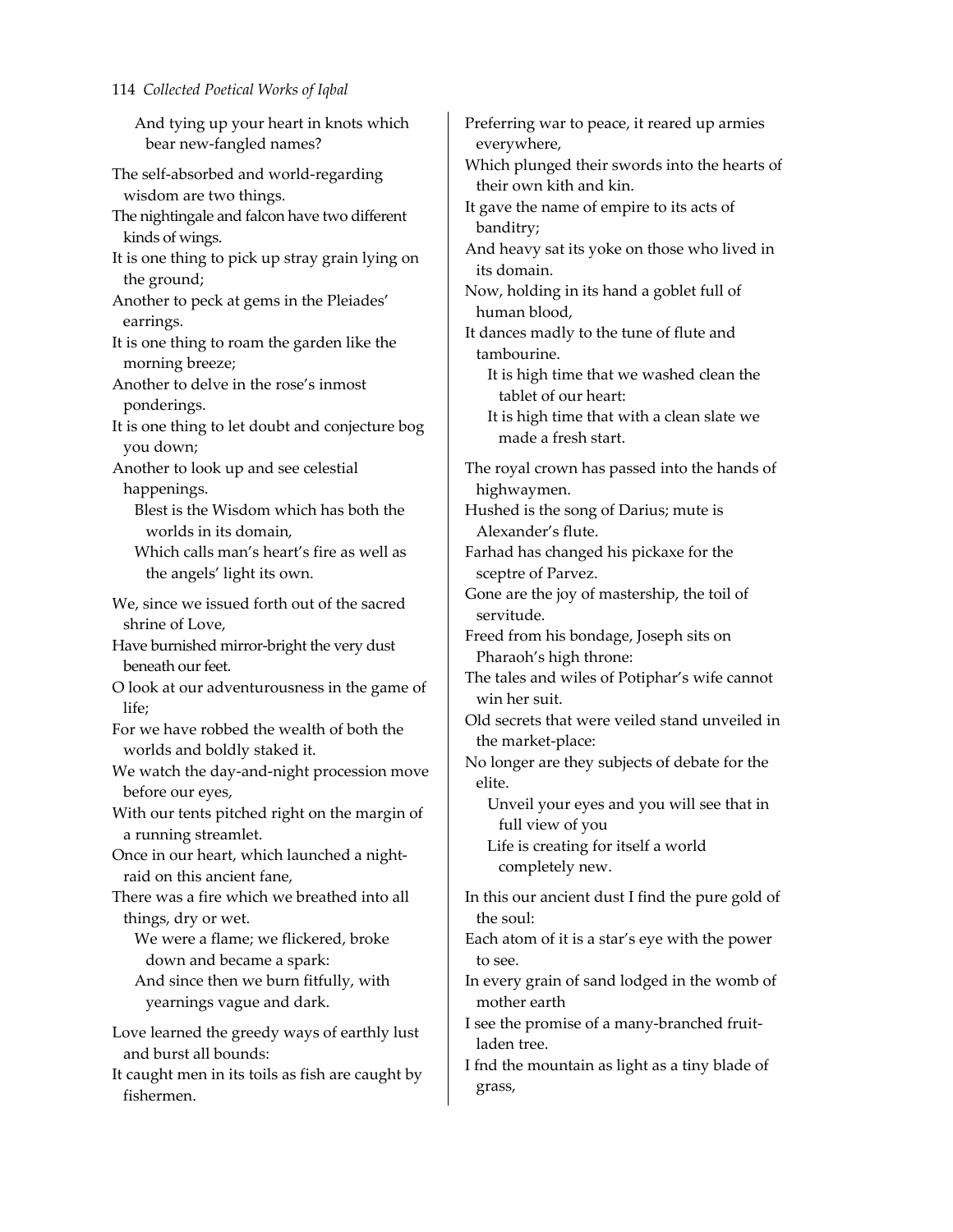And heavy as a mountain seems a blade of grass to me.

A revolution too big for the universe's mind

I see, I know not how: I see it just about to be.

O happy he who sees the horseman, not the dust alone,

Who in the throbbing of the strings sees music's essence drawn.

Life is, and as long as it lasts, will be a running stream:

This old wine's youthful effervescense will always be new.

What has been but should not have been will not be any more:

What should have been but has not been will be— it must be so.

Love is all eyes for Beauty's revelations yet to be:

And Beauty, fond of self‐display, must always be on view:

Deep in the earth that I have watered with my blood‐stained tears

My teardrops will remain embedded, gems of a rich hue.

"I see in the dark night a portent of the coming dawn.

My candle has been put out, but to greet the rising sun."

THE LEAGUE OF NATIONS

To the end that wars may cease on this old planet,

- The suffering peoples of the world have founded a new institution.
- So far as I see it amounts to this:

A number of undertakers have formed a company to allot the graves.

*[Translated by R.A. Nicholson]*

### SCHOPENHAUER AND NIETZSCHE

A bird flew from its nest and ranged about the garden;

Its soft breast was pierced by a rose-thorn. It reviled the nature of Time's garden; It throbbed with its own pain and pain of others.

It thought the tulip was branded with the blood of innocents;

In the closed bud it saw the guile of Spring. From the cries of burning woe a hoopoe's heart caught fire.

The hoopoe with his beak drew forth the thorn from its body.

Saying, "Get the profit out of loss:

The rose has created pure gold by rending her breast.

If thou art wounded, make the pain thy remedy.

Accustom thyself to thorns, that thou mayst become entirely one with the garden.

*[Translated by R.A. Nicholson]*

### PHILOSOPHY AND POLITICS

Philosopher with statesman weigh not thou: Those are sun‐blinded, these are tearless eyes. One shapes a false argument for his truth, The other a block of logic for his lies.

*[Translated by R.A. Nicholson]*

# AN ASSEMBLAGE IN THE OTHER WORLD

TOLSTOY Ahriman's hirelings, Warriors of kings, Draw oppression's sword For a loaf of bread. Evil is their good, And the husk their food. Friends of others, these Are their own kin's foes. Country, church and crown Are narcotics grown By the masters to Buy their slaves' souls with.

KARL MARX

For all his wisdom, man is not yet self‐ aware, And capitalism has rendered man man's murderer.

#### HEGEL

Reality is double‐faced. The orchard and the desert are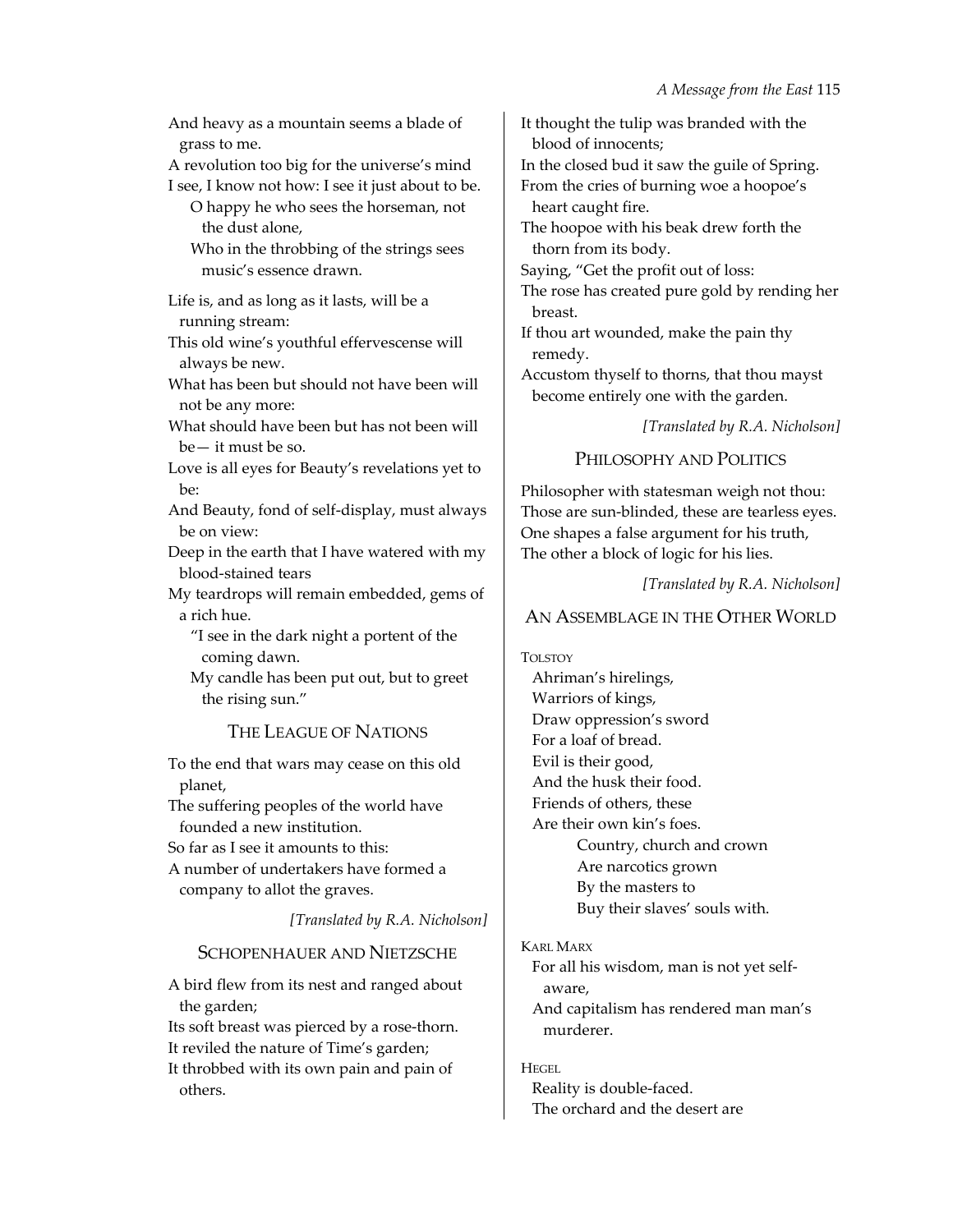Two aspects of it that one sees. To know the whole truth one must taste Both grapes and bitter gourds. So fond is Nature of antitheses That it has set at war Employees and employers, slaves and lords.

#### TOLSTOY

The two‐faced intellect with its philosophy Of egotism bids the worker suffer patiently.

#### MAZDAK

Iran's seed sprouts forth from the soil Of the empires of the Kaisers and the Czars. Death dances a new dance in kings' and rich men's palaces. For ages does an Abraham burn in a Nimrod's fire Before he can cast out old idols from The sanctuary of his Lord. Gone is the age of Parvez, wake up now, O victims of his tyranny. Wrest back from him

The good things he deprived you of.

#### KOHKAN

Though outwardly so simple and so shy, My loved one is a tyrant, sly And full of mischief and deceit. She looks all amity, But is a fighter in reality. Like Christ's her tongue is sweet: Her heart is hard like that of Genghis Khan, That cruel man. My intellect has broken down: My madness will soon reach its crown; My vision has dissolved in tears. Appear to me: I pine for you. My pickaxe has laid low a hill At your command; but still The world appears To favour Parvez, as you do. From earth to sky all things seem running in a race. The caravan moves fast: make haste, increase your pace.

### **NIETZSCHE**

The heart of the philosopher Bled at man's sinews laxity So his thought fashioned a new cast of man. He raised a fresh storm in the West— It was as if a lunatic Had crashed into a glassware factory.

### **EINSTEIN**

Like Moses he sought a theophany Until his mind, in quest of light, Unveiled its mystery. A moment's flight from heaven's height To the observer's eye— Such is the unimaginable speed Of its fast‐beating wings, indeed. Sequestered, it lies at the core Of black coal in a pit. When manifest in its full glory, it Burns up like straw a bush on Mount Sinai. Unchanging in this magic world of more Or less, of high and low, Of far and near, of to and fro, Its make‐up has in it two sets Of qualities, engaged in mutual strife, Like brightness, darkness, soothing, burning, life And death, one of which sets begets The angels and the houris, while The other shows in Ahriman the vile. What can I say about this subtle‐minded sage Except that from The race of Moses and of Aaron there has come A Zarathustra in our age?

### BYRON

Flames would spring up, Just as rose and tulip do, From the garden's soil, If you poured a drop or two On it from his cup, Always on the boil. England's chilly climate Did not suit his spirit. His heart's message's great ardour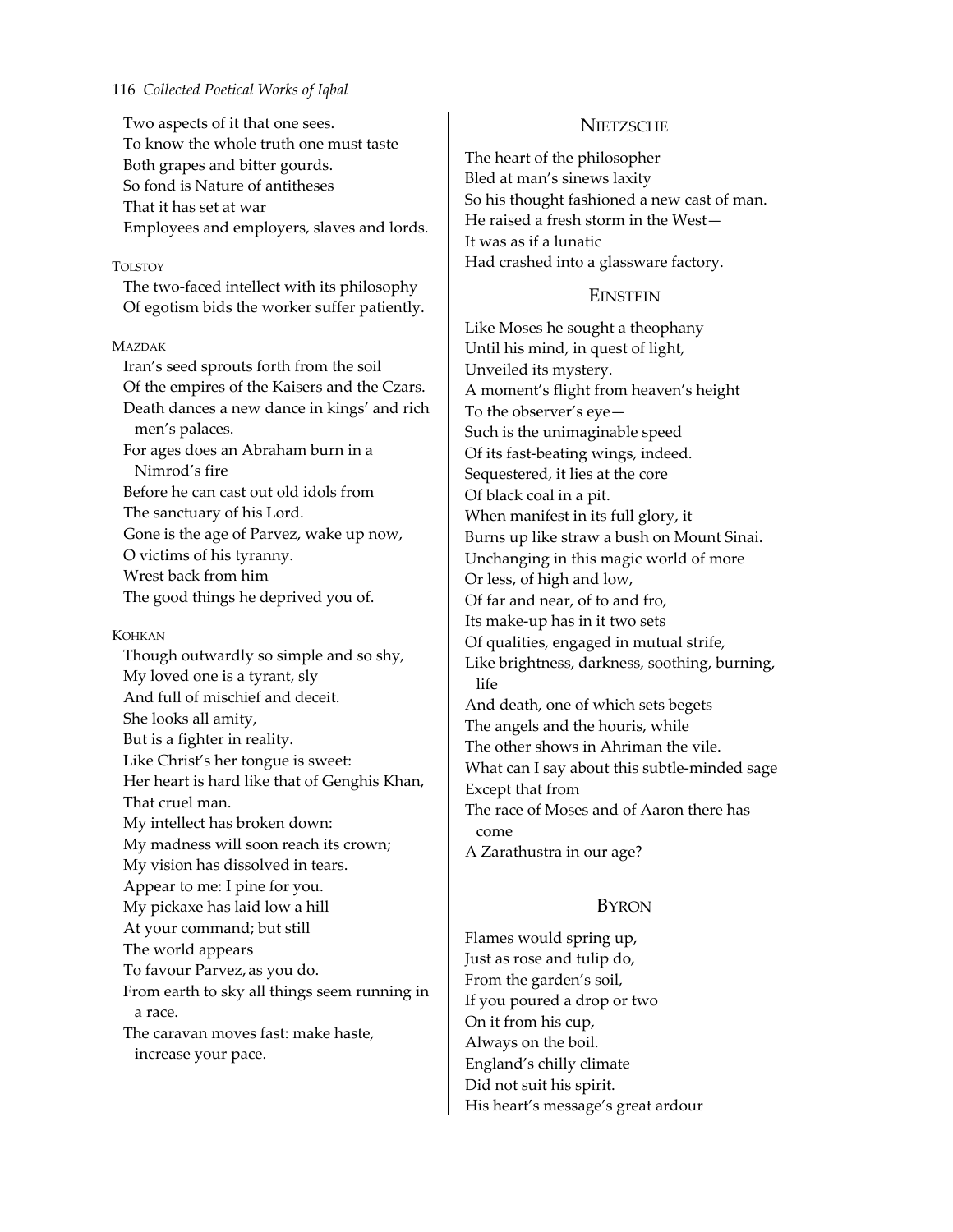Set aflame love's messenger. What a fairyland of beauty Was created by his fancy! Seeing his epiphanies, Youth goes into ecstasies. But his genius, that high‐soaring bird, Left its nest to fall into a snare, Which it preferred To soaring in the air.

*[Translated by M. Hadi Husain]*

# **NIETZSCHE**

If song thou crave, flee form him! Thunder roars in the reed of his pen. He plunged a lancet into Europe's heart; His hand is red with the blood of the Cross. He reared a pagoda on the ruins of the

Temple:

His heart is a true believer, but his brain an infidel.

Burn thyself in the fire of that Nimrod, For the garden of Abraham is produced from fire.

*[Translated by R.A. Nicholson]*

# JALAL AND HEGEL

One night I was engaged in teasing out The knots of Hegel's philosophic thought, Which tore the veil of transient, finite things, Laying bare the infinite, the absolute, And whose conception's grand, imposing range

Made the world shrink into a tiny mote. When I plunged into that tempestuous sea, My mind became just like a storm‐tossed boat.

But soon a spell lulled me to slumber and Shut out the finite and the infinite. My inner vision sharpened, I observed An old man whose face was a godly sight— The man whose spirit's glory, like the sun, Has made the sky of Rum and Syria bright; Whose flame in this benighted wilderness Shines like a path‐illuminating light;

From whose words meanings grow spontaneously Like tulips riotously breaking out. "You sleep," said he. "Awake, awake. To ply A boat in a mirage is folly's height. You're bidding wisdom guide you on love's path! You're looking for the sun by candle-light!"

*[Translated by M. Hadi Husain]*

# PETÖFI

*(A young poet of Hungary who died in battle defending his country and no earthly memorial of whom exists, as his body could not be found)*

In this garden, for just one moment, You sang of the bride-like rose, You increased the sorrow of some hearts, And dispelled the sorrow of others. You painted the tulip's palm with y our blood; And opened the bud's heart with your sighs

at dawn. You are lost in your song -because your verse is your tomb:

You did not return to earth because you were not of earth.

*[Translated by Mustansir Mir]*

# DIALOGUE BETWEEN AUGUSTE COMTE AND THE LABOURER

**COMTE** 

All men are one another's limbs, The leaves and stems Of one big tree. If man's brain is the seat Of intellect and if his feet Trail on the ground, This is because they both are bound By Nature's ineluctable decree. One man commands, another works, both born To it. A Mahmud cannot do The work of an Ayaz. Do you not see it is because Work is divided between you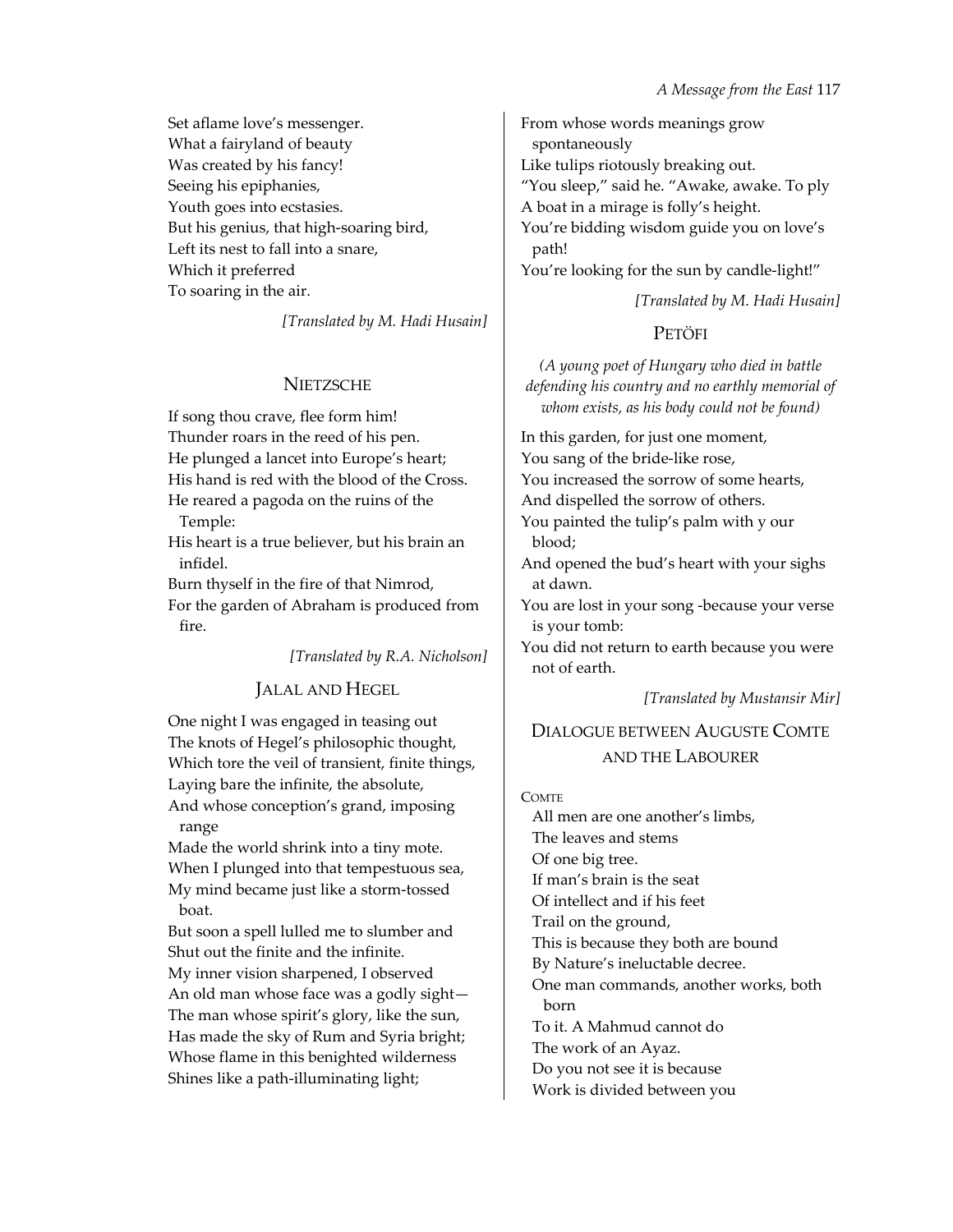That life becomes a garden, with both rose and thorn?

THE LABOURER

Philosopher, you cheat me when you say That I can never break my way Out of this magic circle that you weave. You pass base brass for gold, And teach me to resign myself to fate. With my pickaxe I excavate

> Long waterways, in which I hold The very ocean prisoner, and retrieve Milk and honey from Nature's stores. Purveyor of strange subtleties, You give poor Kohkan's prize, for all his sores,

To the idle, rich and sly Parvez. Do not try passing wrong for right With your philosophy.

You cannot dupe a Khizr's sight With a mirage's trickery.

The capitalist, with nothing to do but Eat and sleep, is a burden on this earth,

Which thrives because of those who work on it.

Do you not know this idler is a thief by birth?

The crime that he exists you want excused.

With all your wisdom you have been bemused.

# **HEGEL**

His thought is fully rational And unrelated to the sensuous, Although his ideas Are decked out in the garb of brides. Do you know what kind of a bird Is his high‐soaring thought? It is a hen which through excess of heat Conceives without a mate.

*[Translated by M. Hadi Husain]*

# JALAL AND GOETHE

In paradise that perceptive German Happened upon the Master of the East.

Where is a poet of such stature!— Though not a prophet, he is possessed of scripture! To the one who knew divine secrets He read about the pact of Iblis and the doctor. Rumi said, 'You who bring words to life, And hunt angels ‐and God— Your thought has made its home In the inner recesses of the heart, And created this old world anew. At one and the same time in the body's frame, You have seen the tranquillity and the restlessness of the soul, You have been a witness to the birth of the pearl in the shell. Not everyone knows the secret of love; Or is fit to reach these portals. 'He who is blest, and a confidant, knows That cunning comes from Iblis and love from Adam.'

*[Translated by Mustansir Mir]*

### BERGSON'S MESSAGE

If thou wouldst read Life as an open book, Be not a spark divided from the brand. Being the familiar eye, the friendly look, Nor visit strange‐like thy native land. O thou by vain imaginings befooled, Get thee a reason which the Heart hath schooled!

*[Translated by R.A. Nicholson]*

# THE WINE‐SHOP OF THE WEST

I well recall the days That I spent in the Wine‐Shop of the West. Its wine‐bowls shine Like Alexander's looking‐glass. Its saki's eyes are as Intoxicating as its wine, And every glance of theirs conveys A message to some drinker's breast. But O it has no Moses to Experience epiphanies, No Abraham to undergo Ordeals by fire. There Intellect with careless ease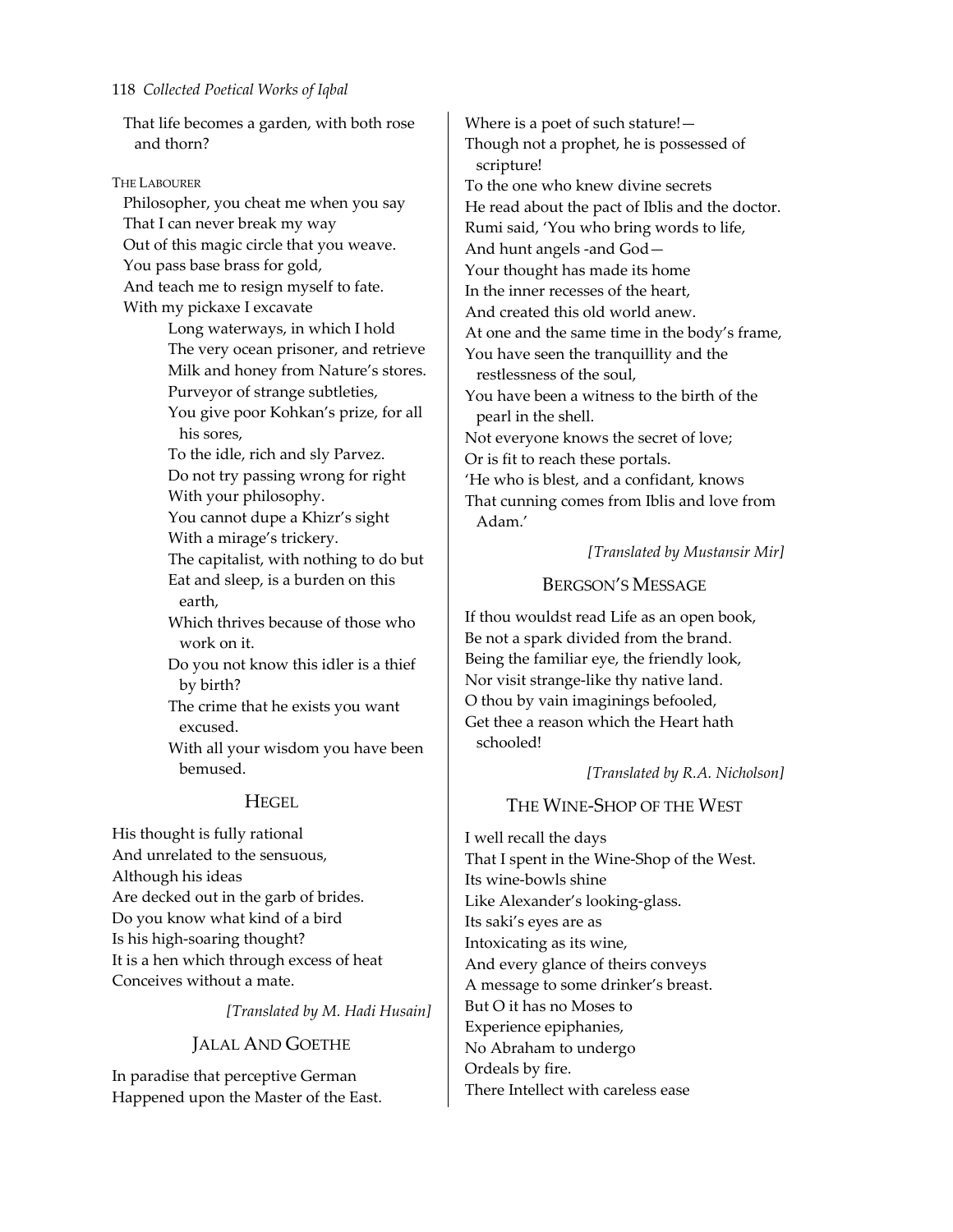Robs Love of its entire Possessions, and there is no heat In its air of a fervent sigh. No one is so intoxicated by Its wine as to sway on his feet.

# DIALOGUE BETWEEN LENIN AND KAISER WILHELM

**LENIN** 

It is long since in this old world poor man Is being ground like grain between millstones.

He has been duped by Kaisers and by Czars, And has been caught in the snare of the Church.

Have you not seen the hungry slave at last Tear to shreds his lord's garment, dyed red with

His blood? Democracy's spark has burnt up The robes of the Church elders and the kings.

#### THE KAISER

Why blame idols for their winsome ways? It is in the Brahmin's nature to adore. He keeps fashioning new idols; for He gets bored stiff with the ones he has. Do not tell me of the highwaymen: His own robber is the traveler here. If you crown the common people, then You will find oppression is still there. Never does greed die out of men's hearts: In a furnace fire must always blaze. Power's sorceress has the same arts Irrespective of the part she plays. "Shirin's beauty never goes abegging: Khusroes or Farhads are never lacking."

*[Translated by M. Hadi Husain]*

# **PHILOSOPHERS**

#### LOCKE

It was dawn that lit up the tulip's cup With a drink from the sun; For the tulip itself bore an empty cup When it joined the company of flowers.

#### KANT

By nature it had a taste For wine that is like crystal: It is from eternity's sleeping‐chamber That it brings its shining, star‐like cup.

#### **BERGSON**

It did not bring either wine Or a cup from eternity: The tulip gets its eternal passion From the scar in its own heart.

#### *[Translated by Mustansir Mir]*

#### POETS

#### **BROWNING**

There was nothing to fortify life's effervescent wine:

I took some aqua vitae from Khizr and added it.

#### BYRON

Why should one be obliged to Khizr for his aqua's loan?

I poured a little of my heart's blood into the wine‐cup.

#### GHALIB

To make the wine still bitterer and my chest still more sore,

I melted the glass itself and added it to my wine.

### RUMI

How can dilutions be as good as the real stuff itself?

I pressed wine out of grapes direct and filled my cup with it.

# THE TAVERN OF THE WEST

Last night, while I was in the tavern of the West,

- I was delighted by a witty thing a drinker said.
- "This place is not a church," said he, "that you should find

Here pretty girls and organ music and sweet songs.

This is the tavern of the West, where wine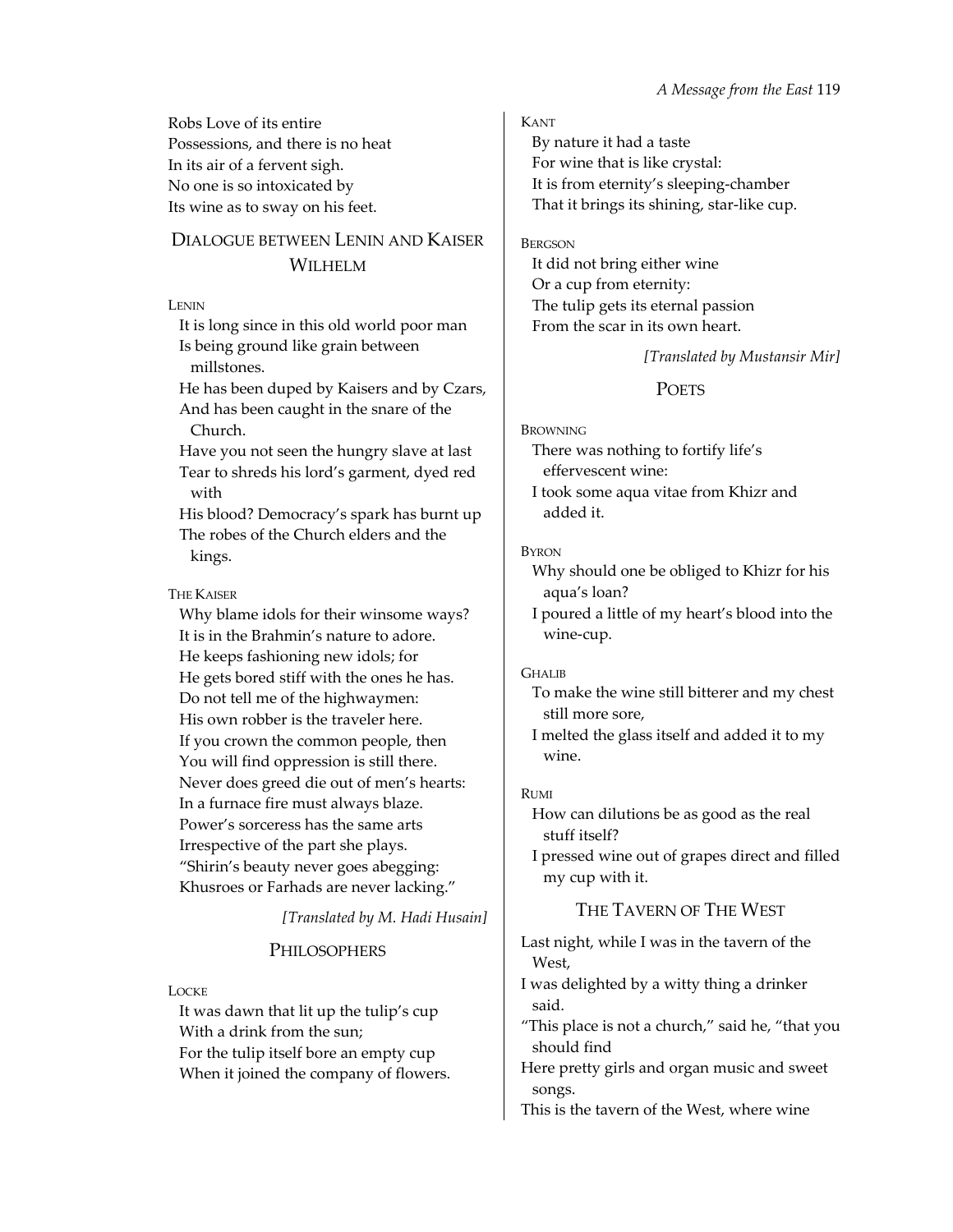Has the effect of making things that are considered bad seem good,

We have weighed good and evil on another kind of scales.

The scales of the Jews and the Christians were askew.

What is good in you will be bad, if you should break your fist.

What is bad in you will be good, if you increase your might.

If you look carefully, you will find life is all hypocrisy.

Whoever follows the path of truth and sincerity,

Just ceases to exist.

Claims of truth and sincerity

Are only covers for hypocrisy.

Our master says that brass must have on it a silver plate.

I have revealed to you the secret of success in life.

Let no one know of it, if you care for success.

### A WORD TO ENGLAND

An Easterner tasted once the wine in Europe's glass;

No wonder if he broke old vows in reckless glee.

The blood came surging up in the veins of his new‐born thought:

Predestination's bondslave he learned that Man is free.

Let not thy soul be vexed with the drunkards' noise and rout!

O saki, tell me fairly, who was't that broached this jar?

The scent of the rose showed first the way into the garden;

Else, how should the nightingale have known that roses are?

*[Translated by R.A. Nicholson]*

# DIVISION BETWEEN THE CAPITALIST AND THE LABOURER

Mine is the din of the steel factory, And yours is the church organ's melody. Mine is the bush that pays the king a tax, Yours Eden with its *Sidrah* and its *Tuba*. Strong liquor with a hangover is mine, For you drink comes from Adam and Eve's brewery.

Duck, pheasant, pigeon are my birds: *huma* And *anqa* are your royal property. The earth and what is in its bowels are mine; From earth to heaven all is your territory.

### THE LABOURER'S SONG

The hard work of the cotton‐wearing labourer Provides the idle rich with their silk robes. The gem in the employer's ring is made up of my sweat.

The rubies in his horse's reins are my child's tears.

The Church is fat through sucking my blood like a leech.

My arm's strength forms the sinews of the state.

My morning tears make gardens of waste lands.

My heart's blood glistens in the tulip and the rose.

Come, time's harp is tense with new melodies.

Come, pour out strong wine that will melt the very glass.

Let us give a new order to the tavern and the taverner,

And let us raze all ancient taverns to the ground.

Let us avenge the tulip's blood on those who laid the garden waste.

For rose and rosebud's gatherings let us establish a new style.

How long shall we exist like moths that flit round candle flames?

How long shall we exist forgetful of ourselves like this?

*[Translated by M. Hadi Husain]*

### THE FREEDOM OF THE SEA

A duck said, 'The lanes of the sea are now free! –

The edict from the court of Khizr says so!' A crocodile said, 'Go anywhere you like,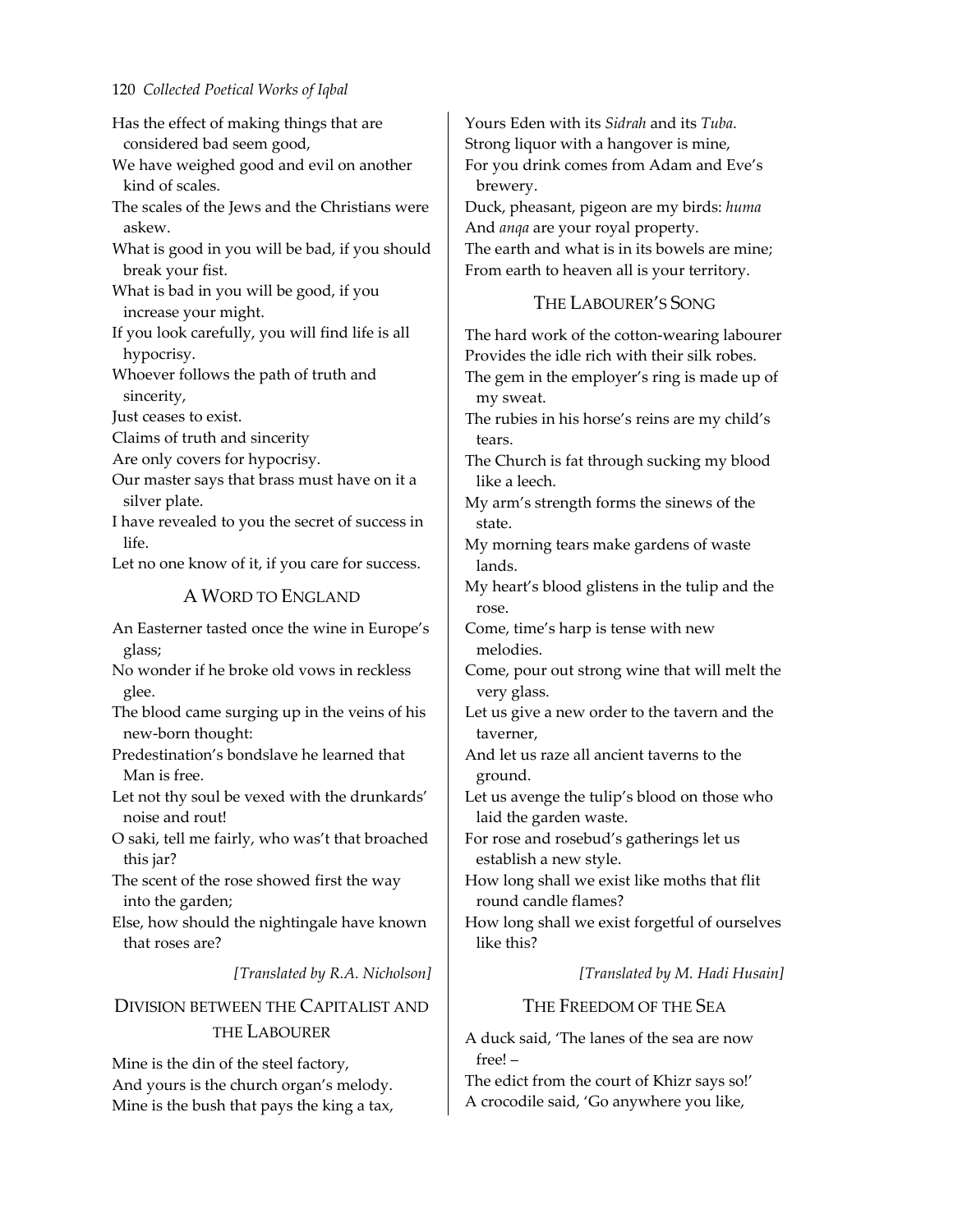But never forget to watch out for us!'

*[Translated by Mustansir Mir]*

# **TRIFLES**

Ÿ

Agony in every atom of our being, Every breath of us a rising from the dead. To Sikandar lost amidst the Land of Darkness, "Hard is Death, but Life is harder," Khizr said.

> *[Translated by R.A. Nicholson]* Ÿ

The pearl is used to the ways of the sea. What can it know about the millstone that grind grain?

The reed-pen, being hollow, makes a noise; The pencil, being solid lead, makes none.

Ÿ

Ÿ I am one who has walked around The Harem with an idol under my arms. I am one who has shouted Allah's name When idols were in front of me.

Ÿ Of Life, O brother, I give thee a token to hold and keep;

Sleep is a lighter death, and Death a heavier sleep.

Ÿ

*[Translated by R.A. Nicholson]*

If you do not possess The power to forgive, Go, get to grips with those Who have wronged you. Do not nurse hatred in your heart. O do not make your honey sour By mixing vinegar with it.

# Ÿ

Do not speak to me of his sensitive, fine mind, Our poet's crystal breaks at a mere breath of wind.

Of life's grim war how can he ever tell the tale,

My heart still wants That I should go on seeking, though I have set foot

On a path thinner than a hair.

*[Translated by M. Hadi Husain]* Ÿ

Sweet is the time of Spring, the red Rose cried; Sweeter an hour here than an age outside; Before some lover plucks you for his cap, Sweetest to die in this green garden's lap.

> *[Translated by V.G. Kiernan]* Ÿ

The poet is child, youth and old man all in one Distinctions of age are unknown to poetry.

Ÿ

Three things make your vision better: Greenery, running water and fair faces. Three things tend to make you fatter: Silk robes, good smells and a carefree heart.

*[Translated by M. Hadi Husain]*

When at the sight of a burst bubble he turns pale?

Ÿ

In this world either be a hill‐stream, which Observes heights and depressions in its course,

Or be a headlong flood, which just ignores Heights and depressions as it rushes on.

Ÿ

O you who plucked a rose, Do not complain about the thorn, For like the rose the thorn is born Of the spring breeze.

Ÿ

Do not apply a hair‐dye to Your eyebrows and your beard, For you cannot get back your youth By stealing years from time.